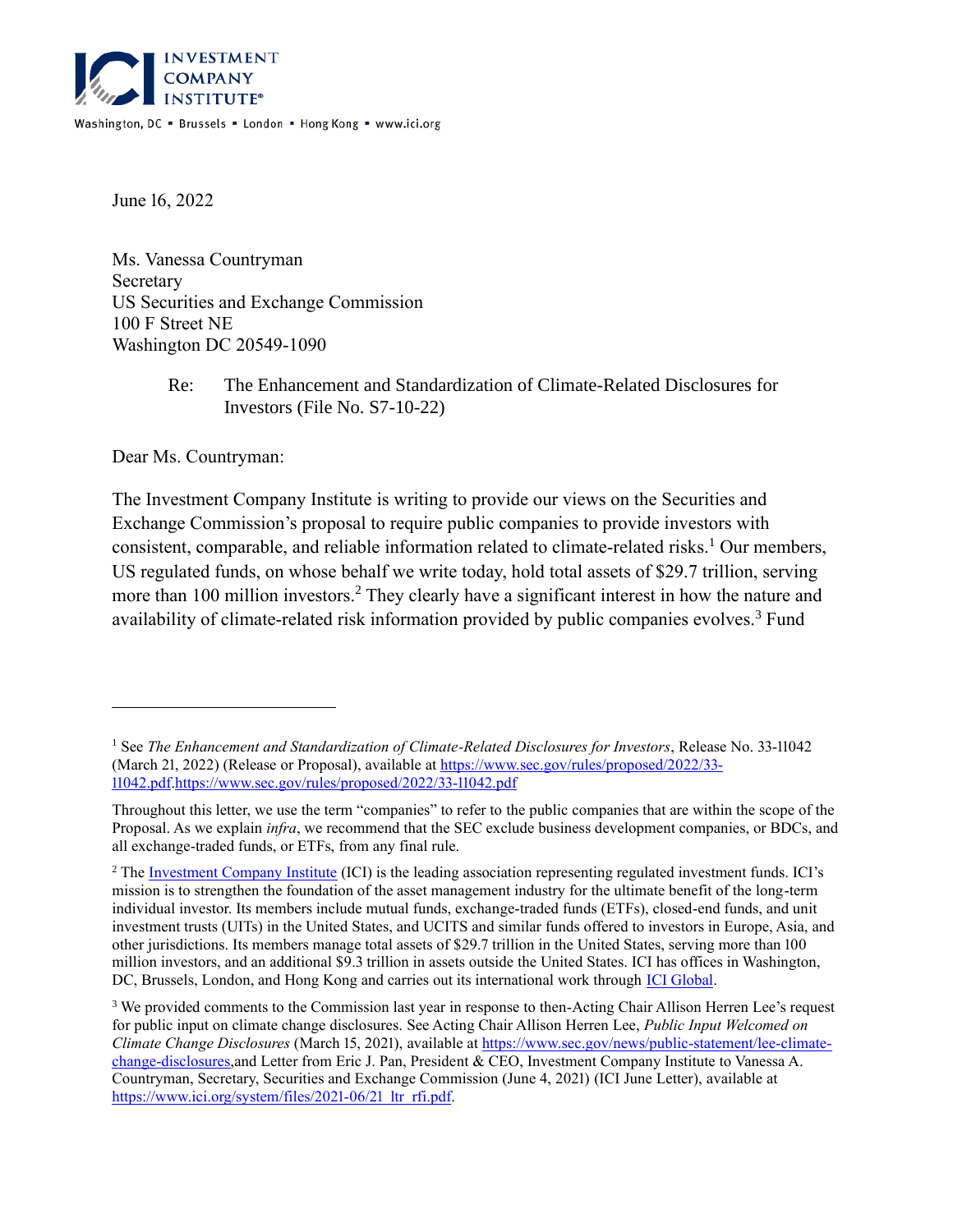Ms. Vanessa Countryman June 16, 2022 Page **2** of **41**

managers analyze this, and other, information in formulating their investment decisions on behalf of those millions of long-term individual investors.

# **Executive Summary**

Our comments on the proposal are based on our belief that any climate risk disclosure framework should be designed in a manner that:

- provides investors with information that is consistent, comparable, and reliable;
- promotes investors' ability to efficiently allocate capital;
- distinguishes between material and other information;
- reflects an appropriate balance of costs and benefits;
- considers the importance to investors of a global baseline of sufficiently comparable reporting requirements across various jurisdictions to avoid regulatory and market fragmentation; and
- is sufficiently flexible to respond to changing circumstances.

The Commission's proposal advances some, but not all, of these goals. We therefore express support for several elements of the proposal and recommend modifying other aspects to more effectively align with those goals. In addition, in an appendix to this letter, we explain the importance of the Commission adhering to the materiality standard that underlies the federal securities laws in designing any final rules.

We urge the Commission to adopt a final rule that requires a company to file certain climate-risk related information which the company determines is material in annual reports and registration statements (SEC filings) and, to the extent that the company determines this information is not material, to furnish such information and any additional SEC-mandated information in a new climate report (furnished climate report). <sup>4</sup> Under our recommended approach, a company would furnish the climate report to the Commission 120 days after its fiscal year-end. If a company subsequently determines that information included in the furnished climate report (that had not

<sup>&</sup>lt;sup>4</sup> In addition to this recommended general approach, we provide more specific recommendations regarding companies disclosing greenhouse gas (GHG) emissions.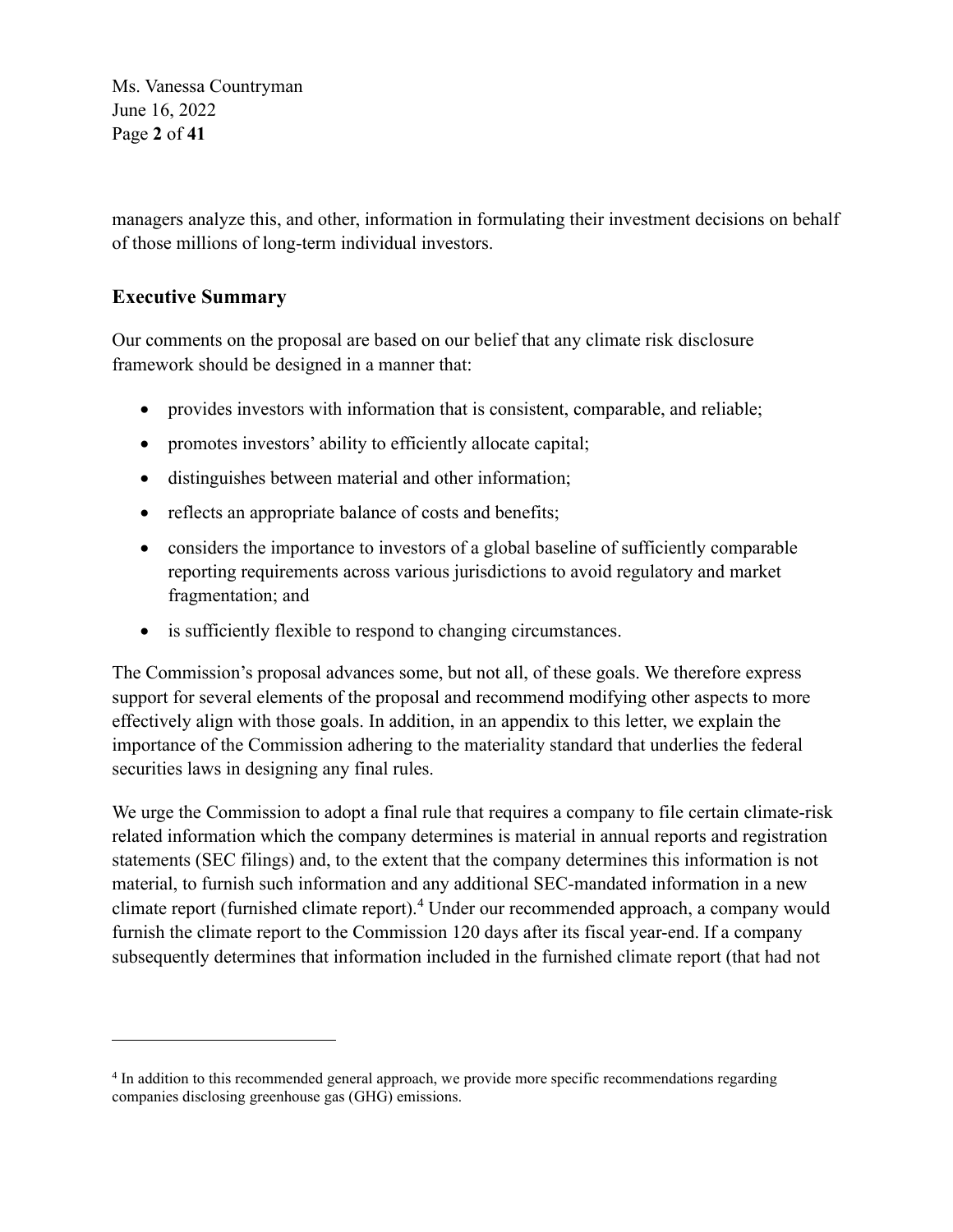Ms. Vanessa Countryman June 16, 2022 Page **3** of **41**

been included in the SEC filings) is actually material, it would incorporate it by reference when making its next SEC filing.

We support key components of the proposal, including that a company be required to disclose Scopes 1 and 2 emissions and narrative disclosure consistent with certain aspects of the Task Force on Climate-related Financial Disclosures (TCFD) framework. In our view, how to measure and report Scopes 1 and 2 emissions is now sufficiently developed to provide investors, including fund managers, with reliable, consistent and comparable information that can help them make investment decisions in a cost-efficient manner. We also support requiring companies to obtain limited assurance for their Scopes 1 and 2 emissions disclosures, which should enhance their reliability.

We recommend, however, that the SEC *not* require companies to disclose Scope 3 emissions at this time because of significant data gaps and the absence of agreed-upon measurement methodologies. That said, we do support the Commission requiring all large accelerated filers and accelerated filers<sup>5</sup> that have publicly announced a target or goal to reduce their Scope 3 emissions to describe the amount and intensity only of those Scope 3 emissions.

We recommend that the Commission not adopt the proposed amendments to Regulation S-X that would require a company to provide climate-related financial metrics in a footnote to its financial statements. We believe that investors' information needs will be met more efficiently and effectively through narrative disclosure that discusses whether and how any identified climate risks have affected, or are reasonably likely to affect, the company's consolidated financial statements.

We first provide background on the fund industry generally and specific data about ESG funds. We then provide recommendations on key aspects of the proposal. Our comments are intended to assist the Commission as it considers how best to formulate final rules that will benefit investors and the capital markets.

<sup>5</sup> The SEC generally considers any public company with a public float of \$700 million or more as of the last business day of the most recently completed second quarter of its fiscal year to be a large accelerated filer and one with \$75 million or more but less than \$700 million of public float as of the last business day of the most recently completed second quarter of the company's fiscal year to be an accelerated filer (hereinafter referred to as larger companies). See e.g., *Accelerated Filer and Large Accelerated Filer Definitions*, available at [https://www.sec.gov/corpfin/secg-accelerated-filer-and-large-accelerated-filer-definitions.](https://www.sec.gov/corpfin/secg-accelerated-filer-and-large-accelerated-filer-definitions) See also Rule 12b-2 under the Exchange Act and Proposal at notes 122 and 123 for a more fulsome description.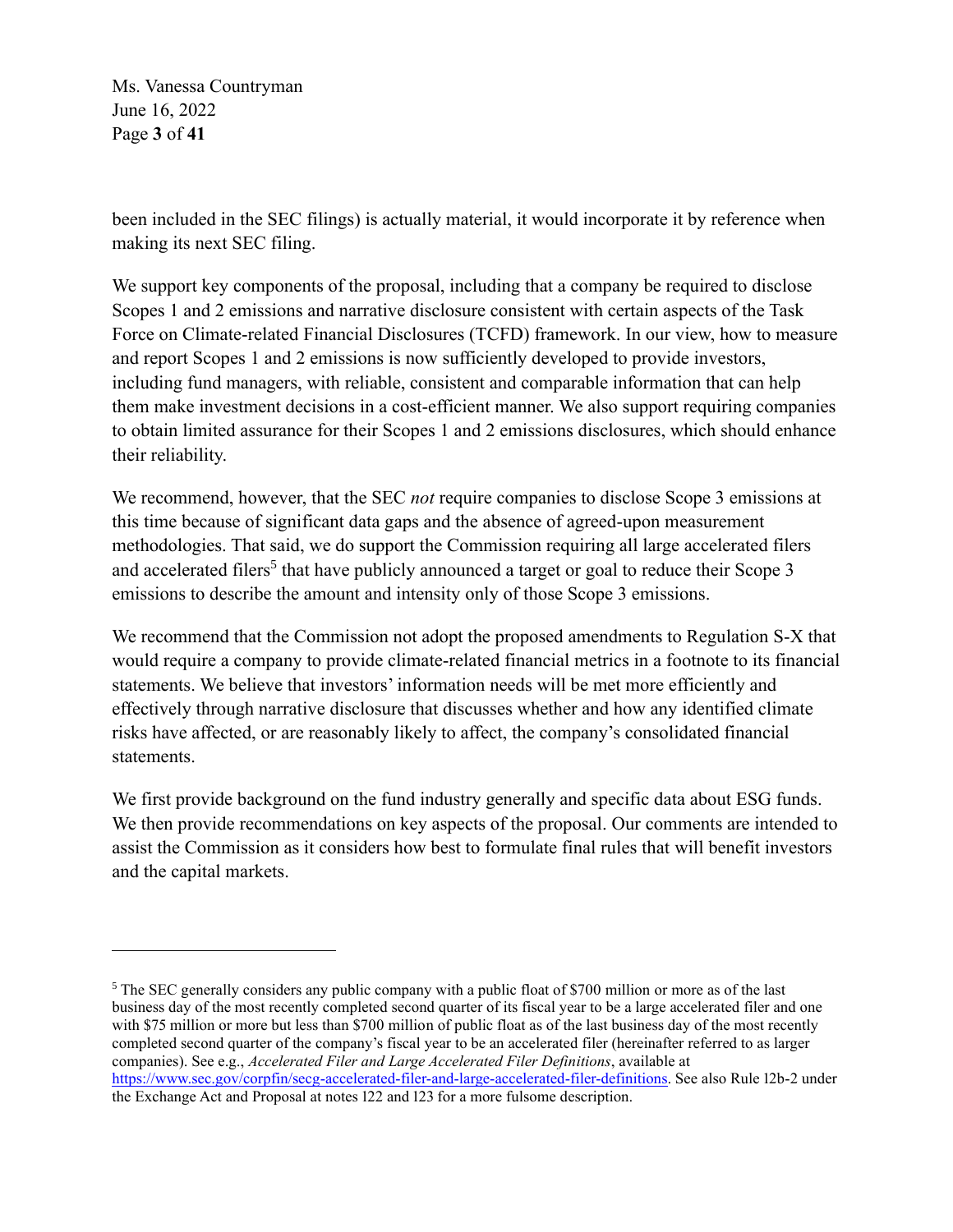Ms. Vanessa Countryman June 16, 2022 Page **4** of **41**

# **Background on the Fund Industry**

In 2021, nearly half (47.9 percent) of US households owned shares of mutual funds or other US registered investment companies—including ETFs and closed-end funds—representing an estimated 62.2 million households and 108.1 million investors. Mutual funds were the most common type of investment company owned, with 59.0 million US households, or 45.4 percent, owning mutual funds in 2021 (Figure 1). In 2021, 13.9 million US households, or about 11 percent, owned ETFs, and 3.5 million households reported closed-end fund ownership.

#### **Figure 1**

#### **More Than 62 Million US Households Invest in US-Registered Funds**

Millions of US households owning mutual funds, ETFs, or closed-end funds, 2021



Note: Households may own more than one type of fund. Source: Investment Company Institute Annual Mutual Fund Shareholder Tracking Survey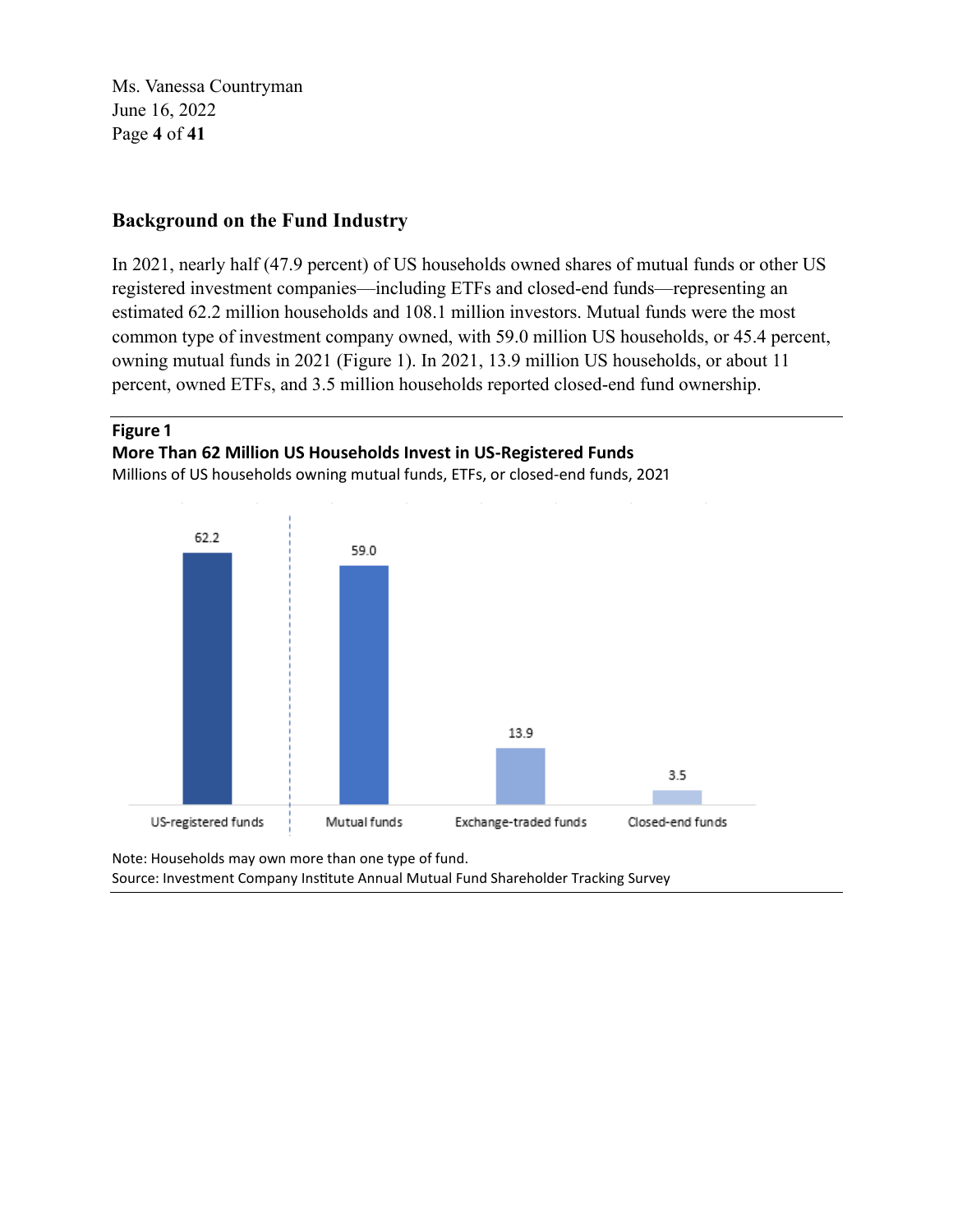Ms. Vanessa Countryman June 16, 2022 Page **5** of **41**

In 2021, mutual funds held almost \$27 trillion, ETFs held over \$7 trillion, closed-end funds held \$309 billion, and UITs held \$95 billion of net assets (Figure 2).





Source: Investment Company Institute

ICI's Research Department examines the prospectuses of funds to classify those that invest according to ESG criteria, reviewing for language indicating that a fund places an important and explicit emphasis on environmental, social, or governance criteria to achieve certain goals. Following this approach, in 2021, 740 mutual funds and ETFs, with assets of \$529 billion were classified generally as investing according to exclusionary, inclusionary, or impact investing ESG criteria.<sup>6</sup> Those funds represent slightly over 1.5 percent of the total net assets of US mutual

<sup>6</sup> See *Investment Company Fact Book* (62nd ed.) (2022 ICI Fact Book) at 42, available at [https://www.ici.org/system/files/2022-05/2022\\_factbook.pdf](https://www.ici.org/system/files/2022-05/2022_factbook.pdf) . See also ICI, *Funds' Use of ESG Integration and Sustainable Investing Strategies: An Introduction* (July 2020), available at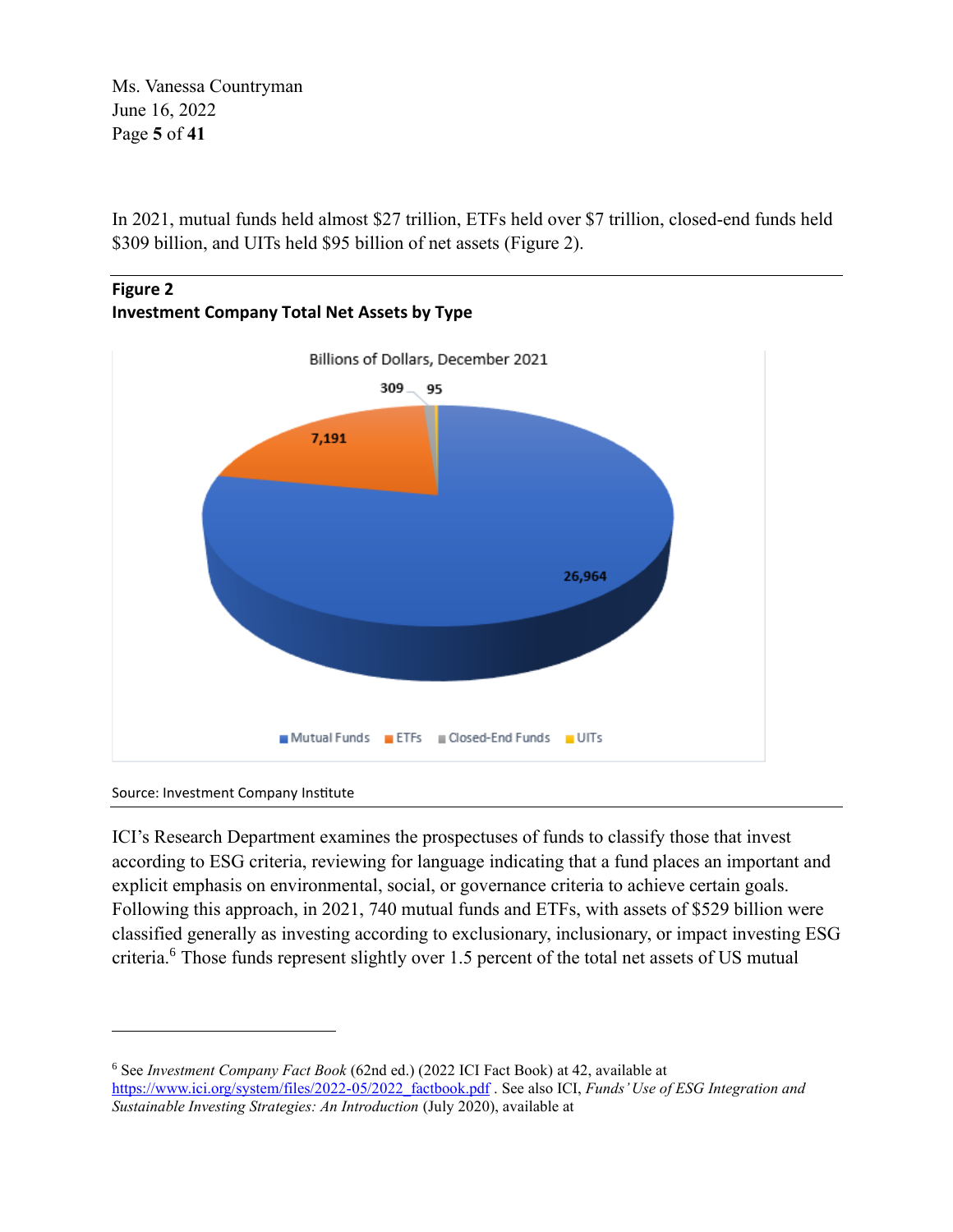Ms. Vanessa Countryman June 16, 2022 Page **6** of **41**

funds and ETFs, with the total net assets of environmentally focused funds representing less than 0.15 percent of the total net assets (Figure 3).<sup>7</sup>

#### **Figure 3 Total Net Assets of Funds That Invest According to ESG Criteria and Their Share of Total Fund Assets**



Note: Data include mutual funds and ETFs. Data include mutual funds that invest primarily in other mutual funds and ETFs that invest primarily in other ETFs. Source: Investment Company Institute

[https://www.ici.org/system/files/attachments/20\\_ppr\\_esg\\_integration.pdf](https://www.ici.org/system/files/attachments/20_ppr_esg_integration.pdf) and ICI, *ESG and Funds: Frequently Asked Questions* (February 2022), available a[t https://www.ici.org/system/files/2022-02/22-esg-faqs.pdf.](https://www.ici.org/system/files/2022-02/22-esg-faqs.pdf)

<sup>7</sup> See 2022 ICI Fact Book. In addition, many fund managers integrate ESG factors into their investment process. They consider climate change-related disclosure, along with other material factors and analysis, to be an important part of that process.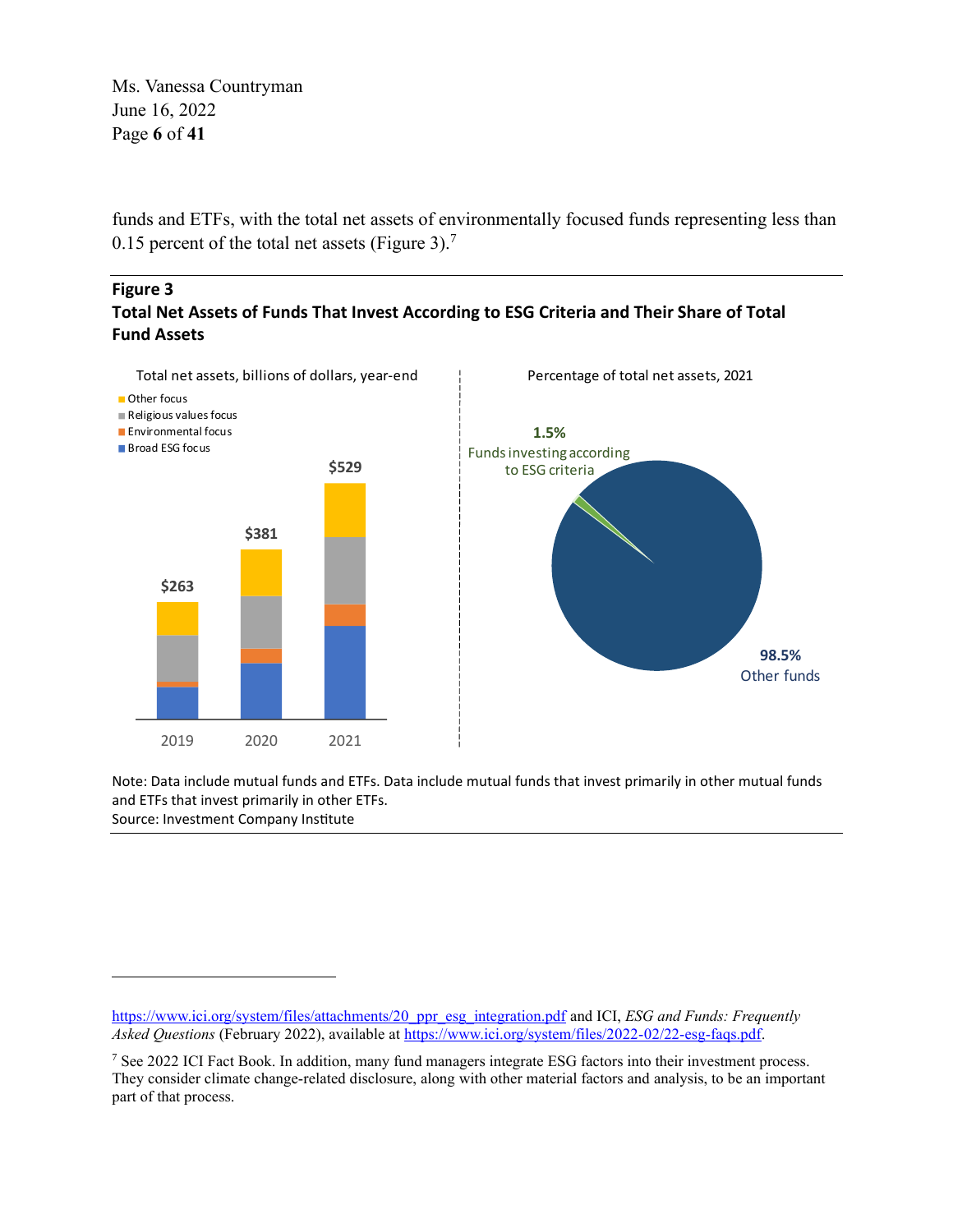Ms. Vanessa Countryman June 16, 2022 Page **7** of **41**

# **Figure 4 Number of Funds That Invest According to ESG Criteria and Their Share of Total Number of Funds**



Note: Data include mutual funds and ETFs. Data include mutual funds that invest primarily in other mutual funds and ETFs that invest primarily in other ETFs. Source: Investment Company Institute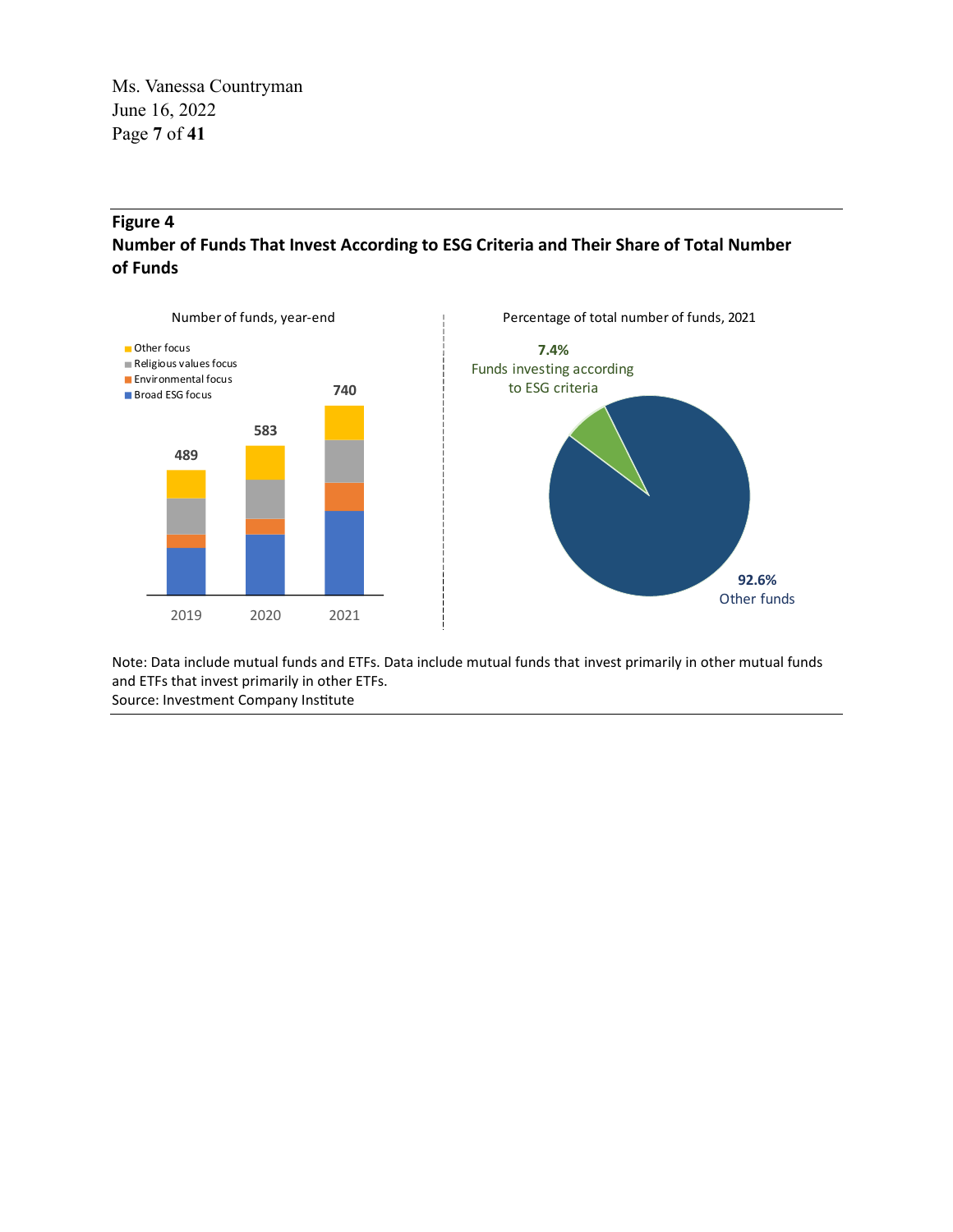Ms. Vanessa Countryman June 16, 2022 Page **8** of **41**

# **Section 1: Overview of Disclosure Framework**

#### **1.1 Companies Should Provide Disclosure Consistent with the TCFD Framework**

The Release explains that the Commission's proposed climate-related disclosure framework is modeled in part on the TCFD's recommendations. The Commission points out that the TCFD framework has been widely accepted by investors and other market participants, and, accordingly, using it as a framework for the rules may facilitate both eliciting better disclosure and limiting compliance costs.

We support the Commission's approach.<sup>8</sup> Building on the long-standing aspects of the TCFD framework would better enable investors to analyze and compare any newly required disclosures. Taking this approach will also position the Commission to participate in discussions with foreign authorities and international standard-setting bodies to promote a global baseline of consistent and comparable sustainability-related disclosure to support the global character of asset managers, other types of companies, and the financial markets.<sup>9</sup>

To this end, we note that the IFRS Foundation's International Sustainability Standards Board (ISSB) also is basing its proposed international standards on the TCFD framework and its work has received strong support from several jurisdictions and the International Organization of Securities Commissions of which the SEC is a member.<sup>10</sup> We believe that the SEC should look

<sup>10</sup> We note that several countries (UK, Hong Kong, Japan, Australia) have indicated that they are working toward incorporating or adopting the ISSB standards into their respective corporate reporting regimes. The UK Government's October 2021 publication, *Greening Finance: A Roadmap to Sustainable Investing*, notes that the ISSB standards will form the backbone of future corporate reporting requirements. See [https://assets.publishing.service.gov.uk/government/uploads/system/uploads/attachment\\_data/file/1031805/CCS08211](https://assets.publishing.service.gov.uk/government/uploads/system/uploads/attachment_data/file/1031805/CCS0821102722-006_Green_Finance_Paper_2021_v6_Web_Accessible.pdf) 02722-006 Green Finance Paper 2021 v6 Web Accessible.pdf, at 12. In Hong Kong, the Securities and Futures Commission (SFC) is working with the Hong Kong Exchanges and Clearing Limited (HKEX) to gather feedback from the industry on how the ISSB's proposed disclosure requirements can be adopted. See [https://www.hkma.gov.hk/eng/news-and-media/press-releases/2022/03/20220331-10/.](https://www.hkma.gov.hk/eng/news-and-media/press-releases/2022/03/20220331-10/) In Japan, the Financial Accounting Standards Foundation (FASF) officially announced the establishment of the Sustainability Standards Board of Japan (SSBJ) to develop local sustainability disclosure standards based on the ISSB standards. See [https://www.asb.or.jp/en/wp-content/uploads/news\\_release\\_20211220\\_02\\_e.pdf.](https://www.asb.or.jp/en/wp-content/uploads/news_release_20211220_02_e.pdf) The Australian Government and Australian Accounting Standards Board (AASB) approved a sustainability reporting project in February 2022 with the understanding that the work of the ISSB should be used as the foundation, with modification for Australian

<sup>&</sup>lt;sup>8</sup> In a few instances, which we note below, the proposed disclosure requirements go beyond the TCFD recommendations. To promote the consistency and comparability of information globally, and to rely on the wellaccepted framework developed over several years by the TCFD, we recommend that the final rule even more closely follow the TCFD framework.

<sup>&</sup>lt;sup>9</sup> See also, *infra*, Section 7.3 for our recommendations regarding foreign private companies.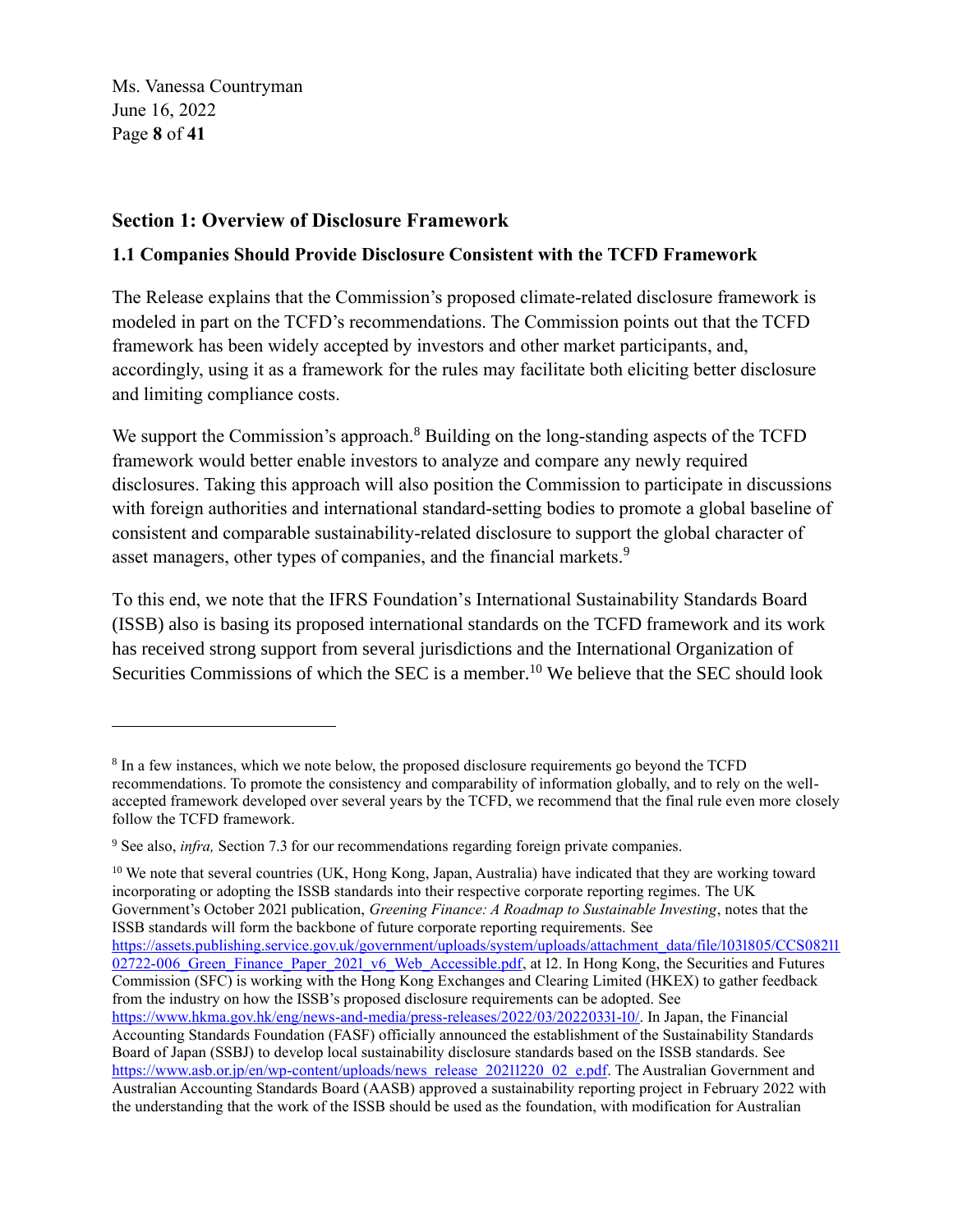Ms. Vanessa Countryman June 16, 2022 Page **9** of **41**

closely at the work of the ISSB and actively engage the ISSB to ensure comparability of the SEC framework with any final ISSB standards.<sup>11</sup>

#### **1.2 The Commission Should Adopt our Recommended File and Furnish Framework**

The Commission proposed requiring a company to include climate-related disclosure in Securities Act of 1933 or Securities Exchange Act of 1934 registration statements and Exchange Act annual reports in a separately captioned climate-related disclosure section.<sup>12</sup> The Commission explains that requiring climate-related disclosure to be presented in this manner would facilitate review of the climate-related disclosure by investors alongside other relevant company financial and nonfinancial information. The Commission asks whether it should adopt the proposed approach or instead place the climate-related disclosure requirements in a new report.

We recommend that the Commission require each company to provide material climate-related disclosure in SEC filings and also require a company to furnish that information and any additional mandated information that the company determines is not material in a new climate report.<sup>13</sup> A company would furnish its climate report to the Commission 120 days after its fiscal year-end.<sup>14</sup> If a company subsequently determines that information included in the furnished

matters and requirements only where it is necessary to do so to meet the needs of Australian stakeholders. See [https://aasb.gov.au/media/yujjwb30/212-actionalert.pdf.](https://aasb.gov.au/media/yujjwb30/212-actionalert.pdf) IOSCO has indicated that its "endorsement of the final [ISSB] standards . . . would support IOSCO members as they consider how to adopt, apply or be informed by the ISSB standards as the baseline for their own sustainable reporting requirements." See [https://www.iosco.org/news/pdf/IOSCONEWS638.pdf.](https://www.iosco.org/news/pdf/IOSCONEWS638.pdf)

<sup>11</sup> See IFRS Press Release, *ISSB establishes working group to enhance compatibility between global baseline and jurisdictional initiatives* (Apr. 27, 2022), available at [https://www.ifrs.org/news-and-events/news/2022/04/issb](https://www.ifrs.org/news-and-events/news/2022/04/issb-establishes-working-group-to-enhance-compatibility-between-global-baseline-and-jurisdictional-initiatives/)[establishes-working-group-to-enhance-compatibility-between-global-baseline-and-jurisdictional-initiatives/](https://www.ifrs.org/news-and-events/news/2022/04/issb-establishes-working-group-to-enhance-compatibility-between-global-baseline-and-jurisdictional-initiatives/)  (discussing the SEC among members of a working group of global regulators for addressing enhanced compatibility between the ISSB's exposure drafts and ongoing jurisdictional initiatives on sustainability disclosures).

<sup>12</sup> The Commission also proposed requiring financial statement disclosure, which we discuss *infra*.

<sup>&</sup>lt;sup>13</sup> As we explain *infra*, we recommend a somewhat different approach with respect to disclosure of GHG emissions. In addition, in some cases, we recommend that some information be provided on a comply-or-explain basis.

<sup>&</sup>lt;sup>14</sup> As discussed *infra*, we recommend that companies be permitted to provide some of this information on a complyor-explain basis to mitigate the potential chilling effect of mandated disclosures on voluntary practices and to address the uncertainty of the availability of some information.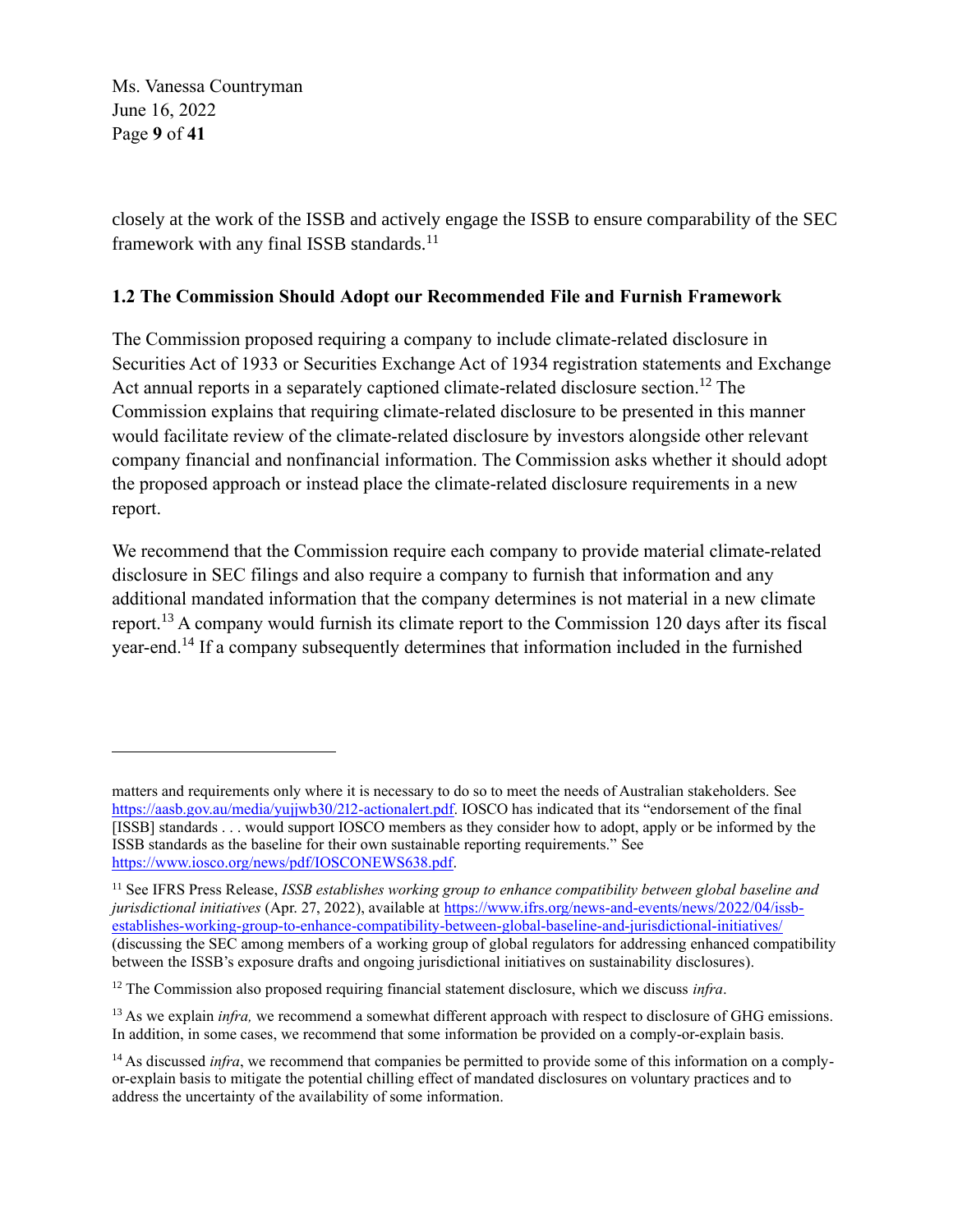Ms. Vanessa Countryman June 16, 2022 Page **10** of **41**

climate report (that had not been included in the SEC filings) is actually material, it would incorporate it by reference when making its next SEC filing.

The recommended approach will allow fund managers to evaluate, for proxy voting and other purposes, in a consolidated source, information sufficiently in advance of a company's annual meeting, promoting well-informed voting.<sup>15</sup> At the same time, it would preserve the legal distinction between, and acknowledge the differences in liability that attach to, information that is filed as compared to furnished.<sup>16</sup>

The recommended "file and furnish" approach is consistent with the TCFD's acknowledgement that the TCFD-recommended disclosures may be included in a company's financial filings if *material* and may be provided outside of a financial filing if they are not. In addition, as the TCFD notes, providing information that could be material in the future outside of a financial filing can facilitate the incorporation of such information into financial filings once climaterelated issues are determined to be material to the company.<sup>17</sup>

The remainder of our comments should be read in the context of our recommended furnish and file framework.

# **1.3 Companies Should Be Required to Provide Narrative Disclosure Regarding Climate-Related Impacts**

The proposal would require a company to disclose any "climate-related risk" reasonably likely to have a material impact on the company, which may manifest over the short, medium, and long

<sup>&</sup>lt;sup>15</sup> Some companies provide information that would appear in SEC filings or a furnished climate report in sustainability reports today. Sustainability reports typically are available after annual shareholder meetings because companies focus their resources on publishing Form 10-Ks prior to the meeting.

<sup>&</sup>lt;sup>16</sup> Disclosure that is furnished, but not filed in Form 10-K is not subject to strict liability under Section 18 of the Exchange Act, disclosure controls or procedures, or certifications. The Commission previously has permitted companies to furnish rather than file certain information. See, e.g., Regulation Fair Disclosure, Release No. 34- 43154 (August 15, 2000), available at<https://www.sec.gov/rules/final/33-7881.htm> (where the Commission noted that while Regulation FD requires a company that discloses material non-public information to make that material information broadly available, it recognizes that companies may not always know if the information is material and providing a means to make it available will help to minimize liability concerns).

<sup>&</sup>lt;sup>17</sup> See TCFD, Implementing the Recommendations of the Task Force on Climate-related Financial Disclosures (Oct. 2021) at 3, available at [https://assets.bbhub.io/company/sites/60/2021/07/2021-TCFD-Implementing\\_Guidance.pdf](https://assets.bbhub.io/company/sites/60/2021/07/2021-TCFD-Implementing_Guidance.pdf) (TCFD 2021 Framework).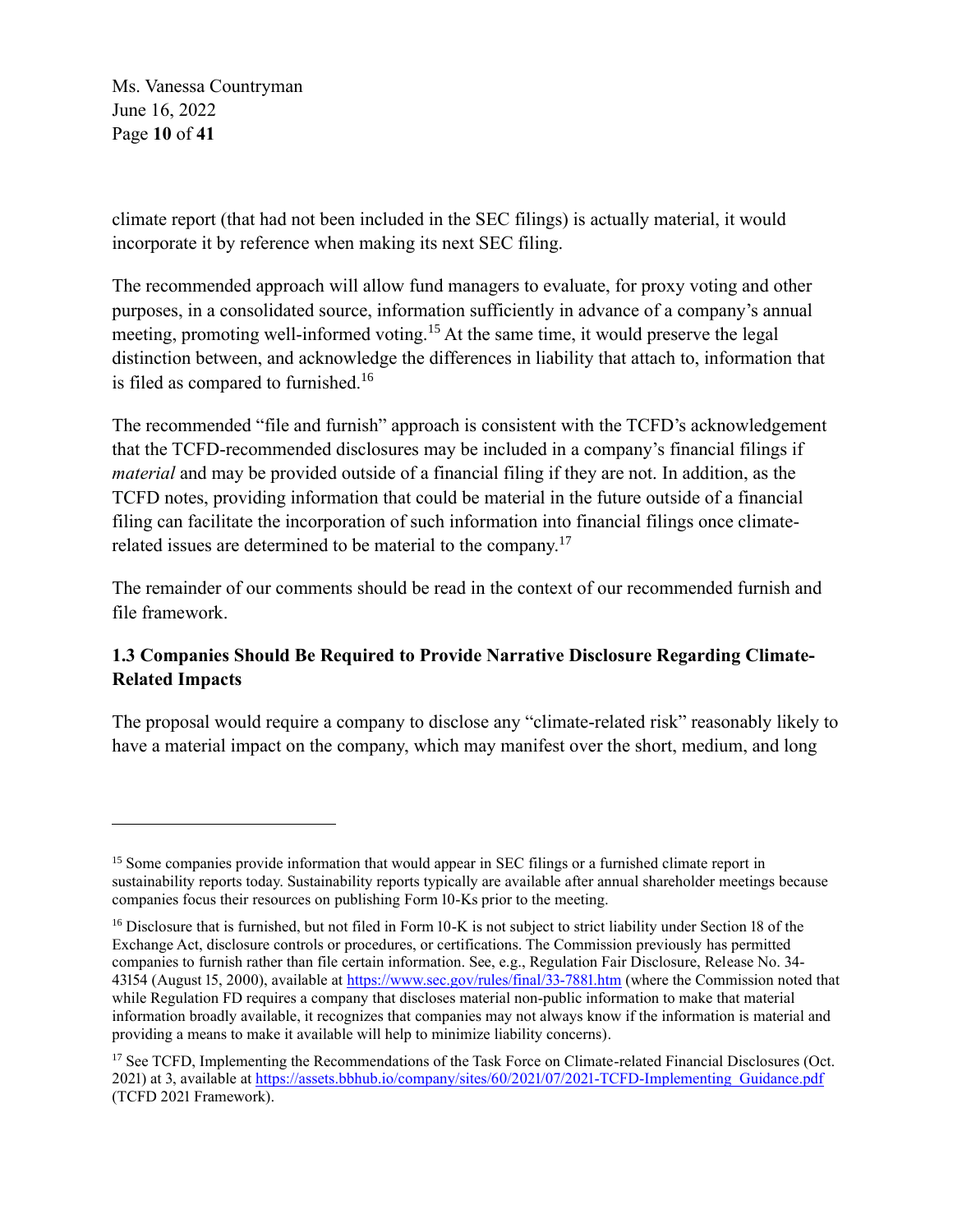Ms. Vanessa Countryman June 16, 2022 Page **11** of **41**

term.<sup>18</sup> We support the Commission using the TCFD's definition of climate-related risk because it is familiar terminology for investors and companies alike and therefore should promote consistent and comparable disclosure across companies.<sup>19</sup>

The proposal would require each company to report climate-related risks using their own definitions of "short-, medium-, and long-term time horizons." To promote comparability across companies, we recommend instead that the Commission require companies to uniformly define the time horizons captured by "short term, medium term, and long term" as one, five, and ten years, respectively.

Because information about how climate-related risks have impacted, or are likely to impact, a company's strategy, business model, and outlook can be important for purposes of making an investment or voting decision, the Commission proposed requiring each company to disclose, in narrative form, impacts of those risks on its:

- Business operations, including the types and locations of its operations;
- Products or services:
- Suppliers and other parties in its value chain;
- Activities to mitigate or adapt to climate-related risks, including adoption of new technologies or processes;
- Expenditure for research and development; and
- Any other significant changes or impacts.

The proposal also would require a company, when discussing climate-related risks, to specify whether they are physical or transitions risks and the nature of the risks presented. We support the Commission requiring companies to provide this information in SEC filings if material and also require companies to provide this information in a furnished climate report, on a comply-orexplain basis, if the company determines it is not material. The recommended approach should elicit more robust and company specific information than that provided today, and we agree with

<sup>18</sup> See proposed Item 1502(a) of Regulation S-K.

<sup>&</sup>lt;sup>19</sup> The proposal defines "climate-related risks" as the actual or potential negative impacts of climate-related conditions and events on a company's consolidated financial statements, business operations, or value chains, as a whole.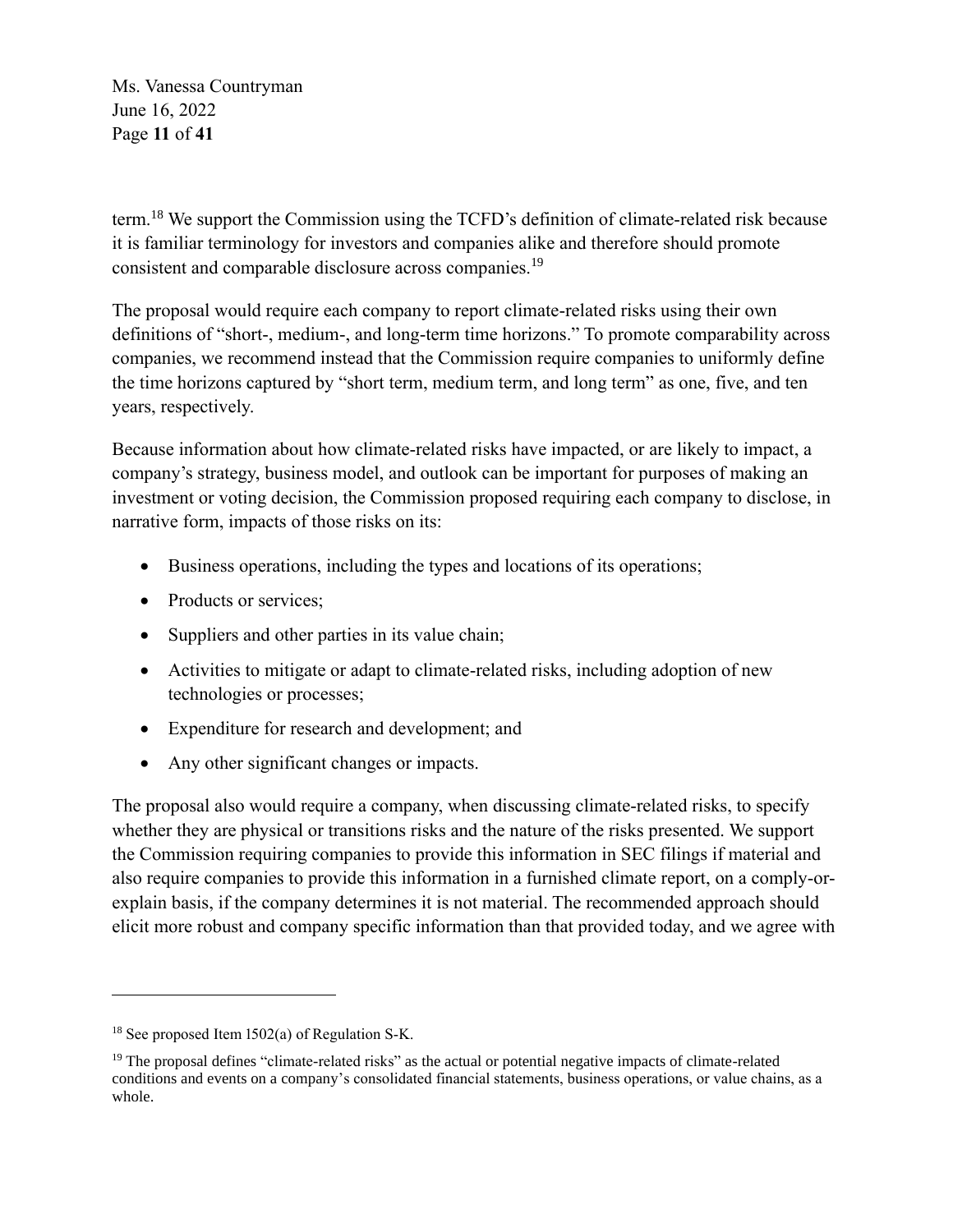Ms. Vanessa Countryman June 16, 2022 Page **12** of **41**

the Commission's observation that while some of this information may be common across companies, other aspects of it will vary by industry and company.

# **1.4 Companies Should Provide Information about Offsets and Renewable Energy Credits**

The Commission would require a company to disclose, if applicable, the role that carbon offsets or renewable energy credits (RECs) play in its climate-related business strategy or if the company used them to meet targets or goals. We support requiring companies to provide the proposed disclosure in the company's SEC filings, if the company determines that it is material and in a furnished climate report, on a comply-or-explain basis, if the company determines the use of offsets or RECs is not material. The degree to which a company uses offsets or RECs will vary, and the recommended approach will generate sufficient information to allow investors to understand how the company uses one or both of them. $^{20}$ 

## **1.5 Companies Should Provide Internal Carbon Prices and Scenario Analysis**

The Commission would require a company that maintains an internal carbon price to disclose information about the carbon price.<sup>21</sup> Companies providing disclosure related to internal carbon prices would quantify the potential costs the company would incur should a carbon price be put into effect. Information about internal carbon prices can help investors better understand the company's climate-related strategy. We recommend that any final rule require a company that calculates an internal carbon price to either disclose that price or explain the rationale for not disclosing that information (e.g., the limited reliability of the internal carbon price). The recommended approach provides flexibility, recognizing that many companies may not currently track the information called for and a robust carbon market on which to base such a price may not always exist.

Under the Proposal, a company also would be required to describe any analytical tools, such as scenario analysis, that it uses to assess the impact of climate-related risks on its business and consolidated financial statements.<sup>22</sup> We support requiring companies that conduct scenario analysis to either disclose the results of the analysis or explain the rationale for not disclosing

<sup>&</sup>lt;sup>20</sup> See proposed Item 1502(c) of Regulation S-K (requiring disclosure if RECs or offsets are part of the company's climate strategy); and proposed Item 1506(d) of Regulation S-K (requiring disclosure if they have been used to meet targets or goals).

 $21$  See Release at 79-83.

<sup>22</sup> See Release at 83-88.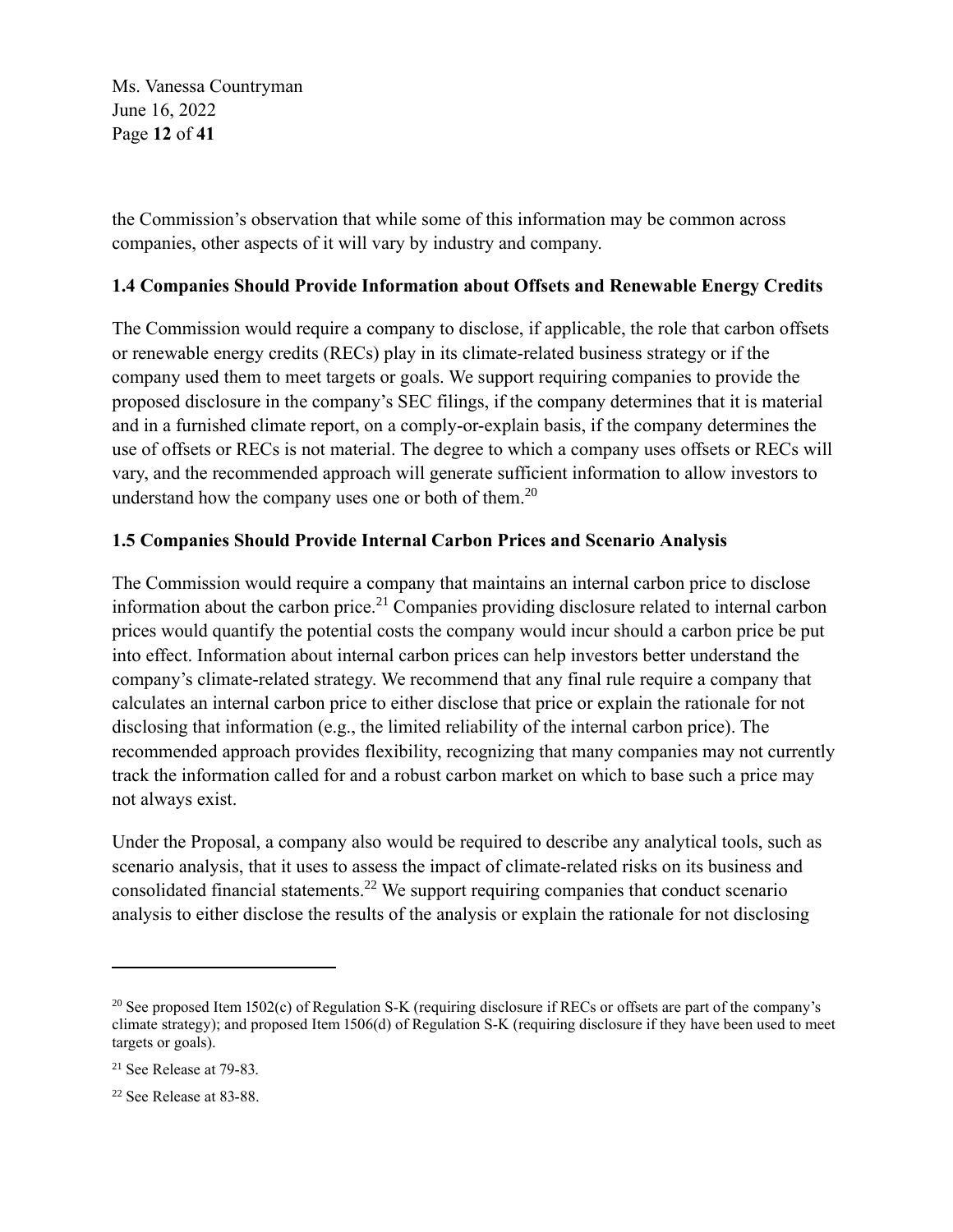Ms. Vanessa Countryman June 16, 2022 Page **13** of **41**

that information (e.g., the uncertainty of forward looking information). Information about scenario analysis can help investors evaluate the resilience of the company's business strategy in the face of various climate scenarios that could impose potentially different climate-related risks. At the same time, the recommended flexible approach avoids imposing a costly requirement on those companies that have not yet undertaken to conduct such analysis.

In addition, a comply-or-explain disclosure requirement would mitigate the potential chilling effect of triggering a disclosure requirement simply by engaging in practices that support robust climate risk management.

# **Section 2: Proposed GHG Emissions Disclosure**

## **2.1 Companies Should Disclose Scopes 1 and 2 Emissions**

The Commission proposed requiring a company to disclose its GHG emissions for its most recently completed fiscal year. The proposed definitions of GHG emissions are substantially similar to the corresponding definitions in *The Greenhouse Gas Protocol: A Corporate Accounting and Reporting Standard* (GHG Protocol), which the Commission correctly describes as the leading accounting and reporting standard for GHG emissions.<sup>23</sup> Companies would be required to disclose Scopes 1 and 2 emissions on an aggregated and disaggregated basis.<sup>24</sup>

We support the Commission requiring companies to disclose Scopes 1 and 2 emissions on an aggregated basis and additionally on a disaggregated basis for any particular constituent GHG that is material to the company.<sup>25</sup> We support companies providing this disclosure for the most

<sup>&</sup>lt;sup>23</sup> The GHG Protocol is available at [https://ghgprotocol.org/corporate-standard.](https://ghgprotocol.org/corporate-standard) The GHG Protocol provides uniform methods to report the seven greenhouse gasses covered by the Kyoto Protocol. The Kyoto Protocol was adopted in 1997 and implements the United Nations Framework Convention on Climate Change. See Release at note 115.

<sup>&</sup>lt;sup>24</sup> The Proposal would require a company to disclose each scope of its GHG emissions on an aggregated basis in terms of carbon dioxide equivalent ("CO2e") and on a disaggregated basis by each constituent GHG (i.e., carbon dioxide, methane, nitrous oxide, nitrogen trifluoride, hydrofluorocarbons, perfluorocarbons, and sulfur hexafluoride). See proposed Item 1504(a)(1) of Regulation S-K.

For simplicity, we will refer to "GHG emissions" as "emissions" in the remainder of the letter, except where the context requires otherwise.

<sup>&</sup>lt;sup>25</sup> For example, methane currently accounts for around one-fifth of man-made GHG emissions. It has a shorter lifetime in the atmosphere than carbon dioxide, but a far greater near-term warming potential. Certain industries, such as energy, agriculture, and waste management typically emit methane as part of their operations, and we anticipate methane emissions may be material for companies in these industries.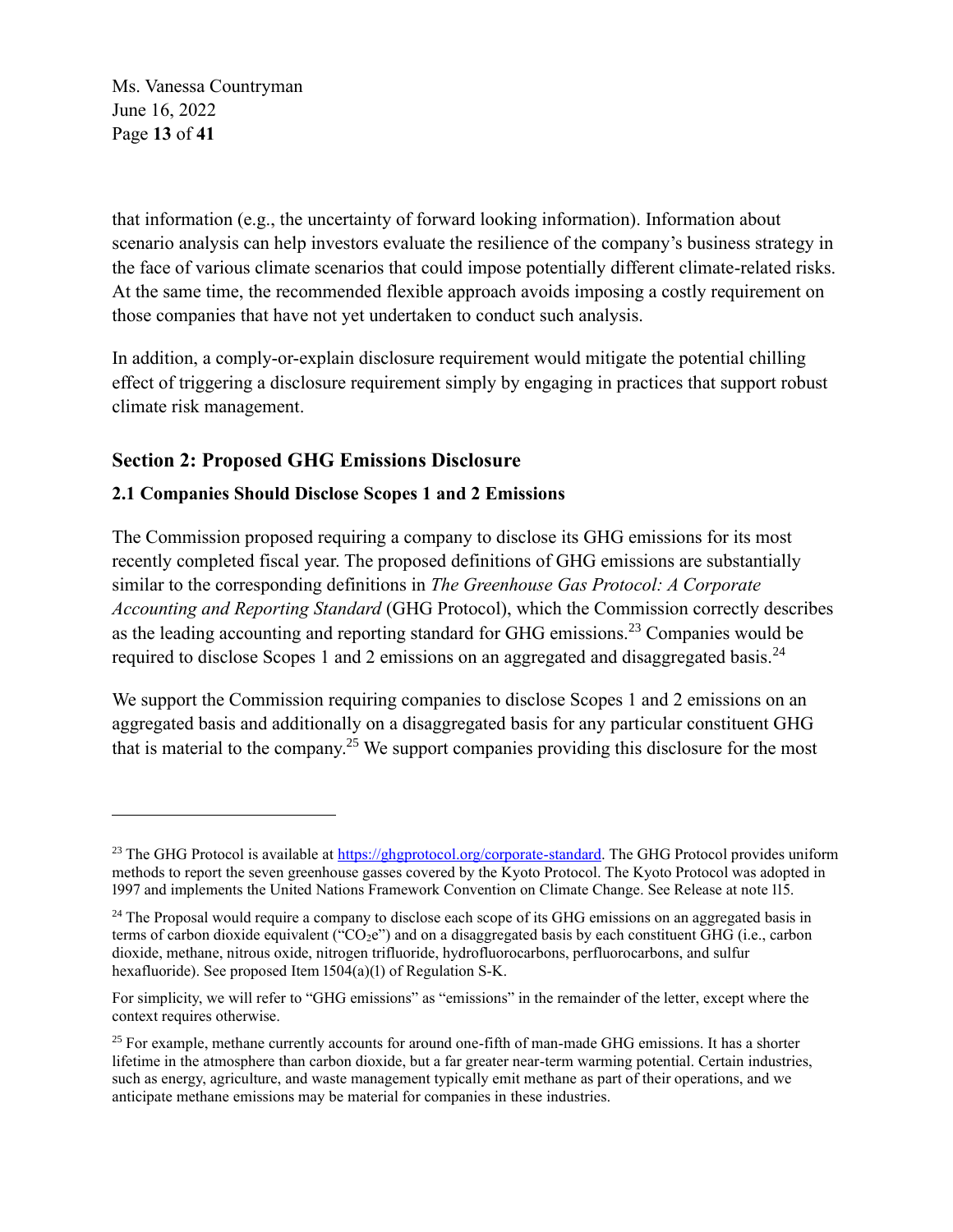Ms. Vanessa Countryman June 16, 2022 Page **14** of **41**

recently completed fiscal year in a structured format.<sup>26</sup> Doing so would make more consistent, comparable, and reliable data available for fund managers to use in making investment decisions. We agree with the Commission's judgement that "[b]y sharing certain basic concepts and a common vocabulary with the GHG Protocol, the proposed rules should help limit the compliance burden for those companies that are already disclosing their emissions pursuant to the GHG Protocol.<sup>27</sup> Similarly, to the extent that companies elect to follow GHG Protocol standards and methodologies, investors already familiar with the GHG Protocol may also benefit."<sup>28</sup>

We particularly support the Commission requiring companies to disclose Scopes 1 and 2 emissions in gross terms, excluding any use of purchased or generated offsets. Disclosing emissions data in this manner would allow investors to assess the full magnitude of climaterelated risk posed by a company's emissions and its plans for managing such risk.

We note that the Commission has repeatedly applied the materiality standard in contexts comparable to those relating to the questions being raised today about climate change-related disclosures. In fact, many prior SEC releases requiring disclosure relating to environmental laws have applied the materiality standard in connection with requiring such disclosures. We recommend that the Commission take that same approach here and indicate as part of any final rule that it has based its requirement that companies disclose Scopes 1 and 2 emissions on an aggregated basis on the materiality of that information to the company.<sup>29</sup>

#### **2.2 It Would be Premature to Require Companies to Provide Scope 3 Emissions**

The Proposal would require larger companies to disclose Scope 3 emissions only if those emissions are material, or if the company has set a GHG emissions reduction target or goal that includes its Scope 3 emissions.<sup>30</sup> Scope 3 emissions capture, among other things, emissions

<sup>&</sup>lt;sup>26</sup> The Proposal would require companies to tag any required narrative and quantitative disclosures in Inline XBRL.

<sup>&</sup>lt;sup>27</sup> See, e.g., Release at note 97 (citing that 92 percent of companies responding to the CDP in 2016 used the GHG Protocol's standards and guidance).

<sup>28</sup> Release at 148.

 $29$  This recommendation is consistent with the ICI June Letter at 6. As the Commission notes, an increasing number of investors are either purchasing this information from third-party providers or engaging with companies to obtain the information directly. *See* Release at 154.

<sup>&</sup>lt;sup>30</sup> The proposal would require large accelerated filers and accelerated and non-accelerated filers to disclose Scope 3 emissions while smaller reporting companies would not be required to do so.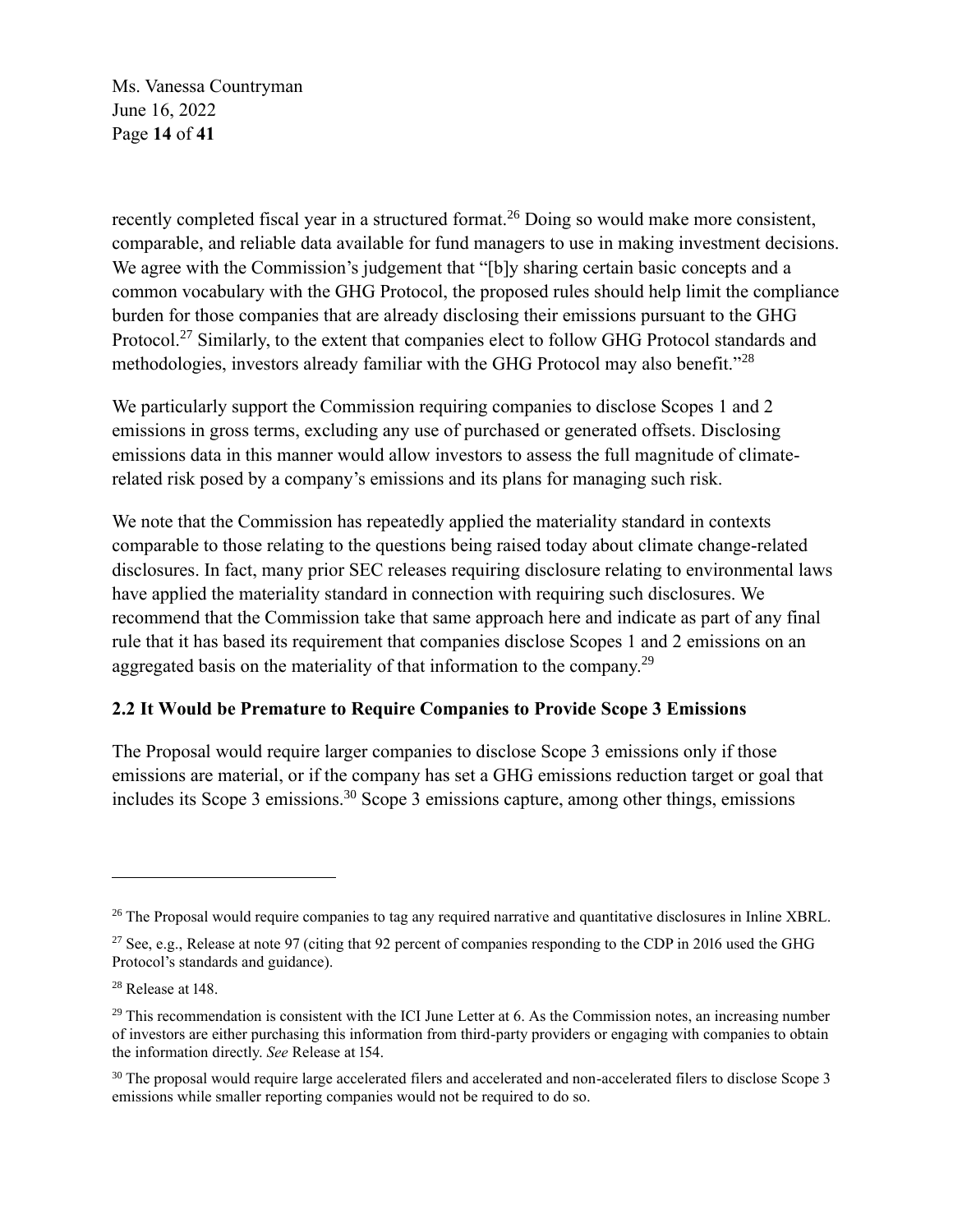Ms. Vanessa Countryman June 16, 2022 Page **15** of **41**

associated with a company's supply chain and those associated with a company's products and services.

A large majority of our members believe that the Commission should not require companies to report Scope 3 emissions at this time,  $3<sup>1</sup>$  because of significant data gaps and the absence of agreed-upon methodologies to measure Scope 3 emissions. These deficiencies seriously undermine the ability of most companies to report consistent, comparable, and verifiably reliable data. 32

Any company calculating Scope 3 emissions will have to make a number of assumptions that can vary greatly in magnitude and will use different methodologies.<sup>33</sup> The Commission explicitly acknowledges these shortcomings, stating that

the evolving and unique nature of GHG emissions reporting involves and, in some cases, warrants varying methodologies, differing assumptions, and a substantial amount of estimation. Certain aspects of GHG emissions disclosure also involve reliance on thirdparty data…. In particular, it may be difficult to obtain activity data from suppliers, customers, and other third parties in a registrant's value chain, or to verify the accuracy of that information  $\ldots^{34}$ 

The Commission's proposed solution to these limitations is to allow companies to use estimations and ranges (as long as they also describe the assumptions underlying, and the reasons

<sup>&</sup>lt;sup>31</sup> There is a minority view among ICI members that the SEC should require larger public companies to disclose Scope 3 emissions if the emissions are material. These members would prefer to have the opportunity to evaluate any such information as part of their respective investment processes, despite the data gaps and absence of agreedupon methodologies.

<sup>&</sup>lt;sup>32</sup> The TCFD recognized the gaps in methodologies for measuring Scope 3 emissions, making reliable and accurate emissions data difficult to calculate in its *2020 Status Report: Task Force on Climate-related Financial Disclosures* at 65, available at https://www.fsb.org/2020/10/2020-status-report-task-force-on-climate-related-financialdisclosures/. Likewise, in 2021, in its *Implementing the Recommendations of the Task Force on Climate-related Financial Disclosures* at note 62, the TCFD recognized the data and methodological challenges associated with calculating Scope 3 emissions. Despite that realization, it strongly encouraged companies to disclose Scope 3 emissions. The Report is available at [https://assets.bbhub.io/company/sites/60/2021/07/2021-TCFD-](https://assets.bbhub.io/company/sites/60/2021/07/2021-TCFD-Implementing_Guidance.pdf)[Implementing\\_Guidance.pdf.](https://assets.bbhub.io/company/sites/60/2021/07/2021-TCFD-Implementing_Guidance.pdf)

<sup>&</sup>lt;sup>33</sup> For example, a company may have to use estimates and make assumptions with respect to private entities (which are not directly subject to the rule) if they are in a public company's value chain.

<sup>34</sup> See Release at 220, 229.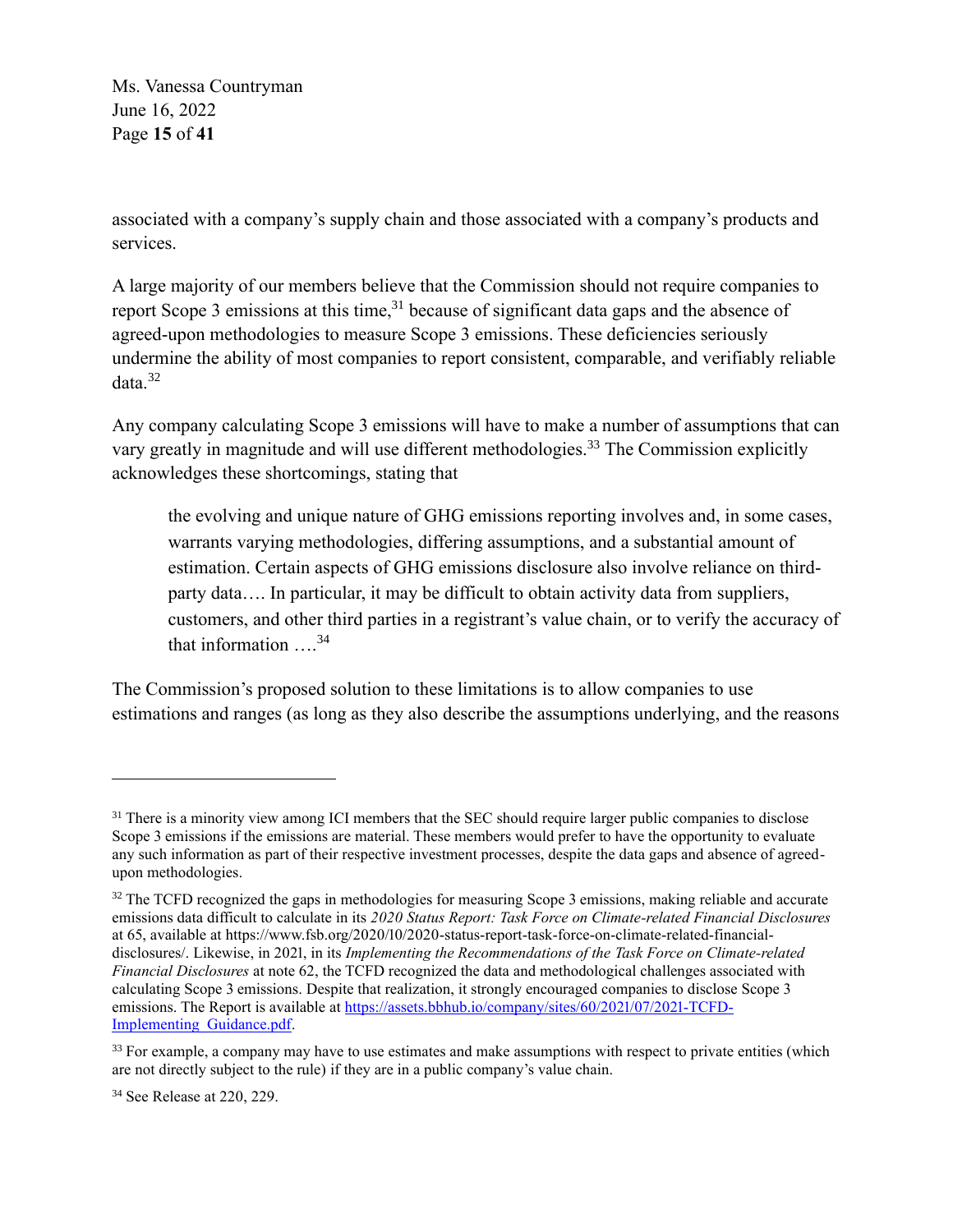Ms. Vanessa Countryman June 16, 2022 Page **16** of **41**

for using, the estimates and ranges) and to choose any methodology they "deem fit" to calculate Scope 3 emissions.<sup>35</sup> We are concerned that this approach will generate data that will not be consistent, comparable, or verifiably reliable.

We therefore recommend that rather than requiring companies to report Scope 3 emissions, the Commission promote the development of reporting practices, including assumptions, models, and methodologies.<sup>36</sup> In fact, as more companies make their Scopes 1 and 2 emissions data publicly available, these data can serve as the input for other companies' Scope 3 calculations. Mandating Scope 3 emissions after companies and investors gain experience with Scopes 1 and 2 reporting therefore ultimately will allow for more accurate reporting that will redound to the benefit of investors.

That said, our members do support the Commission requiring any larger company that has publicly disclosed a GHG emission reduction target or goal that includes its Scope 3 emissions to disclose only those Scope 3 emissions. The proposed requirement, if adopted, could assist investors in tracking the company's progress toward reaching its particular target or goal, and, at the same time, encourage companies to carefully calibrate any such target or goals.

According to one source, 68 percent of companies with revenues of greater than \$50 billion, 43 percent of S&P 500 companies, and 13 percent of S&P MidCap 400 companies report some information about their Scope 3 GHG emissions.<sup>37</sup>

<sup>&</sup>lt;sup>35</sup> See Release at 355, note 880 ("[i]n calculating Scope 3 emissions, registrants have the flexibility to choose a methodology they deem fit, however, the specific methodology must be disclosed. Estimates or ranges are permitted.").

<sup>&</sup>lt;sup>36</sup> If the Commission ultimately requires Scope 3 emissions reporting, we recommend, at a minimum, that the Commission also require companies to comply with SEC-mandated limits or parameters around any ranges they use to report their Scope 3 emissions. The recommended course may make the data more comparable across companies.

<sup>37</sup> See The Conference Board, *Sustainability Disclosure Practices in the Russell 3000, S&P 500, and S&P Midcap 400* (2022 edition) citing ESGAUGE data. To be included in the S&P MidCap 400 index, a company must have a total market capitalization that ranges from \$3.7 billion to \$14.6 billion and therefore would be considered a large accelerated filer.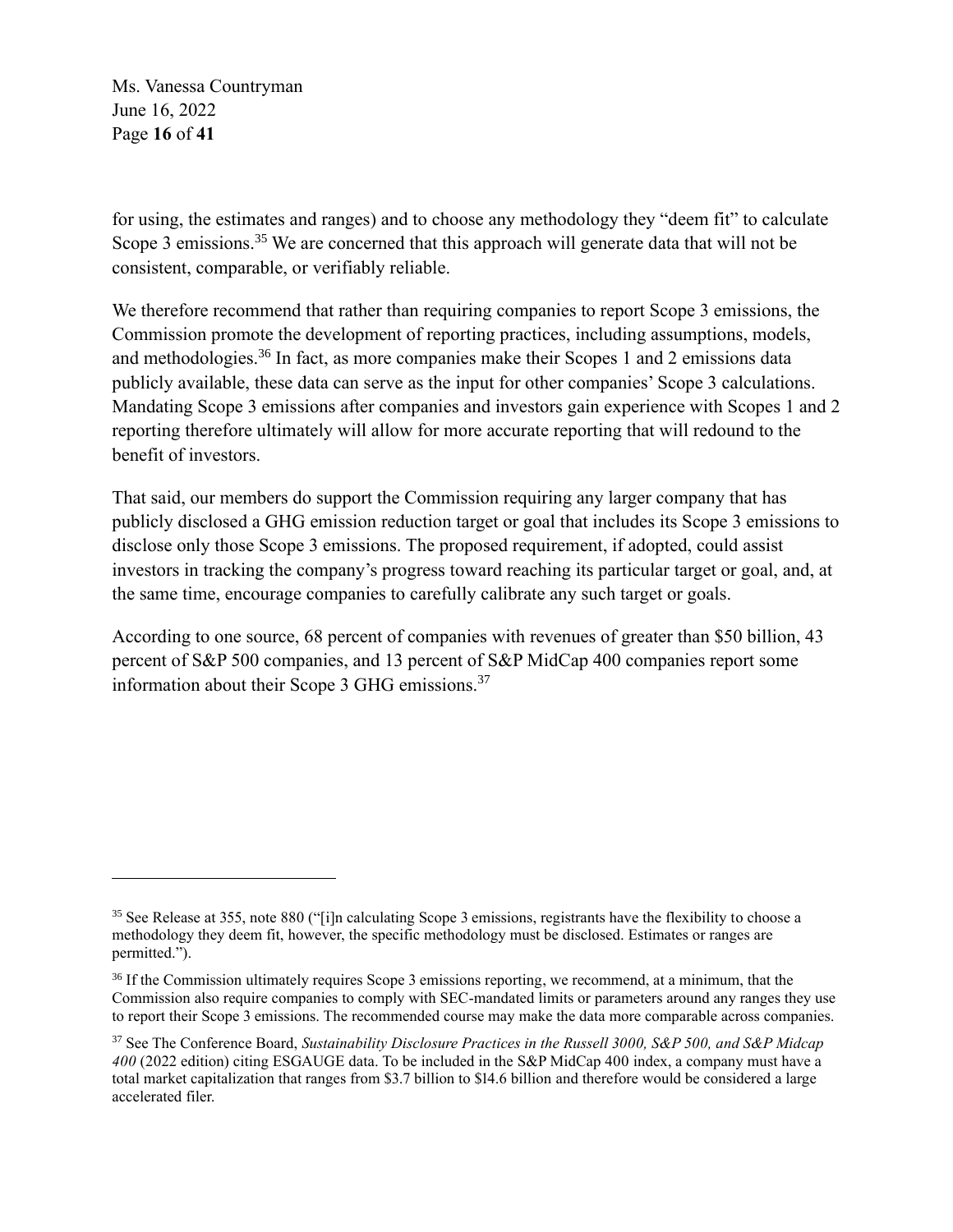Ms. Vanessa Countryman June 16, 2022 Page **17** of **41**

#### **Figure 5 Percent of Companies Disclosing Scope 3 GHG Emissions** By selected categories

68% 43% 13% Companies with revenues ≥ \$50 billion S&P 500 companies S&P MidCap 400 companies

# Source: ESGAUGE, 2021

In addition, our members believe that companies that currently are providing investors with Scope 3 emissions information should not be prohibited or discouraged from doing so. Voluntary reporting could foster a more informed understanding of climate-related risks and opportunities and improve Scope 3 reporting over time.<sup>38</sup> We support companies being permitted to provide this disclosure in a furnished climate report or by other means because of its importance to investors.

We provide the comments below in Sections 2.3 and 2.4 in the event that the SEC does not agree with our members that oppose the SEC mandating disclosure of Scope 3 emissions at this time and ultimately requires companies to report Scope 3 emissions.

<sup>&</sup>lt;sup>38</sup> For example, an energy company voluntarily reporting reduced Scope 3 emissions could demonstrate to investors that it is shifting its production mix towards lower carbon sources of energy.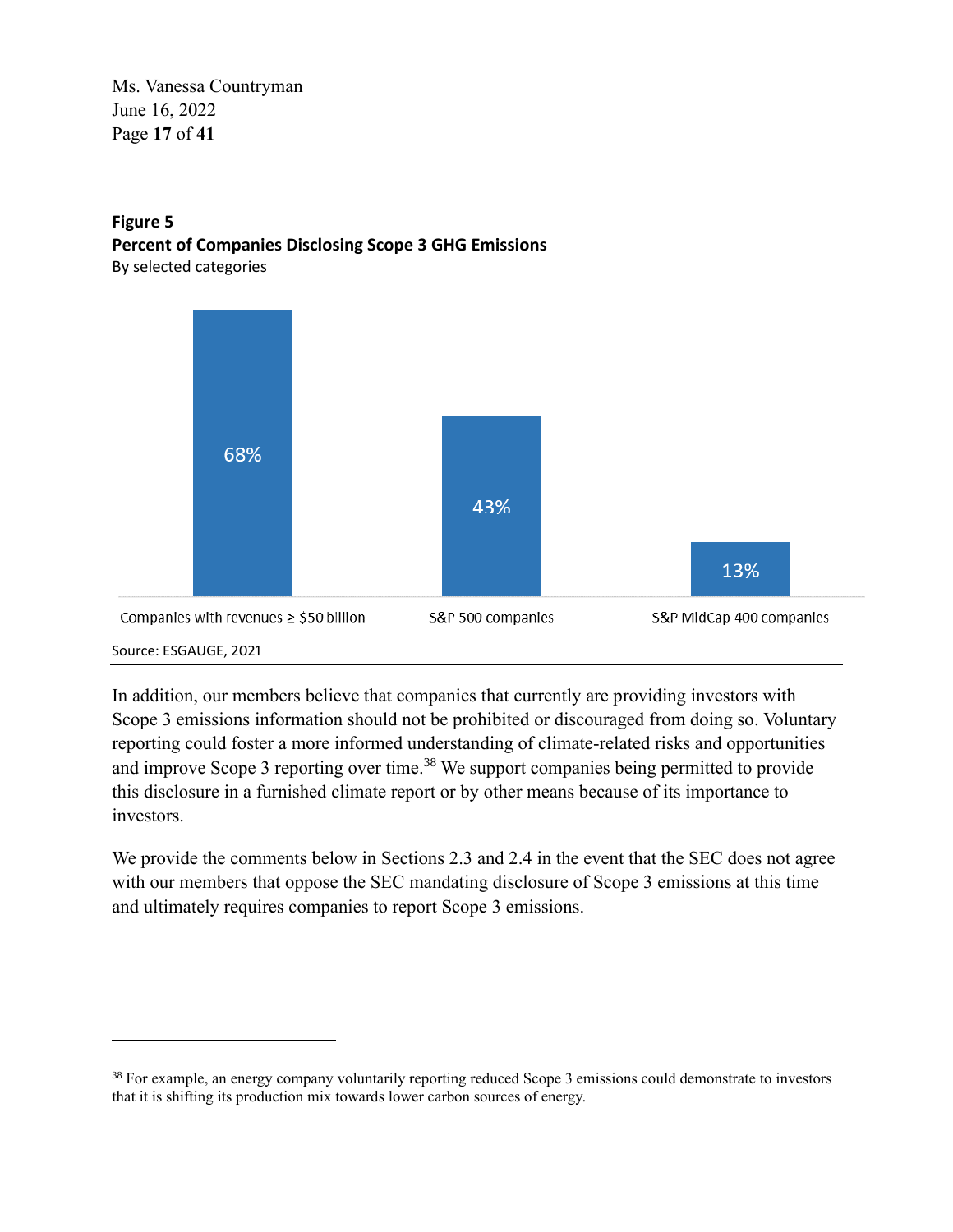Ms. Vanessa Countryman June 16, 2022 Page **18** of **41**

# **2.3 The Commission Should Clarify that Scope 3 Emissions Do Not Include Managed Assets**

With respect to the case in which an asset manager is also a reporting company, the Commission should clarify that the investments category of Scope 3 emissions does not include investments that are not on a company's balance sheet, such as those of registered funds managed by an asset manager ("managed assets"). The proposed rule text and the Release suggest that the Commission does not intend for Scope 3 emissions information for an asset manager to include managed assets, and we urge the Commission to make this intention clearer.

In the proposed rule's examples of Scope 3 downstream activities, it lists "investments *by a registrant*" (emphasis supplied), which suggests the inclusion of investments by the registrant on its *own* behalf, not on behalf of others. Similarly, the proposed definition of "value chain," which states that it is the "upstream and downstream activities related to a *registrant's operations*" (emphasis supplied), indicates the intention that Scope 3 emissions relate to the registrant's operations.<sup>39</sup>

This clarification would make the proposed rule consistent with the GHG Protocol, which states that whether an organization is required to report on investments "depends on whose capital is being invested."<sup>40</sup> Under the GHG Protocol, asset owners investing their own capital are *required* to report emissions from equity investments but asset managers, who are investing clients' capital, "may *optionally* report on emissions from equity investments managed on behalf of clients (e.g., mutual funds)."<sup>41</sup>

<sup>&</sup>lt;sup>39</sup> The Release's discussion of the purpose of Scope 3 emissions disclosure also reflects the intention that the disclosure relate to a company's operations. It states that "Scope 3 emissions disclosure may be necessary to present investors a complete picture of the climate-related risks – particularly transition risks – that a registrant faces and how GHG emissions from sources in its value chain . . . may materially impact a registrant's business operations and associated financial performance." See Release at 167. Regarding companies that have set targets or goals, the Proposing Release states that the disclosure "would enable investors to understand the scale and scope of actions the registrant may need to take to fulfill its commitment to reduce its Scope 3 emissions and the potential financial impact of that commitment on the registrant." See Release at 175.

<sup>40</sup> GHG Protocol, *Technical Guidance for Calculating Scope 3 Emissions (version 1.0); Supplement to the Corporate Value Chain (Scope 3) Accounting & Reporting Standard*, at 141, Box 15.1, available at [https://ghgprotocol.org/sites/default/files/standards/Scope3\\_Calculation\\_Guidance\\_0.pdf.](https://ghgprotocol.org/sites/default/files/standards/Scope3_Calculation_Guidance_0.pdf)

<sup>&</sup>lt;sup>41</sup> *Id.* (emphasis supplied). It further stated: "[I]t should be noted that mutual funds and other funds managed on behalf of clients are not the primary audience for the calculation methods described here and some of their specific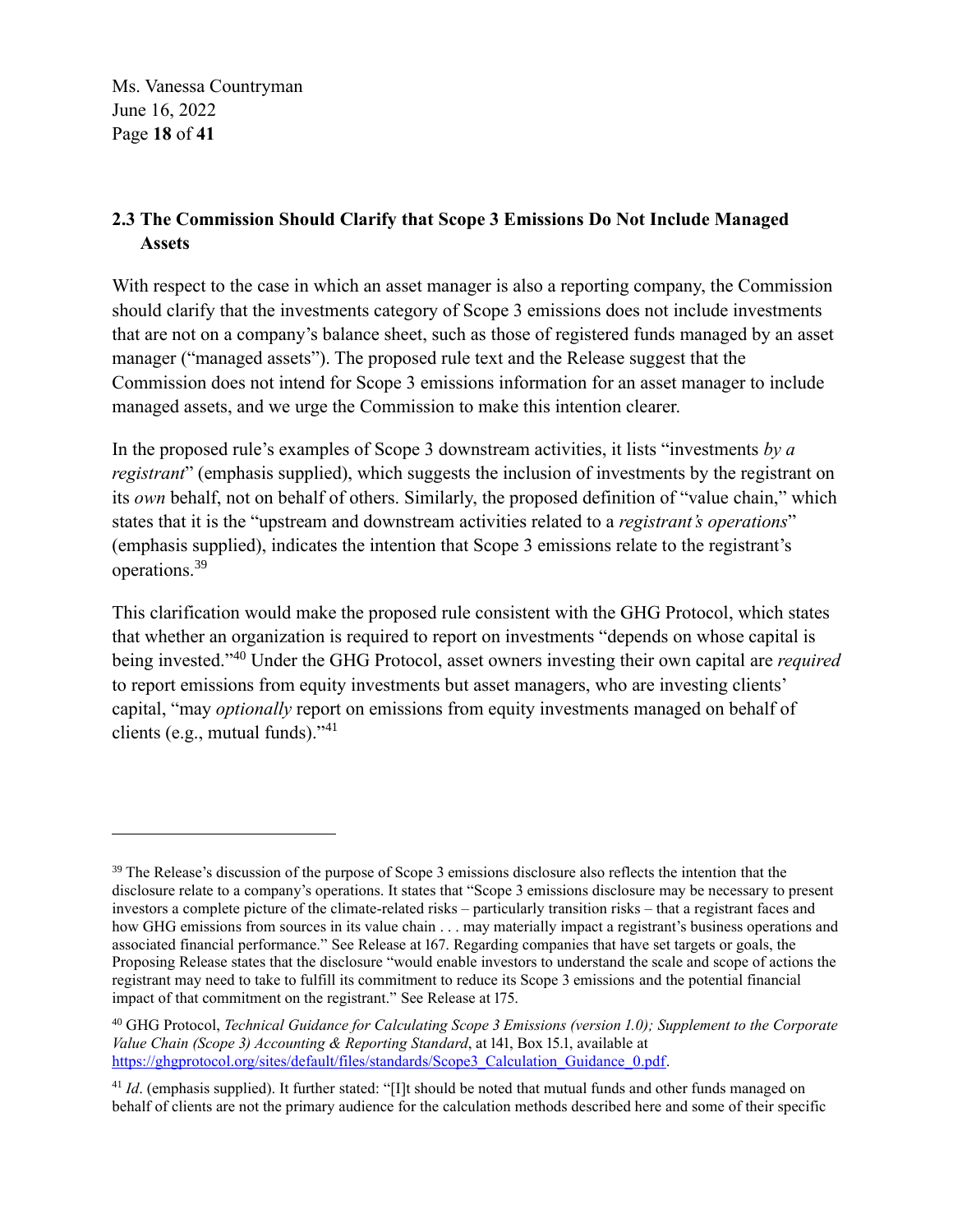Ms. Vanessa Countryman June 16, 2022 Page **19** of **41**

In addition, the TCFD has observed that, in the case where an asset manager is a public company, it has two distinct audiences for its climate-related financial disclosures. It notes that the first audience is its shareholders, who need to understand enterprise-level risks and opportunities and how these are managed, and the second audience is its clients, for whom product-, investment strategy-, or client-specific disclosures are more relevant.<sup>42</sup> The Commission's proposed new reporting requirements are for the *former* audience: a company's shareholders. As such, the required reporting obligations of asset managers in this context should be for the benefit of the asset manager's shareholders.

Excluding managed assets from any Scope 3 emissions disclosure requirements of an asset manager also would appropriately reflect the parameters of an asset manager's exposures and the limits of its control. A fund, for example, is a separate legal entity, the assets of which are separate and distinct from its asset manager. An asset manager itself does not take on the risks inherent in the securities or other assets it manages for funds or other clients. Those are investment risks that appropriately are borne by the funds or other clients. Moreover, an asset manager does not control the GHG emissions of portfolio companies held by funds or other clients. An asset manager must manage a fund's assets consistent with the fund's investment objectives and strategies, which may or may not include strategies related to GHG emissions reduction. Any disclosures about an asset manager's activities for the intended audience of advisory clients are more appropriate for the adviser's disclosures. Likewise, disclosure about a fund's investment objectives and strategies for the intended audience of fund shareholders is more appropriate for fund regulatory documents.<sup>43</sup>

The costs of requiring asset managers to include managed assets in any Scope 3 emissions disclosure would greatly exceed any possible benefits. First, even with a future Commission rule that US companies report Scopes 1, 2 and 3 emissions, there would continue to be large gaps in

issues have not been addressed, including the business goals relevant to a fund manager and the appropriate use of inventory results."

<sup>42</sup> See TCFD, *Implementing the Recommendations of the Task Force on Climate-related Financial Disclosures* (Oct. 2021), at 44, available at [https://www.fsb.org/wp-content/uploads/P141021-4.pdf.](https://www.fsb.org/wp-content/uploads/P141021-4.pdf) The TCFD states that its guidance addresses considerations for asset managers when reporting to their clients.

<sup>&</sup>lt;sup>43</sup> We note that the Commission has proposed new disclosure requirements for funds and advisers relating to environmental, social, and governance matters and which would include, for some funds, required reporting of aggregated GHG emissions information. See Securities and Exchange Commission, *Enhanced Disclosures by Certain Investment Advisers and Investment Companies about Environmental, Social, and Governance Investment Practices*, Release No. IA-6034; IC-34594 (May 25, 2022), available at [https://www.sec.gov/rules/proposed/2022/ia-6034.pdf.](https://www.sec.gov/rules/proposed/2022/ia-6034.pdf)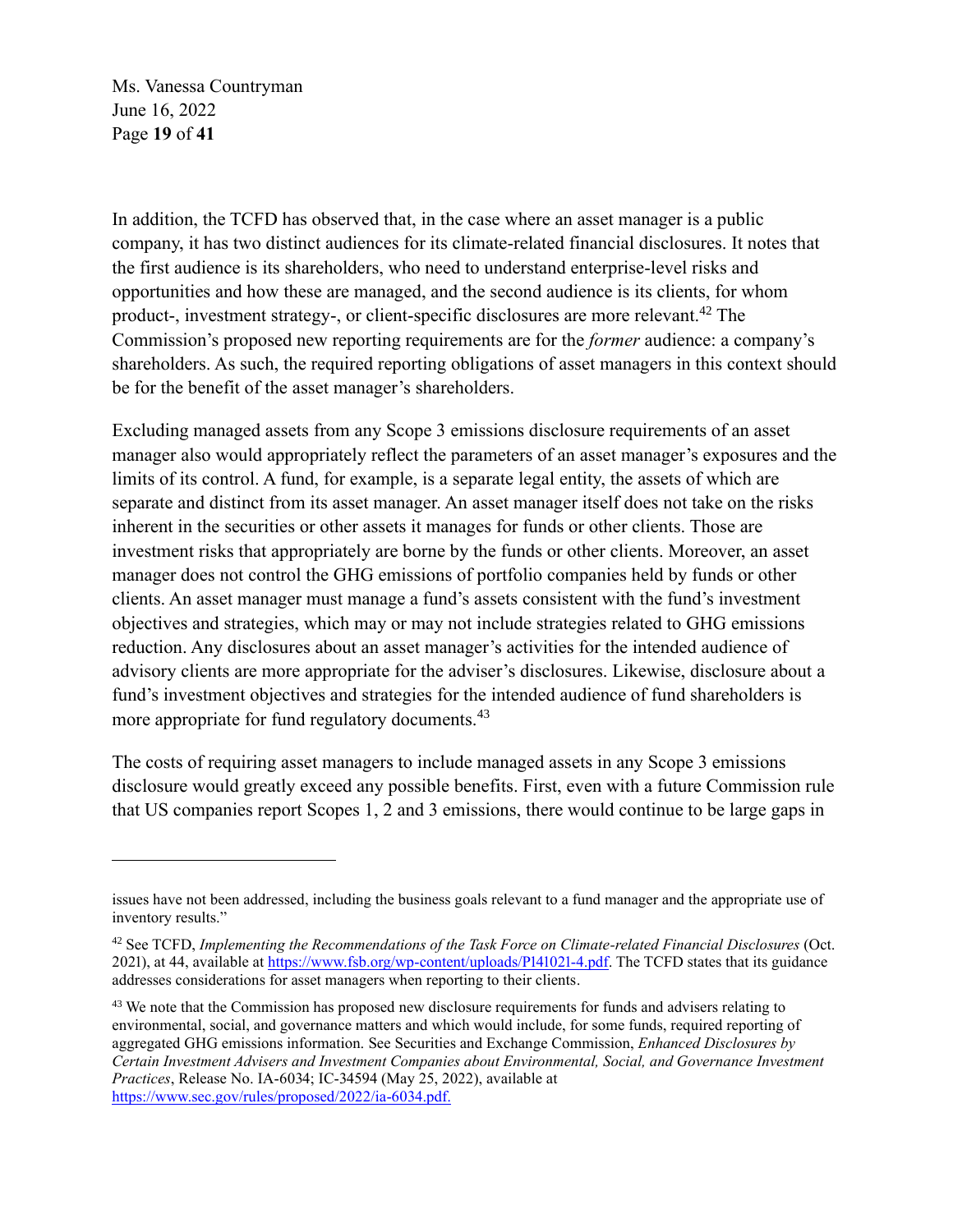Ms. Vanessa Countryman June 16, 2022 Page **20** of **41**

data available for asset managers to calculate Scope 3 emissions (e.g., foreign companies, private companies), and there are no standardized calculation methodologies for certain asset classes (e.g., government securities, municipal securities, derivatives, and other financial instruments). Second, reporting by asset managers and issuers of the portfolio securities could result in doublecounting. <sup>44</sup> Third, because a fund's risk exposures are distinct from those of its adviser's, such reporting by the asset manager could be confusing and possibly misleading, particularly if managed assets are large in relation to the asset manager's own assets.

Accordingly, we urge the Commission to clarify that a company that is required to disclose Scope 3 emissions is not required to include managed assets in its Scope 3 emissions disclosure.

## **2.4 The Commission Should Apply a Robust Safe Harbor to Scope 3 Emissions**

The Commission acknowledges that calculating and disclosing Scope 3 emissions could represent a challenge for certain companies, in particular those that do not currently report such information on a voluntary basis.<sup>45</sup> To address this concern, the Commission proposed, among other accommodations, a safe harbor for Scope 3 emissions disclosure, which would deem Scope 3 emissions "by or on behalf of the registrant not to be a fraudulent statement unless it is shown that such statement was made or reaffirmed without a reasonable basis or was disclosed other than in good faith."<sup>46</sup>

While we support the Commission accompanying any Scope 3 reporting requirement with a safe harbor from liability, we recommend strengthening the proposed safe harbor. In particular, the Commission should replace the proposed safe harbor with one that hews much more closely to the safe harbor for forward-looking statements provided by the PSLRA, which precludes liability for certain categories of forward-looking statements that (i) are identified as such and "accompanied by meaningful cautionary statements identifying important factors that could cause actual results to differ materially" or are otherwise immaterial or (ii) were not made with

<sup>&</sup>lt;sup>44</sup> The Commission has proposed that certain funds report the aggregated GHG emissions of its portfolio securities (see id.), in which case, the same emissions would be counted three times.

<sup>45</sup> Release at 209-210.

<sup>46</sup> Release at 211.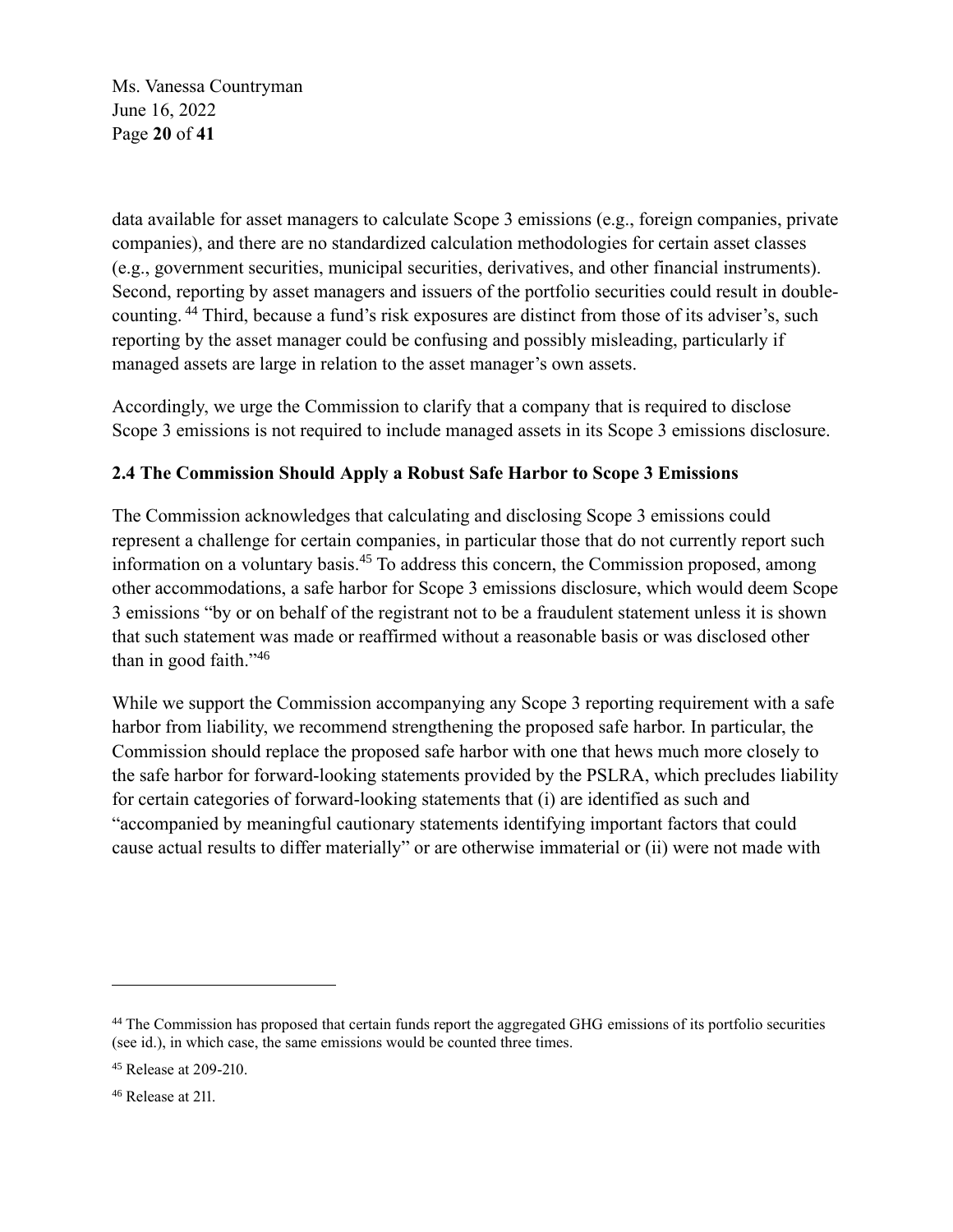Ms. Vanessa Countryman June 16, 2022 Page **21** of **41**

actual knowledge that the statement was false or misleading. Doing so should promote more fulsome disclosure. 47

#### **2.5 Any Final Rule Should Not Include a Quantitative Threshold for Materiality**

The Release requests comment on whether the Commission should require companies to use a quantitative threshold, such as a percentage of total emissions (e.g., 25%, 40%, 50%) when assessing the materiality of Scope 3 emissions for purposes of determining their disclosure obligations.<sup>48</sup> We recommend that the Commission not include in any final rule, or reference in any adopting release, such a quantitative threshold.<sup>49</sup> Basing a mandate to disclose Scope 3 emissions on its relationship to overall aggregated emissions would require so many assumptions and caveats that ultimately it will be of little or no value for investors. Further, our members are concerned that if the Commission were to adopt the 40 percent threshold referenced in the Release, it effectively would encompass almost all companies, even financial services firms, given the wide breadth of emissions sources in a company's value chain.

# **2.6 Companies Should Provide Emissions Data for Historical Periods Unless It Is Not Reasonably Available**

The Proposal would require a company to provide emissions data for its most recently completed fiscal year and for the historical fiscal years included in its consolidated financial statements in the relevant filing, to the extent such historical GHG emissions data is reasonably available.<sup>50</sup> The Commission reasons that "requiring historical emissions data, to the extent available, would provide useful information for investors by enabling investors to track over time the registrant's

<sup>47</sup> This recommendation is explained more fully in *Appendix: Materiality-Related Considerations*.

<sup>&</sup>lt;sup>48</sup> Release at 176.

<sup>&</sup>lt;sup>49</sup> The Release states that "[w]hen assessing the materiality of Scope 3 emissions, registrants should consider whether Scope 3 emissions make up a relatively significant portion of their overall GHG emissions. While we are not proposing a quantitative threshold for determining materiality, we note that some companies rely on, or support reliance on, a quantitative threshold such as 40 percent when assessing the materiality of Scope 3 emissions. However, even when Scope 3 emissions do not represent a relatively significant portion of overall GHG emissions, a quantitative analysis alone would not suffice for purposes of determining whether Scope 3 emissions are material. Consistent with the concept of materiality in the securities laws, this determination would ultimately need to take into account the total mix of information available to investors, including an assessment of qualitative factors. Accordingly, Scope 3 emissions may make up a relatively small portion of a company's overall GHG emissions but still be material where Scope 3 represents a significant risk, is subject to significant regulatory focus, or "if there is a substantial likelihood that a reasonable [investor] would consider it important." Release at 173.

 $50$  See proposed Item 1504(a) of Regulation S-K.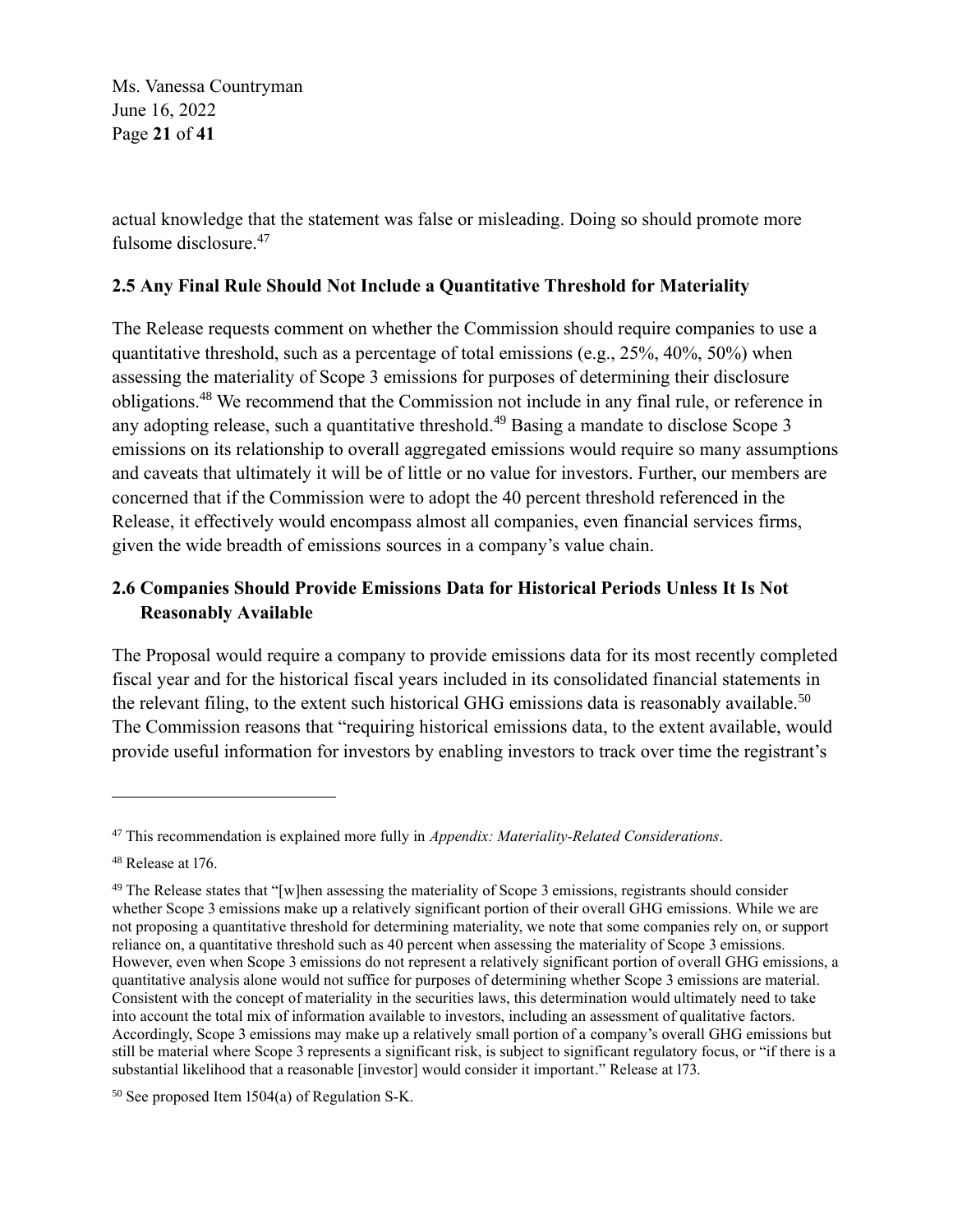Ms. Vanessa Countryman June 16, 2022 Page **22** of **41**

exposure to climate-related impacts represented by the yearly emissions data, and to assess how it is managing the climate-related risks associated with those impacts."<sup>51</sup> The Commission asks whether it should instead only require GHG emissions metrics for the most recently completed fiscal year presented in the relevant filing.<sup>52</sup>

We support the requirement to provide both current and historical period Scopes 1 and 2 emissions and agree that it will allow investors to analyze trends. We recognize, however, that providing emissions for prior periods at implementation may be difficult. Accordingly, we also support the accommodation in the proposal that allows companies to provide this information on a going-forward basis (i.e., excluding historical information "that is not reasonably available without unreasonable effort or expense").<sup>53</sup>

# **2.7 Companies Should Follow a GAAP-Based Approach to Determine Organizational and Operational Boundaries**

The Proposal would require a company to describe the methodology, significant inputs, and significant assumptions used to calculate its emissions. As proposed, the description of the company's methodology would be required to include the company's organizational boundaries,<sup>54</sup> operational boundaries,<sup>55</sup> calculation approach, and any calculation tools used to calculate the company's emissions. The Commission states that "[t]his information should help investors understand the scope of a registrant's operations included in its emissions metrics and how those metrics were measured. With this information, investors could more knowledgeably compare a company's emissions metrics with the emissions metrics of other companies and make more informed investment decisions." The Commission requests comment on whether

<sup>51</sup> Release at 183.

<sup>&</sup>lt;sup>52</sup> Release at 185. Under the proposal, a large accelerated filer would first comply with the proposed emissions metrics disclosure in its annual report covering the 2023 fiscal year (filed in 2024). In addition, such a company would provide Scope 1 and 2 emissions corresponding to the 2021, 2022, and 2023 fiscal years.

<sup>53</sup> See Release at 113 (referring to Rule 409 under the Securities Act of 1933 and Exchange Act Rule 12b-21).

<sup>54</sup> Organizational boundaries would be defined to mean the boundaries that determine the operations owned or controlled by a company for the purpose of calculating its GHG emissions. See proposed Item 1500(m) of Regulation S-K.

<sup>&</sup>lt;sup>55</sup> Operational boundaries would be defined to men the boundaries that determine the direct and indirect emissions associated with the business operations owned or controlled by a company. See proposed Item 1500(l) of Regulation S-K.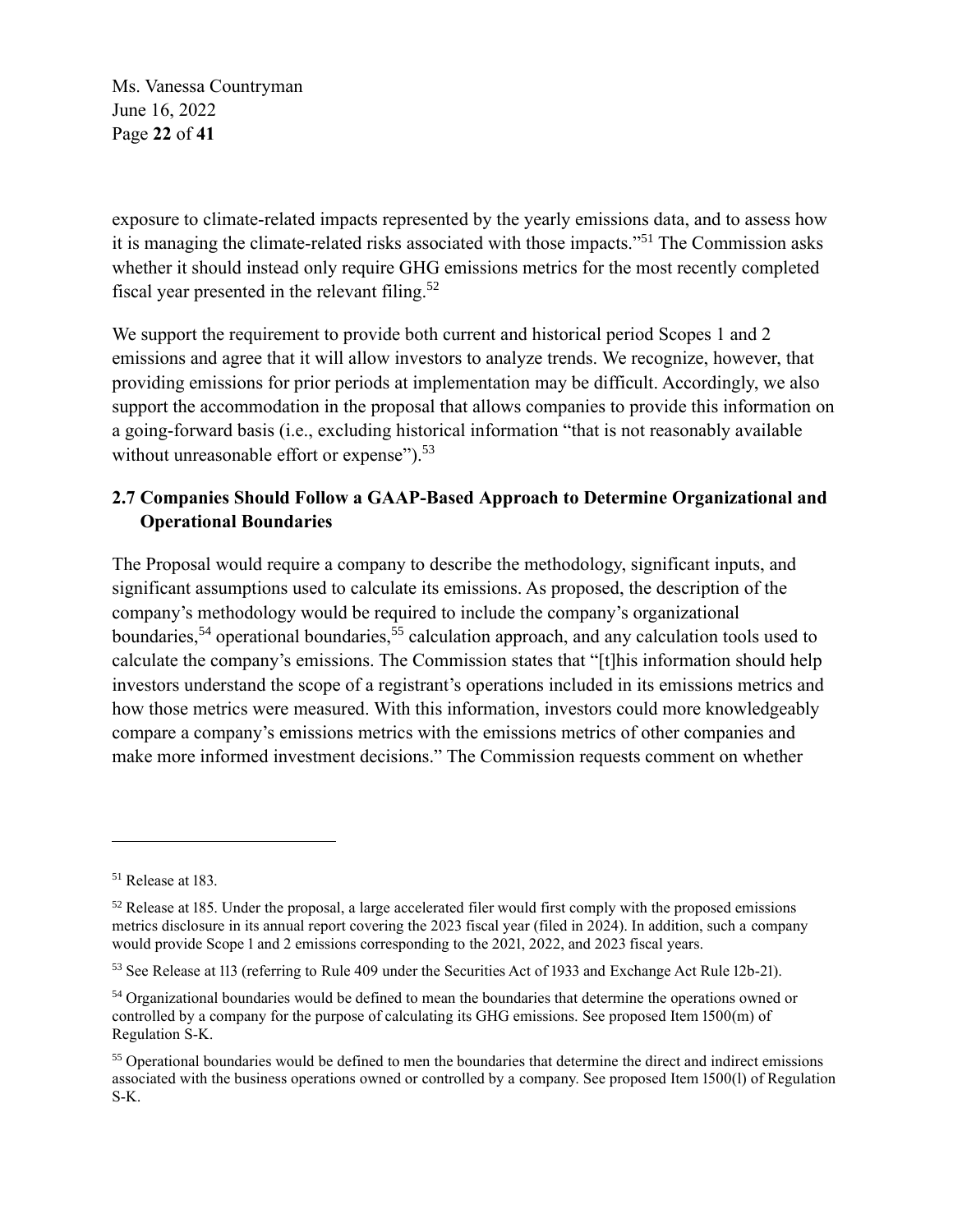Ms. Vanessa Countryman June 16, 2022 Page **23** of **41**

prescribing this method of determining organizational boundaries would result in more robust guidance for companies and enhanced comparability for investors.

We support the Commission following a GAAP-based approach for determining organizational and operational boundaries when calculating Scopes 1 and 2 emissions. Under the proposed approach a company would be required to include all the emissions from an entity that it consolidates and a proportionate share of the emissions from an equity method investee. We prefer this approach because it would better align the company's financial and emissions disclosures and provide investors with a consistent view of the business. Requiring companies to follow the scope of reporting used in their financial statements should also enhance comparability across companies when compared with the multiple options for boundary setting available under the GHG Protocol.

# **2.8 Companies Should Obtain Limited Assurance of Scopes 1 and 2 Emissions Data**

The Proposal would require a company that is a large accelerated filer or accelerated filer to obtain, and include in the relevant filing, an assurance report covering the disclosure of its Scopes 1 and 2 emissions and to provide certain related disclosures about the assurance provider. The Commission proposed a transition period for companies to obtain these assurances.<sup>56</sup>

We support subjecting Scopes 1 and Scope 2 emissions data to limited assurance. We believe that the emissions data being subject to a company's disclosure controls and procedures and limited assurance will be sufficient to ensure the reliability and accuracy of the data by requiring that a company maintains appropriate processes for collecting and communicating the necessary information by which to formulate the climate-related disclosures.<sup>57</sup>

While the Commission also proposed subjecting Scopes 1 and 2 emissions to reasonable assurance, we believe that the costs associated with reasonable assurance would outweigh the associated benefits.<sup>58</sup> We also support the phased approach to limited assurance and believe that

<sup>&</sup>lt;sup>56</sup> The Release explains that if the proposed rules are adopted with an effective date of December 2022, a large accelerated filer with a December 31 fiscal year-end would be required to provide Scopes 1 and 2 emissions for fiscal year 2023 (filed in fiscal year 2024) and obtain limited assurance for fiscal years 2024 and 2025 (filed in fiscal year 2025 and 2026 respectively). Accelerated filers would have an additional year to meet the same assurance requirements. Release at 216-266.

<sup>57</sup> See Rules 13a-15 and 15d-15 under the Exchange Act.

<sup>58</sup> Release at 229-230 explains the difference between limited assurance (the conclusion is expressed in the form of negative assurance regarding whether any material misstatements have been identified) and reasonable assurance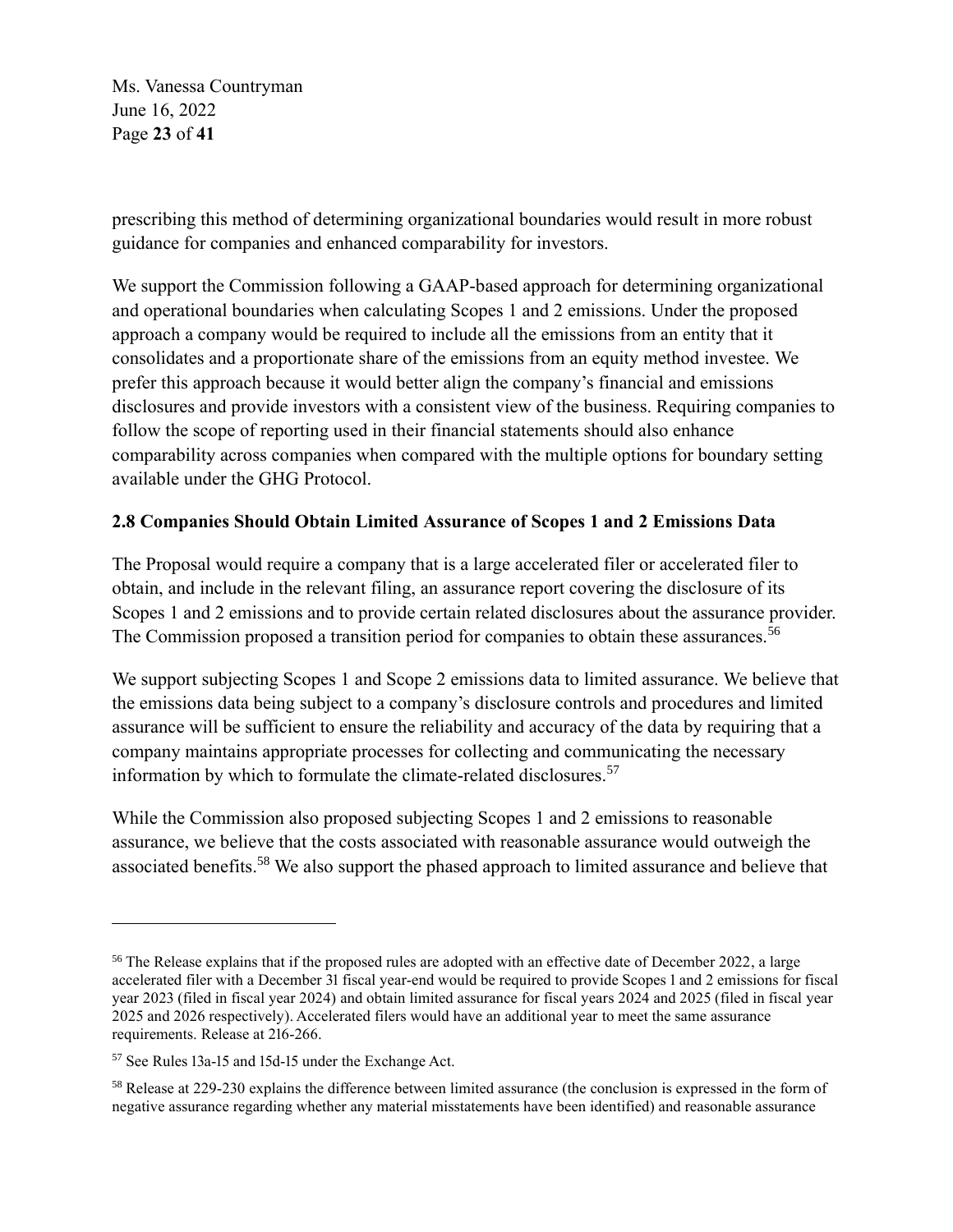Ms. Vanessa Countryman June 16, 2022 Page **24** of **41**

it provides appropriate time for companies to develop robust reporting practices and assurance providers to scale up their capacity to meet demand for assurance services.

#### **2.9 Assurance Providers Should be Required to Disclose Their Qualifications**

The Proposal would require the assurance provider to prepare and sign the GHG emissions assurance report.<sup>59</sup> While the Commission does not prescribe specific attestation standards, it would require that attestation standards be publicly available, established with appropriate due process, and subject to public comment.<sup>60</sup> Further, the company would be required to provide disclosure about the assurance provider intended to inform investors about his or her qualifications including: (i) any licensing or accreditation standards; (ii) any record-keeping obligations and their duration; and (iii) whether the assurance provider is subject to any oversight inspection program and, if so, which program.

We support the proposed approach. The information describing the assurance provider's qualifications would enable investors to evaluate each provider, and the proposed independence and expertise requirements would ensure that the assurance provider is free from conflicts and sufficiently qualified to perform the engagement.<sup>61</sup> We view the proposed independence requirements as particularly important so as to ensure that the provider cannot concurrently consult or advise on emissions reduction strategies and provide assurance on the company's emissions.

<sup>(</sup>expressing an opinion on whether the subject matter is in accordance with the relevant criteria, in all material respects).

<sup>&</sup>lt;sup>59</sup> An assurance provider would have to be (i) an expert in GHG emissions by virtue of having significant experience in measuring, analyzing, reporting, or attesting to such emissions, and (ii)) independent from the company and its affiliates. The assurance report would have to include specific information such as the attestation standards used, management's responsibility for the information, identification of the level of assurance provided, and a statement that the assurance provider is independent.

<sup>&</sup>lt;sup>60</sup> The proposal indicates that standards adopted by the Public Company Accounting Oversight Board, American Institute of Certified Public Accountants, and the International Auditing and Accounting Standards Board would satisfy these requirements. This framework is similar to that required for management's reporting on the company's internal control over financial reporting (i.e., COSO).

<sup>&</sup>lt;sup>61</sup> We understand that many companies already are obtaining assurance on emissions data and that, many obtain assurance from providers other than audit firms. See Center for Audit Quality, Assurance by Public Company Auditors (August 2021), available at [https://www.thecaq.org/sp-500-and-esg-reporting/.](https://www.thecaq.org/sp-500-and-esg-reporting/)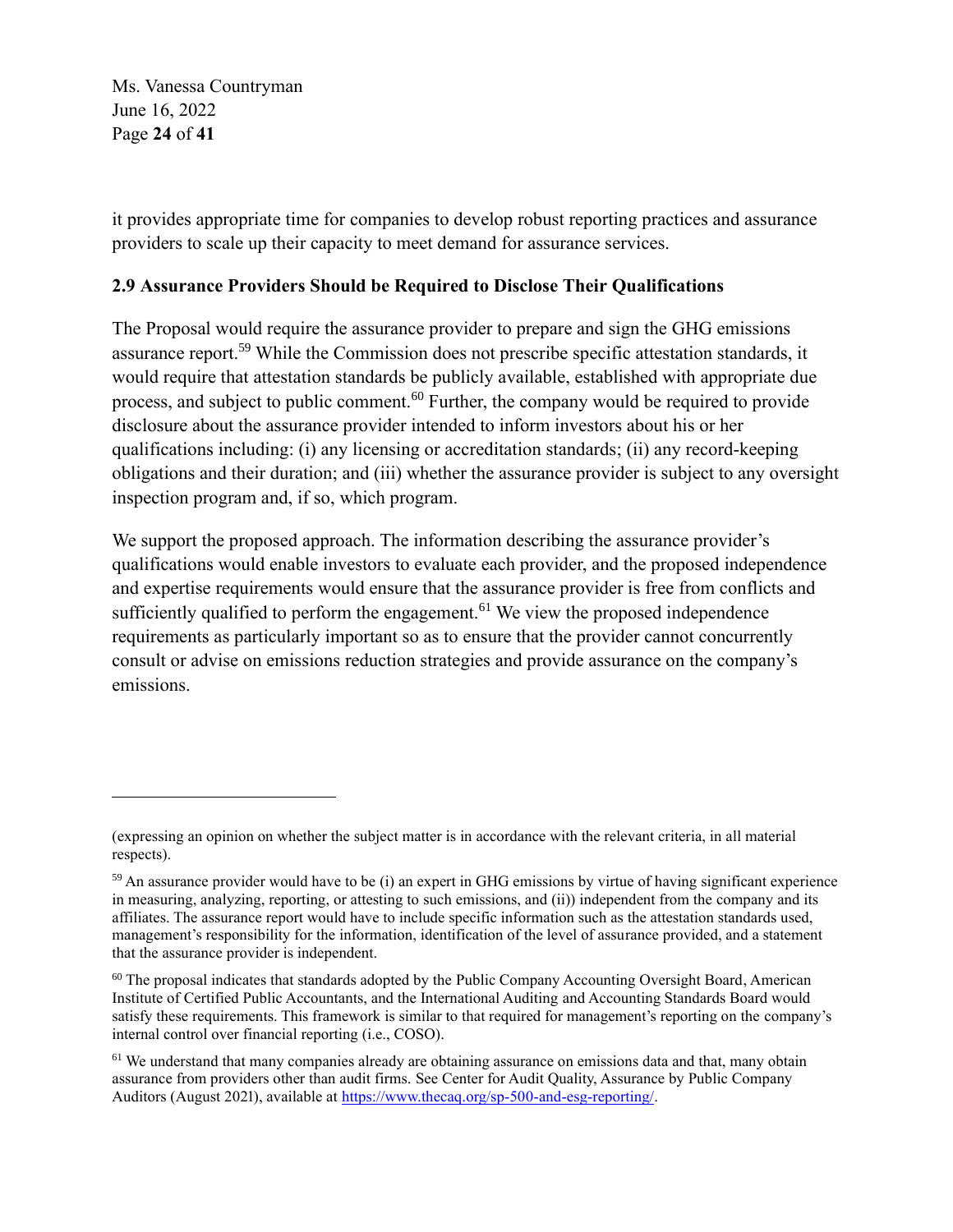Ms. Vanessa Countryman June 16, 2022 Page **25** of **41**

# **Section 3: Governance Disclosure**

# **3.1 Disclosure Should Address the Board's Oversight Process, and Not Individual Expertise**

The Commission proposed requiring a company to disclose certain information concerning the board's oversight of climate-related risks, as applicable, including:

- the identity of any board members or board committee responsible for the oversight of climate-related risks;
- whether any director has expertise in climate-related risks, with disclosure in such detail as necessary to fully describe the nature of the expertise;
- the processes by which the board or board committee discusses climate-related risks, including how the board is informed about climate-related risks, and the frequency of such discussion;
- whether and how the board or board committee considers climate-related risks as part of its business strategy, risk management, and financial oversight; and
- whether and how the board sets climate-related targets or goals, and how it oversees progress against those targets or goals, including the establishment of any interim targets or goals.

We support the disclosure that is consistent with the TCFD framework regarding a board's process, whether the board considers climate-related risks as part of its oversight, and its oversight of any targets or goals.

We recommend, however, that any final rule not require companies to disclose "the identity of any board members or board committee responsible for the oversight of climate-related risks" and whether any director "has expertise in climate-related risks, with disclosure detailed enough to fully describe the nature of the expertise."<sup> $62$ </sup> These two aspects of the proposed requirement are particularly unnecessary given that boards provide oversight and rely on experienced employees or outside advisers for advice on such technical matters. The proposed approach may cause companies to create larger, and possibly less cohesive, boards to the detriment of the

 $62$  See proposed Item 1501 of Regulation S-K. If the Commission ultimately adopts this requirement, we recommend that it provide a safe harbor identical to those provided to other expert directors (e.g., directors who are audit committee financial experts). See Item 407 of Regulation S-K.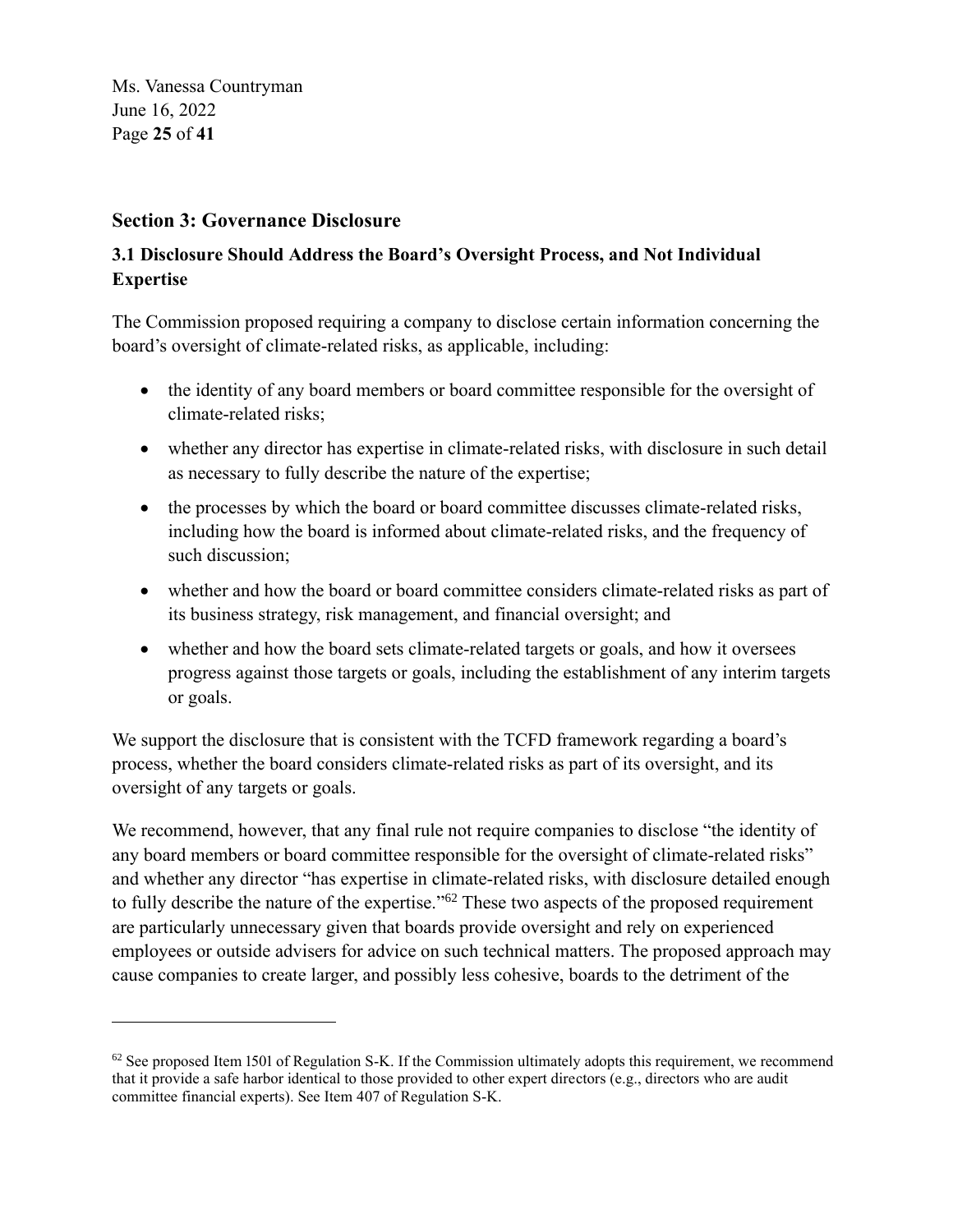Ms. Vanessa Countryman June 16, 2022 Page **26** of **41**

company's investors.<sup>63</sup> In addition, the Commission adopting such requirements would be inconsistent with, and go beyond, the TFCD's framework for governing climate risk.

# **3.2 Disclosure Should Address Management's Role and Not Individual Expertise**

The Commission also proposed requiring a company to disclose certain information concerning management's role in assessing and managing those risks, including the following, as applicable:

- whether certain management positions or committees are responsible for assessing and managing climate-related risks and, if so, the identity of such positions or committees and the relevant expertise of the position holders or members in such detail as necessary to fully describe the nature of the expertise;
- the processes by which such positions or committees are informed about and monitor climate-related risks; and
- whether and how frequently such positions or committees report to the board or a committee of the board on climate-related risks.

Similar to our comments in connection with disclosure regarding the board's role, we recommend that the required disclosure regarding management's role follow the TCFD framework more closely by addressing the process and not require disclosure of the relevant expertise of committee members or managers.

# **Section 4: Risk Management Disclosure**

## **4.1 Companies Should Describe Processes for Identifying, Assessing, and Managing Climate-Related Risks**

The Proposal would require a company to describe any processes it has for identifying, assessing, and managing climate-related risks. When describing the processes for identifying and assessing climate-related risks, the company would be required to disclose, as applicable, how it:

 $63$  Indeed, one can envision a board populated with disparate experts, given that the Commission recently took a similar approach in its proposal, *Cybersecurity Risk Management, Strategy, Governance, and Incident Disclosure* (March 9, 2022) (where it proposed that a public company disclose the cybersecurity expertise of its directors, if any) available a[t https://www.sec.gov/rules/proposed/2022/33-11038.pdf.](https://www.sec.gov/rules/proposed/2022/33-11038.pdf)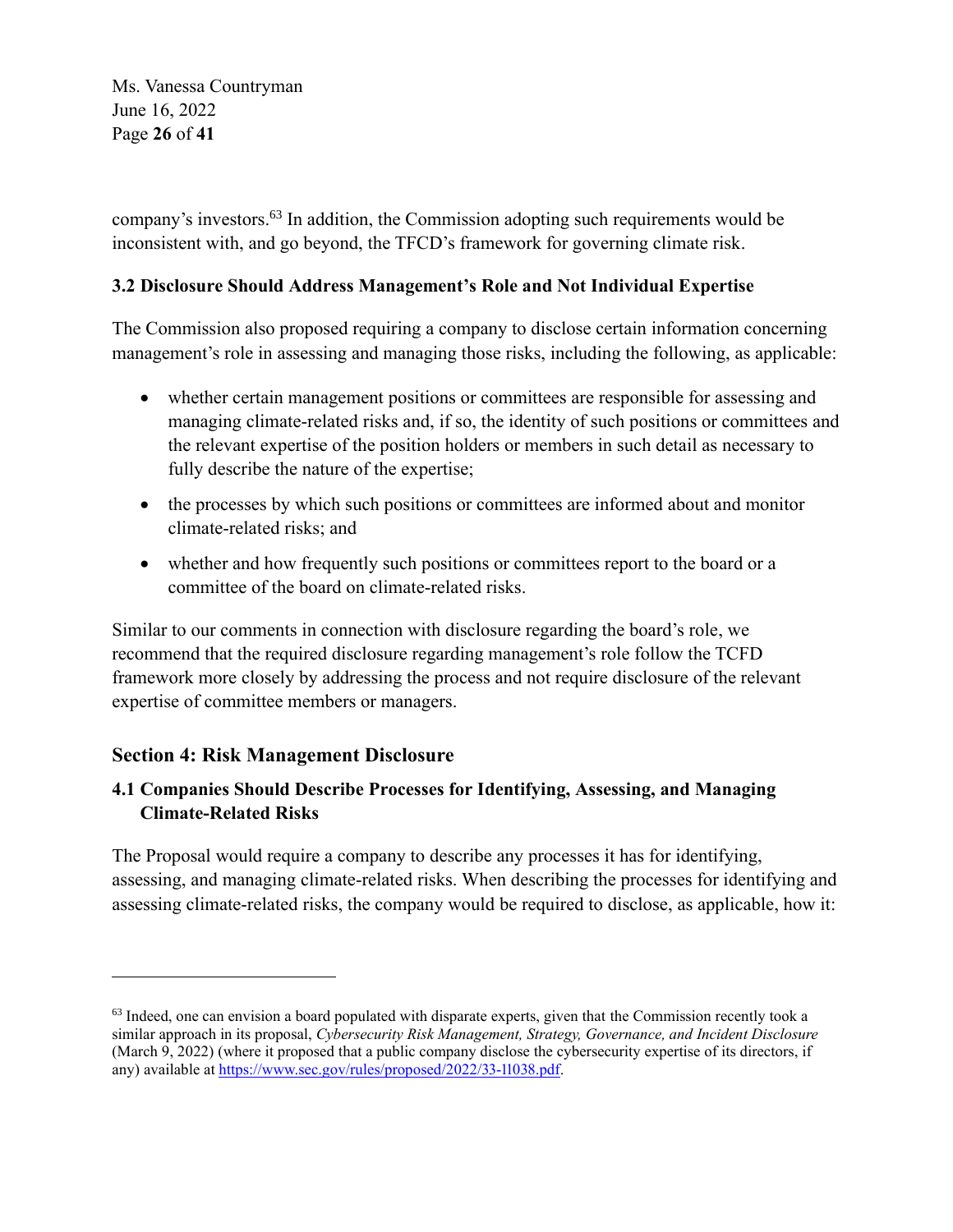Ms. Vanessa Countryman June 16, 2022 Page **27** of **41**

- determines the relative significance of climate-related risks compared to other risks;
- considers existing or likely regulatory requirements or policies, such as GHG emissions limits, when identifying climate-related risks;
- considers shifts in customer or counterparty preferences, technological changes, or changes in market prices in assessing potential transition risks; and
- determines the materiality of climate-related risks, including how it assesses the potential size and scope of any identified climate-related risk.

When describing any processes for managing climate-related risks, a company would be required to disclose, as applicable, how it:

- decides whether to mitigate, accept, or adapt to a particular risk;
- prioritizes addressing climate-related risks; and
- determines how to mitigate a high priority risk.

We support the Commission requiring such information following our recommended file and furnish framework. This type of information would help investors evaluate whether a company has implemented adequate processes for identifying, assessing, and managing climate-related risks. It also should allow investors to make better informed investment and voting decisions. We also support companies being required to disclose whether and how climate-related risks are integrated into the company's overall risk management system or processes. This disclosure should help investors assess how the company handles climate-related risk as compared to other risks.

#### **4.2 Companies Should Provide Disclosure about Transition Plans**

The Proposal would require a company that has adopted a transition plan as part of its climaterelated risk management strategy to describe the plan, including the relevant metrics and targets used to identify and manage any physical and transition risks and how it plans to mitigate or adapt to any transition risks as part of its climate-related risk management strategy. We support this disclosure as it would inform investors of the nature of the risks and the company's actions or plans to mitigate or adapt to them. To mitigate any chilling effect mandated disclosure might have on companies' adoptions of transition plans, however, we recommend that the Commission require companies to provide the information on a comply-or-explain basis.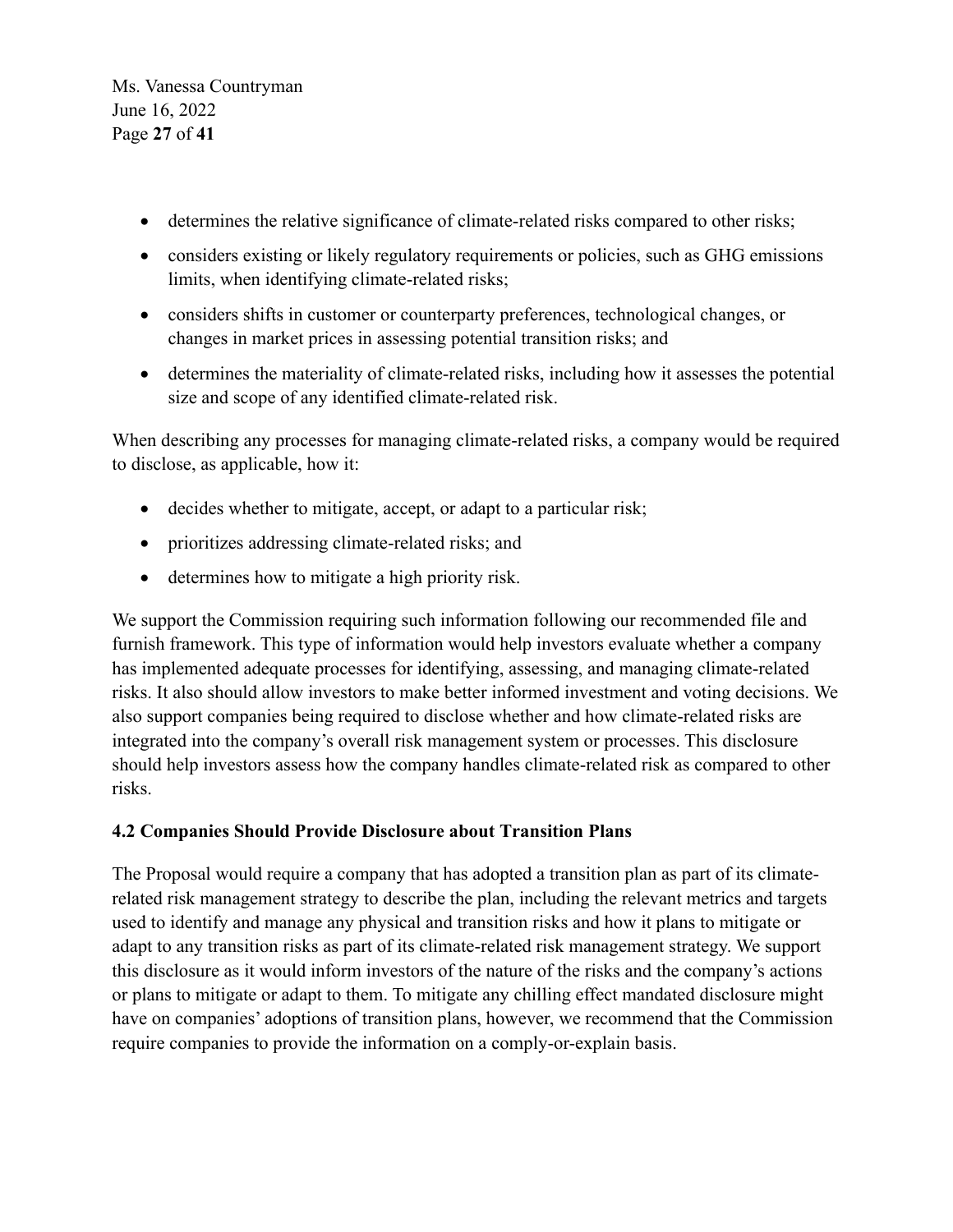Ms. Vanessa Countryman June 16, 2022 Page **28** of **41**

# **Section 5: Financial Statement Metrics**

#### **5.1 Companies Should Not be Required to Provide Financial Statement Metrics**

The proposed amendments to Regulation S-X would require companies to disclose, in a footnote to the financial statements, the material impacts of climate-related events, including severe weather events such as flooding, drought, wildfires, extreme temperatures, and sea-level rise; and transition activities, including efforts to reduce GHG emissions or otherwise mitigate exposure to transition risks. For both climate-related events and transition activities, the footnote disclosures would include financial impact metrics,  $64$  expenditure metrics,  $65$  and a discussion of whether the estimates and assumptions that were used to prepare the financial statements were impacted by exposures to climate-related events and transition activities. The proposed disclosures would be provided for the most recently completed fiscal year and for the historical fiscal year(s) included in the financial statements. The disclosures would be subject to management's internal control over financial reporting and independent audit.

We believe the proposed financial statement metrics will not be useful to investors and we do not support them. First, we believe that the proposed one percent disclosure threshold<sup>66</sup> is too low and risks overloading investors with inconsequential information that will complicate their analysis of the company's operations and financial condition. Second, we believe the requirement to identify the financial statement impacts of severe weather events and other natural conditions will require companies to make calculations that are highly judgmental and

 $64$  Companies would be required to separately disclose in the proposed financial statement footnote (i) all negative and all positive impacts of climate-related events and (ii) all negative and all positive impacts of transition activities. These disclosures would be required for each affected financial statement line item if on an aggregated basis the absolute value of all such impacts exceeds one percent of the related line item. Line items affected by climaterelated events could include, for example, changes to revenues or costs from disruptions to business operations or supply chains; changes to loss contingencies or environmental reserves; and impairment charges to assets such as inventory, property, plant, and equipment. Line items affected by transition activities could include, for example, changes to revenue or cost due to a new emissions pricing scheme; regulations resulting in the loss of a sales contract; or changes to the estimated useful life of property, plant, and equipment attributable to announced GHG reduction goals.

<sup>&</sup>lt;sup>65</sup> Companies would be required to separately disclose (i) the aggregate expenditure expensed and the aggregate costs capitalized to mitigate the risks from severe weather events and (ii) the aggregate expenditure expensed, and the aggregate costs capitalized to reduce emissions or otherwise mitigate exposure to transition risks. These disclosures would not be required if such amount is less than one percent of the total expenditure expensed, or costs capitalized. Such expenditures could include, for example, expenditures to reduce emissions or increase energy efficiency; and expenditures related to disclosed reduction goals.

 $66$  See proposed Rule 14-02(b) of Regulation S-X.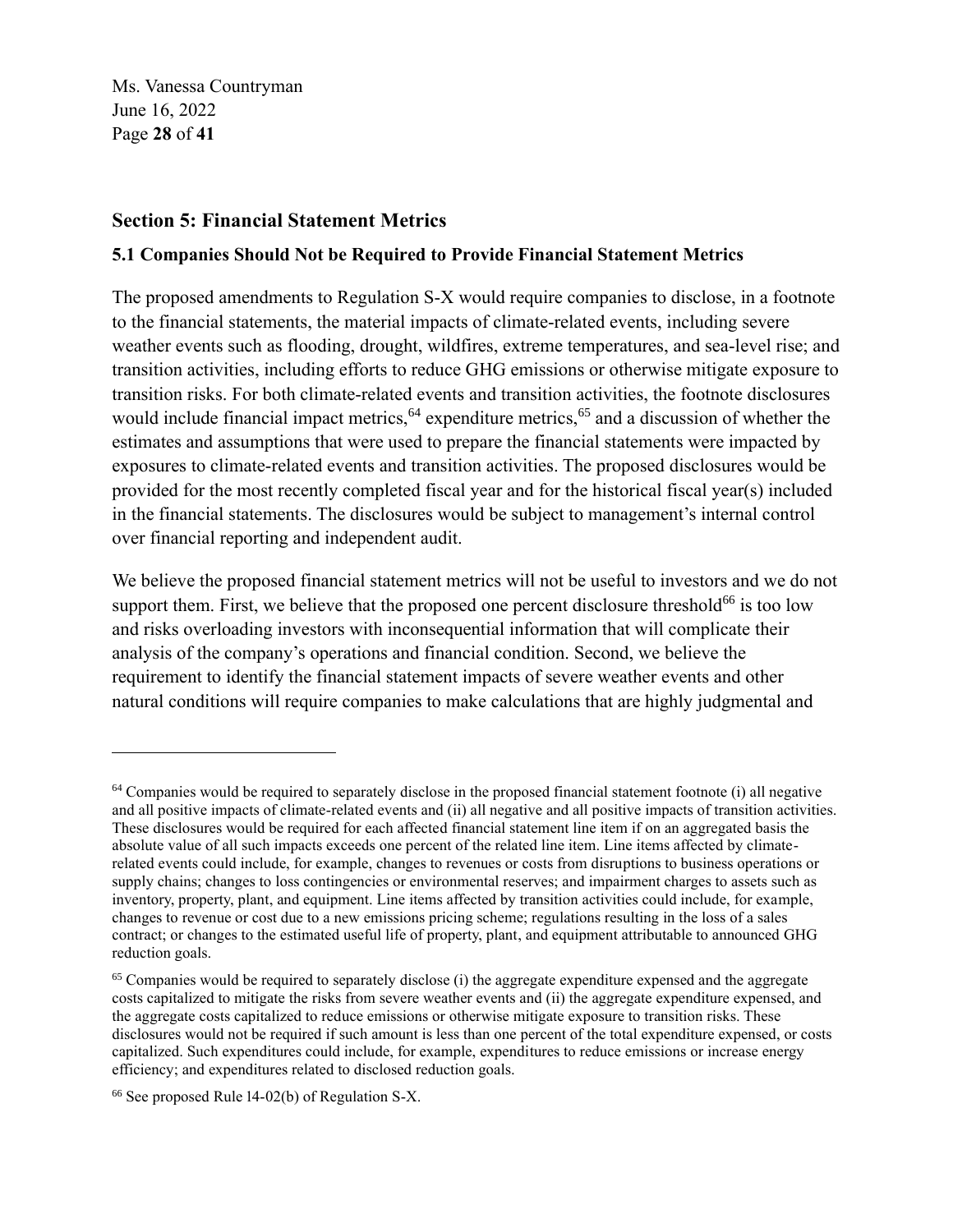Ms. Vanessa Countryman June 16, 2022 Page **29** of **41**

therefore raises comparability concerns (i.e., companies interpreting similar circumstances differently). Finally, the proposed disaggregated line-by-line presentation is inconsistent with the manner in which investors consider and evaluate climate-related events and transition activities. Instead, we believe investors would benefit from the proposed requirements for a more holistic narrative discussion of the effects of climate-related events and transition activities.

Accordingly, we support the proposed narrative discussion of whether and how any identified climate-related risks have affected or are reasonably likely to affect the company's consolidated financial statements<sup>67</sup> and recommend that it be adopted in lieu of the proposed financial statement metrics. If, notwithstanding our recommendation, the Commission adopts the proposed financial statement metrics, the Commission should require disclosure of financial impacts that are greater than five percent (rather than one percent or greater as proposed).<sup>68</sup>

# **Section 6: Targets and Goals**

# **6.1 Companies Should be Required to Disclose Information Regarding Publicly Set Climate-Related Targets and Goals**

Under the proposal, a company that has set *any* targets or goals related to the reduction of GHG emissions, or any other climate-related target or goal would be required to disclose the targets or goals, including, if applicable, certain features of the targets or goals, such as the unit of measurement (e.g., absolute or intensity) and the time horizon by which the target is intended to be achieved, and information about its progress toward meeting the target or goal.<sup>69</sup>

We support requiring a company that has *publicly* set a target or goal to provide information under our recommended file and furnish framework. In contrast, we do not believe a company that has set internal targets or goals should be required to make that information public and provide the proposed information about those targets and goals. It is when a company has made a public commitment that investors are interested in understanding the scope of the commitment

 $67$  See proposed Item 1502(d) of Regulation S-K.

<sup>&</sup>lt;sup>68</sup> The "greater than five percent" recommendation is consistent with Regulation S-X's disclosure thresholds in other instances. See Rule 5-02, Item 8 of Regulation S-X (requiring a separate statement of other current assets in the balance sheet or a note thereto any amounts in excess of five percent of total current assets).

<sup>69</sup> See proposed Item 1506 of Regulation S-K.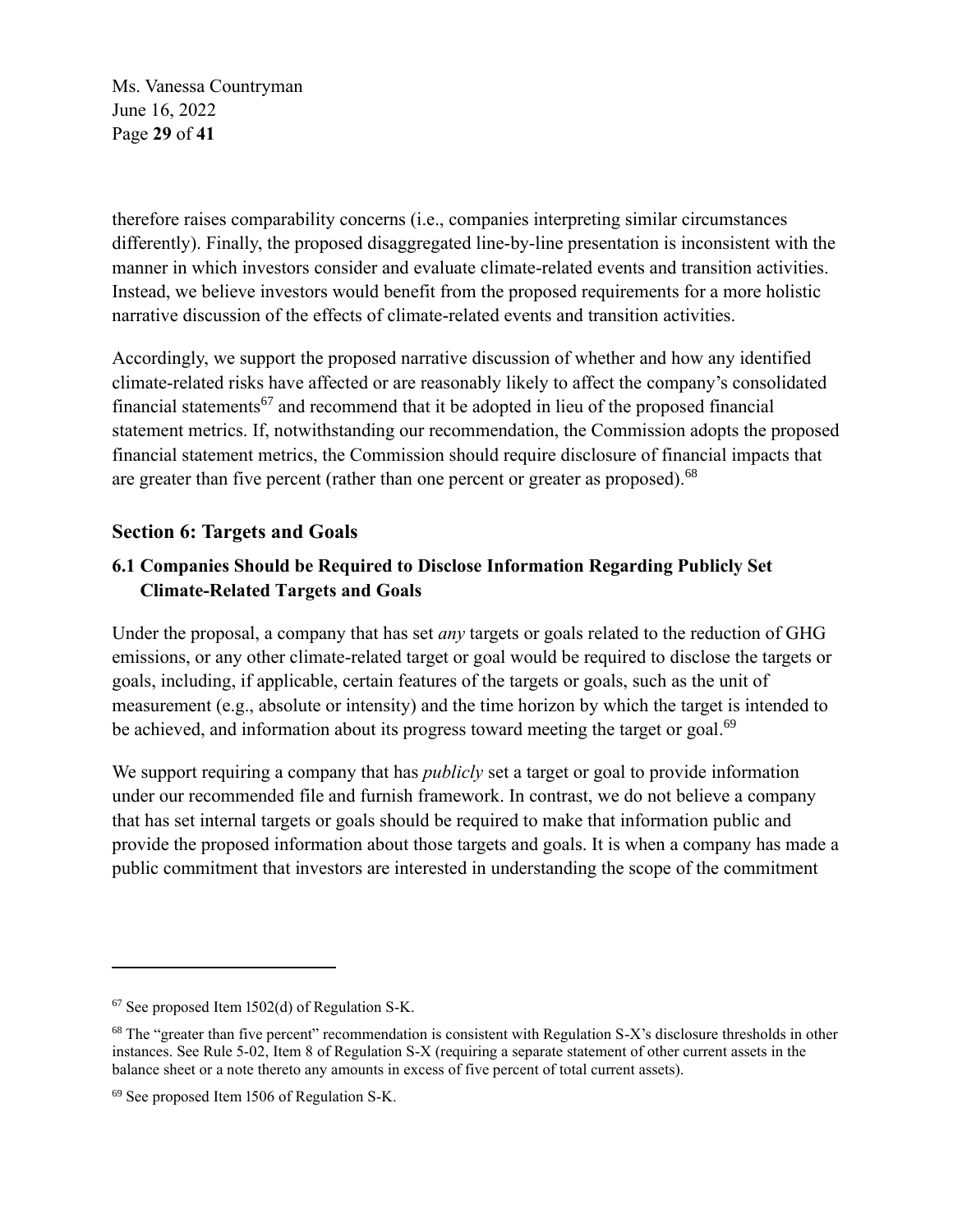Ms. Vanessa Countryman June 16, 2022 Page **30** of **41**

and its progress toward meeting it. Therefore, we recommend that any final rule be modified to clarify that it applies only if a company publicly sets a goal or target.

# **Section 7: Scope of Proposal**

#### **7.1 Any Final Rule Should Exclude BDCs and ETFs**

The Release proposed requiring companies, including ETFs that are registered only under the Securities Act<sup>70</sup> and business development companies, or  $BDCs<sup>71</sup>$  to provide certain climaterelated information in their SEC filings.<sup>72</sup>

The Commission asks if BDCs should be excluded from some or all of the proposed climaterelated disclosure rules.<sup>73</sup> We recommend that the Commission exclude them from any final rule requirements because they typically do not have physical operations or employees, making the calculation of any GHG emissions wholly unnecessary. We recommend that the Commission exclude ETFs that are registered only under the Securities Act for similar reasons. In addition, the Commission's recent proposal for enhanced ESG-related disclosures by funds is the more appropriate vehicle for addressing fund disclosures for the benefit of fund investors.<sup>74</sup>

 $70$  The proposed rules appear to technically apply to ETFs that are registered only under the Securities Act because those ETFs register their shares on Form S-3 and file reports on Form 10-K. See Release at 275-276.

 $71$  A BDC is a closed-end investment company that has a class of its equity securities registered under, or has filed a registration statement pursuant to, Section 12 of the Exchange Act, and elects to be regulated as a business development company. See Section 54 of the Investment Company Act of 1940. The proposed rules technically would apply to BDCs simply because they register under Section 12 of the Exchange Act.

 $72$  Specifically, companies that have Exchange Act reporting obligations under Sections 13(a) or 15(d), including companies that file Forms S-1, F-1, S-3, F-3, S-4, F-4, S-11, 10, 10-K, or 20-F.

<sup>73</sup> See Release at note 699.

<sup>74</sup> See *Enhanced Disclosures by Certain Investment Advisers and Investment Companies about Environmental, Social, and Governance Investment Practices* (May 25, 2022) (ESG Disclosure Release), available at <https://www.sec.gov/rules/proposed/2022/ia-6034.pdf> (where the Commission states its belief that the GHG emission disclosure it proposed for ESG focused funds, including BDCs, carbon footprint and WACI together would provide investors in environmentally focused funds with a comprehensive view of the emissions associated with the fund's investments, both in terms of the footprint or scale of the fund's financed emissions and in terms of the portfolio's exposure to carbon-intensive companies).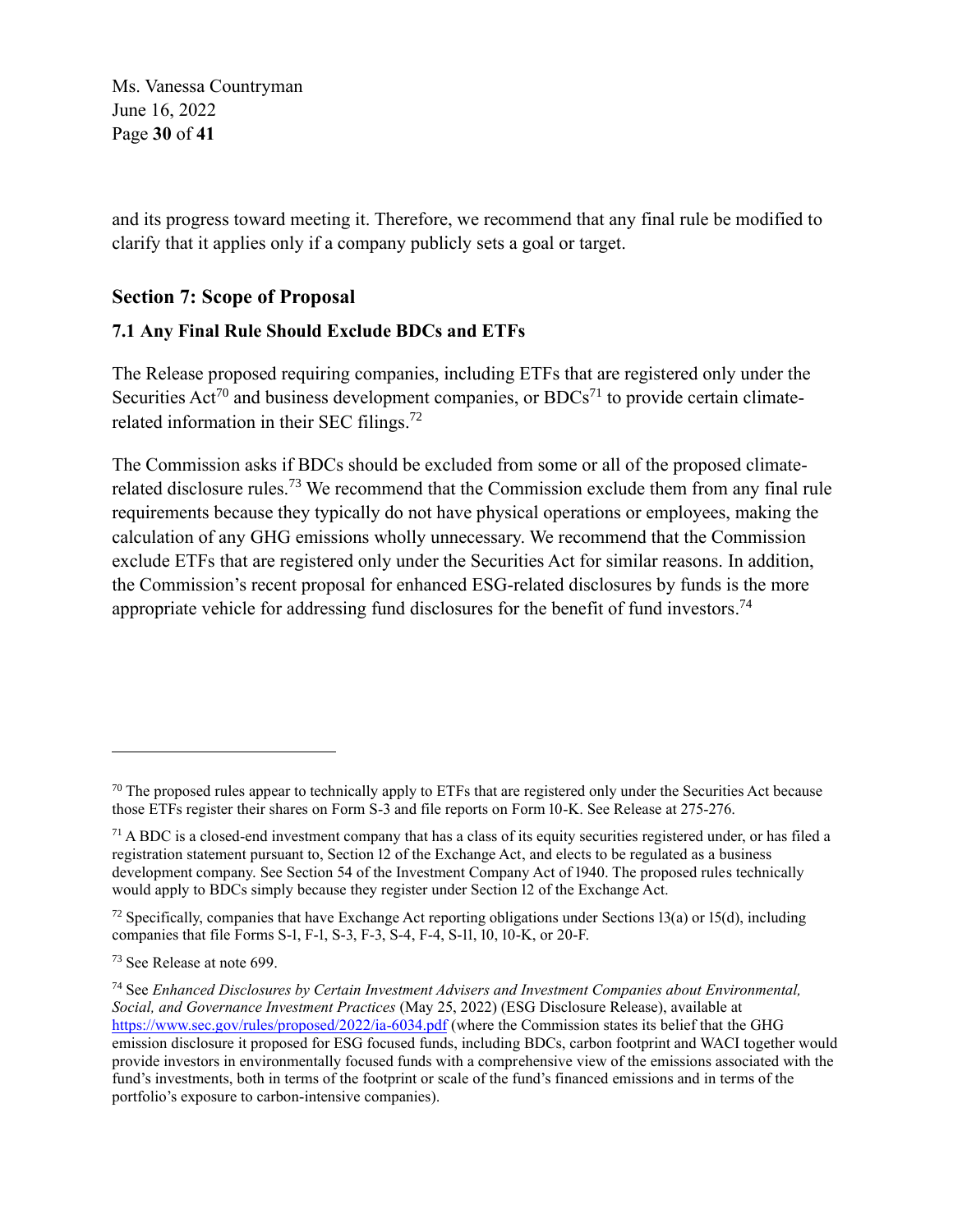Ms. Vanessa Countryman June 16, 2022 Page **31** of **41**

#### **7.2 Smaller Reporting Companies Should Have More Time to Comply**

The Release proposed allowing smaller reporting companies (SRCs) more time to provide certain climate-related information in their SEC filings and exempting them from any Scope 3 reporting requirements.<sup>75</sup> We support these aspects of the Proposal. We also support providing emerging growth companies (EGCs)<sup>76</sup> with additional time to comply with any final rules.<sup>77</sup>

In addition, we support the Commission not proposing generally to exempt SRCs or EGCs from the entire scope of the proposed climate-related disclosure rules because climate-related risks may pose a significant risk to the operations and financial condition of smaller companies. At the same time, providing them with more time than other companies to comply with any new requirements could mitigate the Proposal's compliance burden for smaller companies by giving them additional time to allocate the resources necessary to compile and prepare climate-related disclosures.

# **7.3 The SEC Should Play a Leading Role in Shaping a Global Baseline for Climate-Related Disclosure**

The Commission proposed to require foreign private issuers that file Form 20-F to make climaterelated disclosures consistent with those of domestic companies. ICI members are global firms, and, as a general matter, we strongly support consistent requirements being applied to companies, domestic and foreign, to foster appropriate cross-border interoperability. As the SEC recognizes, however, many other jurisdictions have already moved forward with their own climate change disclosure regimes, including the home jurisdictions of some foreign private

<sup>&</sup>lt;sup>75</sup> A SRC is an issuer that is not an investment company, an asset-backed issuer, or a majority-owned subsidiary of a parent that is not a smaller reporting company and that: (1) had a public float of less than \$250 million; or (2) had annual revenues of less than \$100 million and either: (i) no public float; or (ii) a public float of less than \$700 million. See Securities Act Rules 10(f)(1) and 405, and Exchange Act Rule 12b-2.

 $76$  An EGC is a registrant that had total annual gross revenues of less than \$1.07 billion during its most recently completed fiscal year and has not met the specified conditions for no longer being considered an EGC. See Securities Act Rule 405 and Exchange Act Rule 12b-2.

<sup>77</sup> As explained in Section 2.2, *supra*, we do not believe that any company, including SRCs and EGCs, should have to disclose Scope 3 emissions.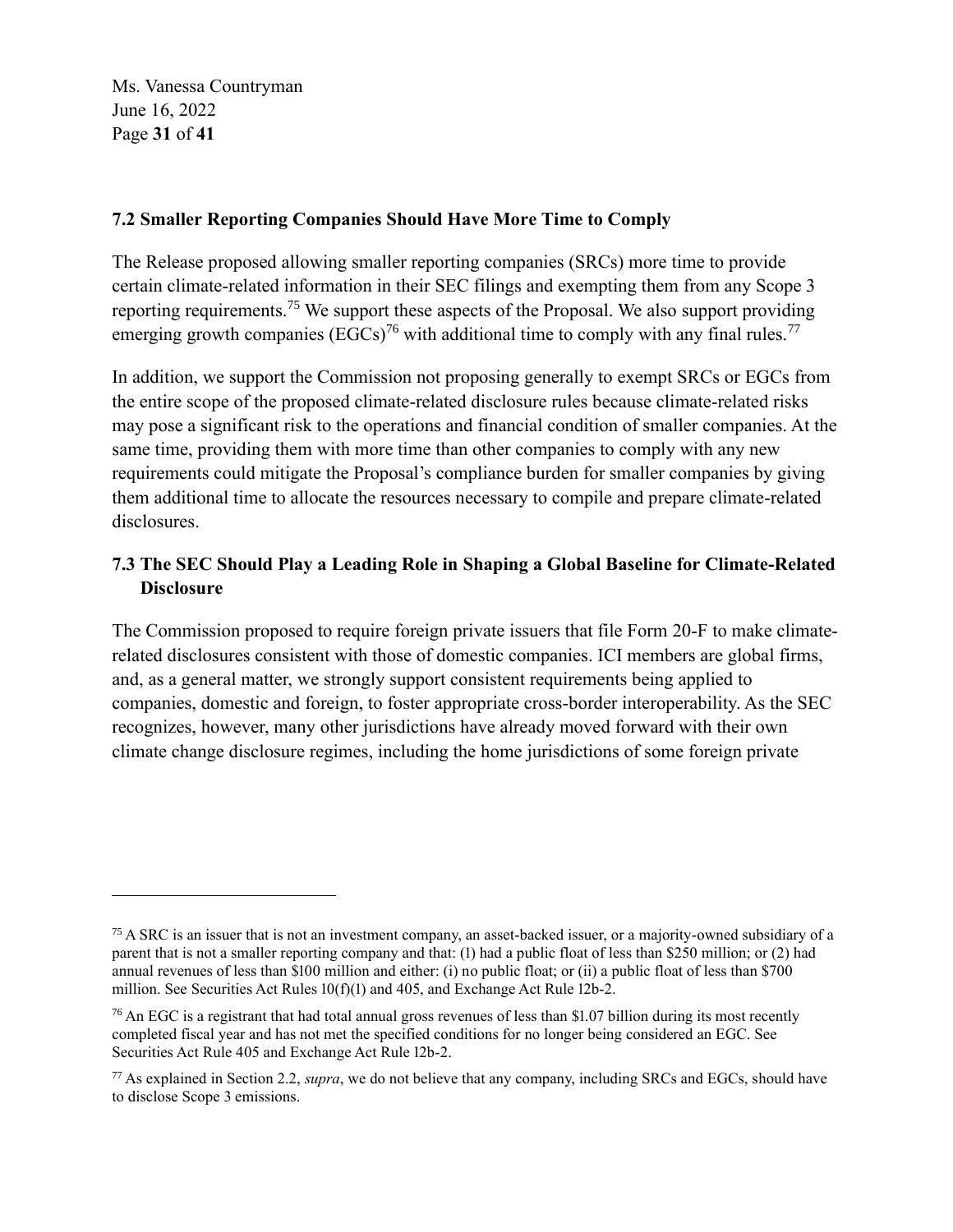Ms. Vanessa Countryman June 16, 2022 Page **32** of **41**

issuers.<sup>78</sup> Such disclosure regimes may be largely aligned with the Proposal and with certain international standard setter recommendations, like those of the TCFD and ISSB.

We urge the SEC to move forward and prioritize work with the ISSB and other jurisdictions towards developing common global baseline standards in order to mitigate fragmentation and provide investors with useful and generally consistent disclosure. In this regard, we encourage the SEC to do its part, in concert with market participants and regulators around the globe, to permit foreign private issuers to fulfill their climate-related disclosure obligations by complying with the ISSB standards.<sup>79</sup>

# **Section 8: Compliance Periods**

## **8.1 Companies Should be Required to Provide Certain Newly-Required Disclosure in Accord with the Proposed Timelines**

The Commission provides a series of proposed compliance dates for companies to provide any newly-required climate-related disclosure in SEC filings.<sup>80</sup> We expect that companies will be able to comply with the Commission's proposed timeframes if any final rule reflects our recommendations.<sup>81</sup> If the Commission goes forward with requiring financial statement

 $79$  The ISSB standards, which were proposed for feedback on March 31 and are expected to be finalized by the end of 2022, are expected to require companies to provide material information on all significant sustainability-related risks and opportunities necessary to assess enterprise value, pursuant to proposed General Sustainability-related Disclosure Requirements, and require companies to disclose material information about significant climate-related risks and opportunities, pursuant to proposed Climate-related Disclosures. See generally Exposure Draft—Snapshot, IFRS Sustainability Disclosure Standards (March 2022), available at

[https://www.ifrs.org/content/dam/ifrs/project/general-sustainability-related-disclosures/snapshot-exposure-draft-ifrs](https://www.ifrs.org/content/dam/ifrs/project/general-sustainability-related-disclosures/snapshot-exposure-draft-ifrs-s1-general-requirements-for-disclosure-of-sustainability-related-financial-information-and-exposure-draft-s2-general-sustainability-related-disclosures.pdf)[s1-general-requirements-for-disclosure-of-sustainability-related-financial-information-and-exposure-draft-s2](https://www.ifrs.org/content/dam/ifrs/project/general-sustainability-related-disclosures/snapshot-exposure-draft-ifrs-s1-general-requirements-for-disclosure-of-sustainability-related-financial-information-and-exposure-draft-s2-general-sustainability-related-disclosures.pdf) [general-sustainability-related-disclosures.pdf.](https://www.ifrs.org/content/dam/ifrs/project/general-sustainability-related-disclosures/snapshot-exposure-draft-ifrs-s1-general-requirements-for-disclosure-of-sustainability-related-financial-information-and-exposure-draft-s2-general-sustainability-related-disclosures.pdf) The ISSB disclosure standards, like the Proposal and many other jurisdictions' current and proposed requirements, are rooted in the TCFD's framework for climate-related financial reporting.

<sup>&</sup>lt;sup>78</sup> See Release at 299-300 (discussing the climate-related disclosure requirements implemented or expected to be implemented in the European Union, United Kingdom, Japan, and other jurisdictions.)

<sup>&</sup>lt;sup>80</sup> See Release at 290 for a table with the relevant compliance dates. The table assumes, for illustrative purposes, that the proposed rules will be adopted with an effective date in December 2022, and that the company has a December 31 fiscal year-end.

<sup>&</sup>lt;sup>81</sup> Because we do not support the Commission requiring companies to obtain reasonable assurance on their GHG emissions disclosures, we have not included, and do not express a view on the sufficiency of, the related proposed compliance periods.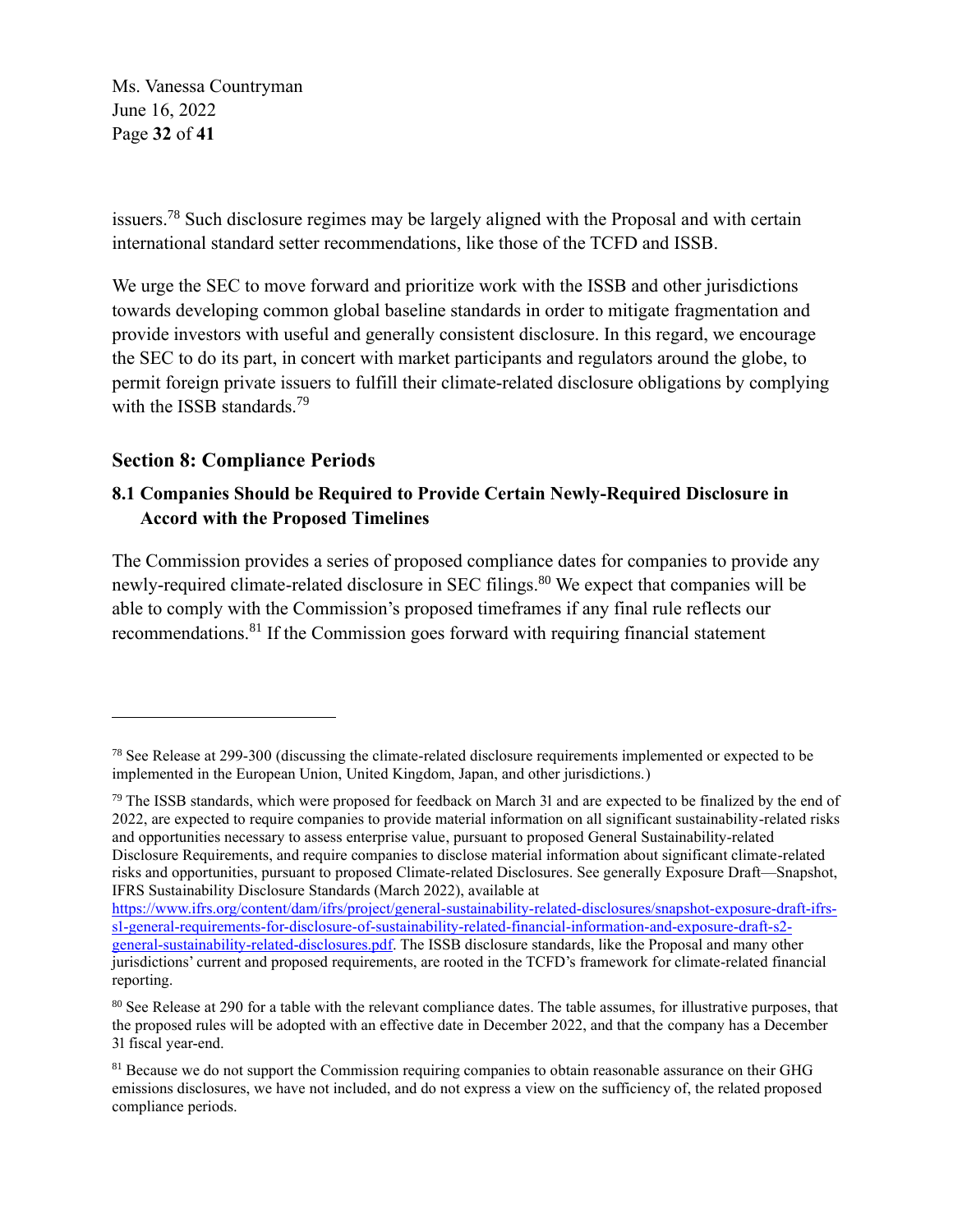Ms. Vanessa Countryman June 16, 2022 Page **33** of **41**

disclosures in annual reports, we recommend that the Commission extend the compliance date for this aspect of any final rule for at least an additional year.

\* \* \* \*

We appreciate the opportunity to provide feedback on the proposal and look forward to further dialogue with you on this important and timely matter. If you have any questions, or if we can be of assistance in any way, please contact us at  $eric.pan@ici.org$  or  $ddonohue@ici.org$  or Annette Capretta, Associate General Counsel, at [acapretta@ici.org.](mailto:acapretta@ici.org)

Sincerely,

/s/ Eric Pan

Eric J. Pan President & CEO

/s/ Dorothy Donohue

Dorothy M. Donohue Deputy General Counsel, Securities Regulation

cc: Chair Gary Gensler Commissioner Hester Peirce Commissioner Allison Herren Lee Commissioner Caroline Crenshaw

> Renee Jones, Director Division of Corporation Finance

William Birdthistle, Director Sarah ten Siethoff, Associate Director Division of Investment Management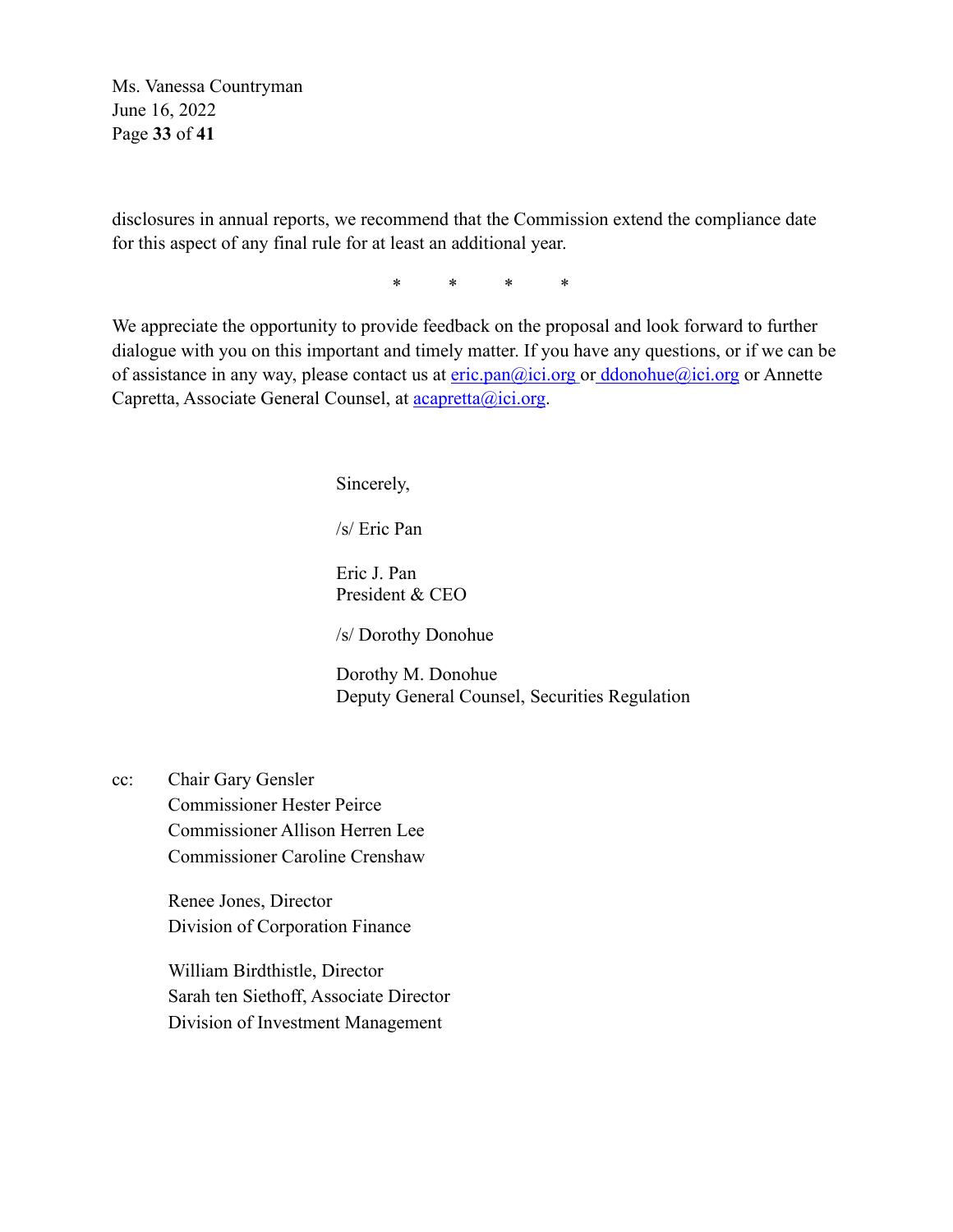# **Appendix: Materiality-Related Considerations**

This appendix provides commentary on the importance of fidelity to the materiality standard that underlies the federal securities laws in any climate-related disclosure that the Commission ultimately requires in any SEC filings. By requiring companies to disclose in SEC filings information that the SEC believes to be "decision-useful" without regard to whether the information is material to the company, the Commission would undermine the important protections provided by the traditional materiality standard. The prevailing standard for determining whether allegedly misstated or omitted information is material has long been established by the Supreme Court, subsequently applied by federal courts across the country, and repeatedly affirmed by SEC staff guidance.<sup>82</sup> Under the established framework, such information is "material" if there is "a substantial likelihood" that it "would have been viewed by a reasonable investor as having significantly altered the total mix of information available."

A departure from this standard will expose companies to unnecessary litigation risk. In the event the final rule purports to prescribe disclosures without regard to materiality in SEC filings, the rule should at the very least make clear that any required disclosure of non-material information is not intended to change the long-established materiality standard for liability in the event of litigation over alleged misstatements or omissions.

#### **Climate-Related Filing Requirements Must Be Rooted in Materiality**

As the SEC recognizes in the Proposal, the materiality standard is the touchstone of the securities disclosure regime. Certain of the proposed disclosure requirements are consistent with this historical approach. For example, the Proposal would require companies to disclose "whether any climate-related risk is reasonably likely to have a *material impact* on a registrant" (emphasis added). This language and recognition of the materiality framework are consistent with the SEC's prior rulemakings in the environmental regulation context, which have hewed more closely to traditional notions of materiality.<sup>83</sup>

<sup>82</sup> See *TSC Indus., Inc. v. Northway, Inc*., 426 U.S. 438 (1976); *Basic Inc. v. Levinson*, 485 U.S. 224 (1988); see also, *Dalberth v. Xerox Corp*., 2014 WL 4390695, at \*10 (2d Cir. 2014); *Petrie v. Electronic Game Card, Inc*., 761 F.3d 959, 970 (9th Cir. 2014); see also *Staff Accounting Bulletin No. 99*, Release No. 99, Materiality (Aug. 12, 1999); see also *Notice of Commission Conclusions & Rulemaking Proposals in the Public Proceeding Announced in Release No. 33-5569* (Feb. 11, 1975) *Regarding (1) Such Further Disclosure, If Any, of Env't Matters in Registration Statements, Rep. & Other Documents Required to Be Filed or Furnished to Investors Pursuant to the Securities Act of 1933 & the Securities Exchange Act of 1934 As May Be Necessary, Consistent with the National Policy*, Release No. 5627 (Oct. 14, 1975).

<sup>83</sup> See, e.g., Release No. 33-5170 (1971) (requiring disclosure of the financial impact of compliance with environmental laws, based on the materiality of the information); Release No. 33-5386 (1973) (requiring disclosure of the material effects that compliance with environmental statutory provisions may have upon capital expenditures, earnings, and the company's competitive position); Release No. 33-570 (1976) (requiring disclosure of any material estimated capital expenditures for environmental control facilities); and Release Nos. 33-9106; 34-61469 (2010)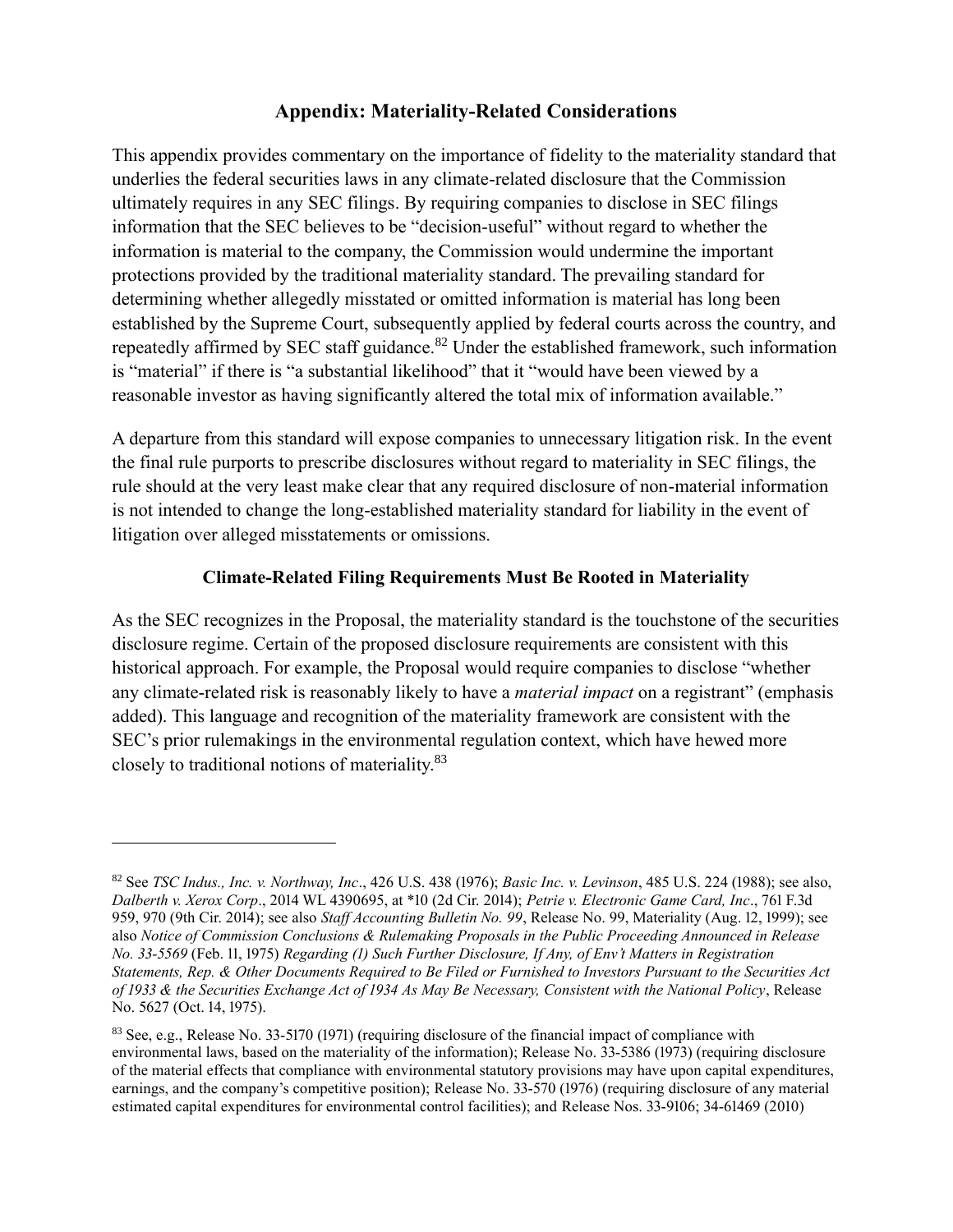Ms. Vanessa A. Countryman June 16, 2022 Page 35 of 41

However, many of the requirements in the Proposal would prescribe disclosure in SEC filings without regard to whether it is material to the company, based on the SEC's view that these types of information are "decision-useful" to investors. For example, the Proposal would require disclosure in filed reports of the company's process for identifying and evaluating climate-related risks, scenario analyses of business strategy resilience in the face of such risks, and descriptions of the company's climate-related goals or objectives, without tying any of these to a materiality standard. Significantly, the Proposal lacks crucial clarifying language that would make clear that any required disclosure of non-material information is not intended to alter the established materiality standard for liability in the event of litigation over alleged misstatements or omissions.

The sections that follow provide an overview of the traditional materiality framework that underpins the securities laws, and then addresses in turn the potential negative consequences threatened by the Proposal's departures from that standard.

#### **1. Overview of the Materiality Framework**

Companies are required to disclose information that is likely to be "material" to the informed decision-making of a reasonable investor. Companies can thus be held liable for misstatements or omissions of material information that appear in their public materials. The materiality standard is a touchstone of the federal securities regime, affirmed and shaped by case law and regulatory guidance. This existing regulatory framework has "for many decades [] undergirded consistent, comparable, and reliable company disclosures."<sup>84</sup>

The materiality standard was largely established through two seminal Supreme Court cases<sup>85</sup> and their progeny and has been consistently endorsed by the SEC. The courts and the SEC share the understanding that information is "material" if there is a "substantial likelihood" that it would have been viewed by a reasonable investor as having "significantly altered the total mix of information made available."<sup>86</sup> A piece of information need not be outcome-determinative to be

<sup>(</sup>including a reminder that climate-related disclosures are important and that material impacts should be disclosed to comply with existing SEC rules).

<sup>84</sup> Hester M. Pierce, *We are Not the Securities and Environment Commission – At Least Not Yet* (Mar. 21, 2022), available at [https://www.sec.gov/news/statement/peirce-climate-disclosure-20220321#.](https://www.sec.gov/news/statement/peirce-climate-disclosure-20220321)*.*

<sup>85</sup> See *TSC Indus., Inc. v. Northway, Inc.,* 426 U.S. 438 (1976); *Basic Inc. v. Levinson*, 485 U.S. 224 (1988).

<sup>86</sup> *TSC Indus. Inv.*, 426 U.S. at 445 (internal citation omitted).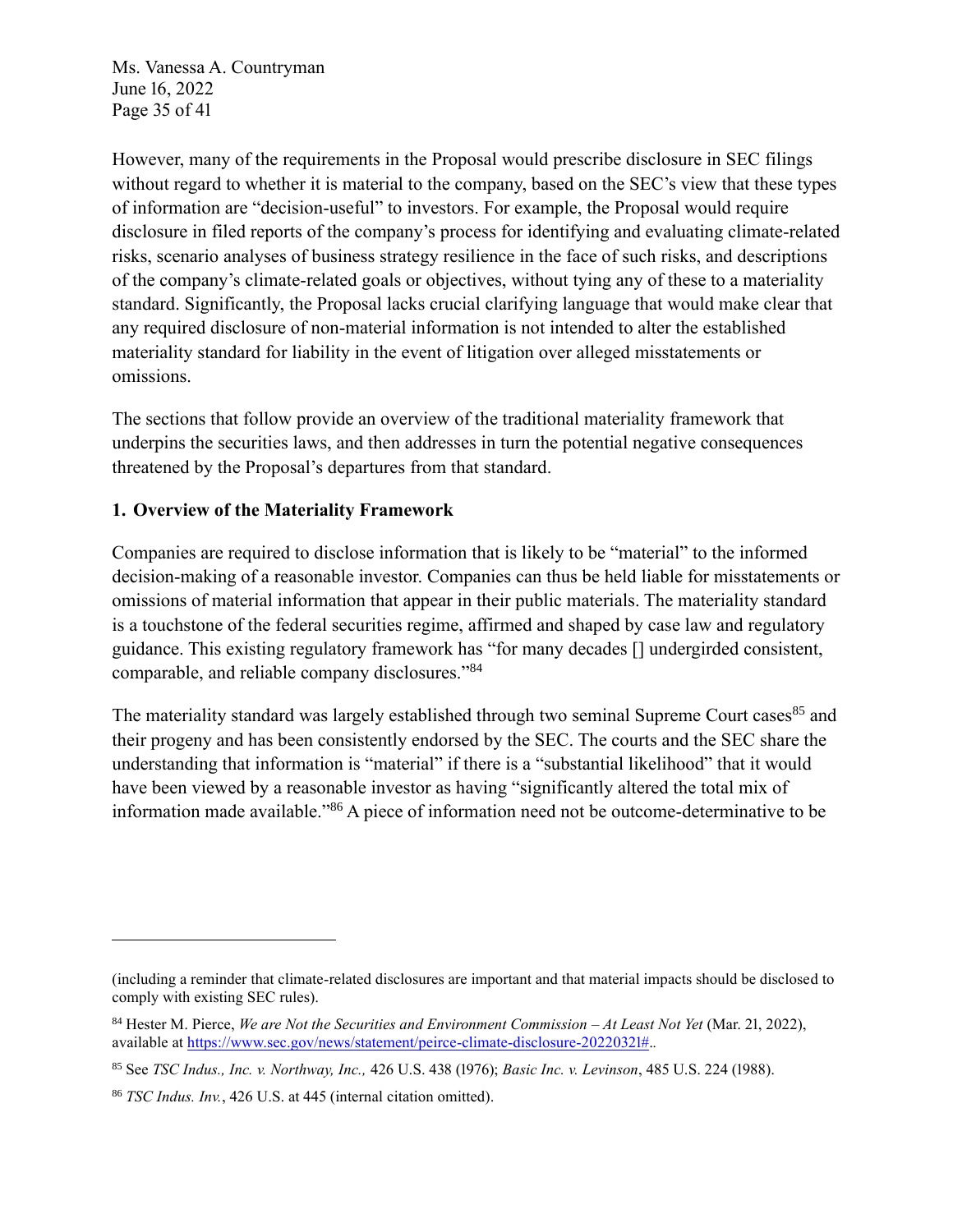Ms. Vanessa A. Countryman June 16, 2022 Page 36 of 41

material; <sup>87</sup> however, if it can be shown that a reasonable investor *could not* have been influenced by an alleged misrepresentation or omission in light of the total mix of information available, a court may determine that the alleged misrepresentation or omission is immaterial as a matter of law.<sup>88</sup> This is an inherently fact-specific inquiry.<sup>89</sup>

A company, when deciding whether a given piece of information is material in light of the case law background, must consider the perspective of a "reasonable investor." While there is no universally affirmed definition of this term, judicial guidance has widely suggested that he or she is a "rational actor" possessing, at minimum, a modest level of financial sophistication. For instance, case law has made clear that the reasonable investor "grasps market fundamentals" such as "the time value of money, the peril of trusting assumptions, and the potential for unpredictable difficulties to derail new products."<sup>90</sup>

Importantly, it is typically left to the discretion of the company, who is most intimately aware of the particulars of the company, to determine in the first instance what pieces of information a reasonable investor would find material in evaluating that company. The basic disclosure regime is not primarily prescriptive, but instead leaves to the company's discretion the data points and level of detail that a reasonable investor would require, when complying with categorical information requirements in SEC rules. The company's decisions in this regard are of course subject to later challenge via securities litigation, at which point they will be evaluated against the Supreme Court's materiality standard.

This approach makes good practical sense, as the company is uniquely situated to make the initial decision of materiality. While the ability of the SEC to prescribe certain *categories* of disclosure is not in dispute, the SEC should continue to exercise restraint (as it has historically) in prescribing more detailed disclosure requirements, in order to respect the expertise of companies which are better equipped to apply overarching principles to their particular

<sup>87</sup> *In re Kidder Peabody Sec. Litig.*, 10 F. Supp. 2d 398 (S.D.N.Y. 1998) (citing Securities Exchange Act of 1934, § 10(b), 15 U.S.C.A. § 78j(b); 17 C.F.R. § 240.10b–5). See *also TSC Indus. Inv.*, 426 U.S. at 449; *Folger Adam Co. v. PMI Indus., Inc.*, 938 F.2d 1529, 1533 (2d Cir.1991).

<sup>88</sup> *Parnes v. Gateway 2000, Inc.*, 122 F.3d 539, 546 (8th Cir. 1997) (citing *Hillson Partners Ltd. Partnership v. Adage, Inc.*, 42 F.3d 204, 211 (4th Cir.1994)).

<sup>89</sup> See, e.g., *Basic Inc.*, 485 U.S. at 236; *In re Barclays Bank PLC Sec. Litig.*, 756 F. App'x 41, 44 (2d Cir. 2018), *as amended* (Nov. 20, 2018); *Hutchison v. Deutsche Bank Sec. Inc.*, 647 F.3d 479, 485 (2d Cir. 2011); *Labul v. XPO Logistics*, 2021 WL 1056828, at \*8 (D. Conn. Mar. 19, 2021); *Dodona I, LLC v. Goldman, Sachs & Co.*, 847 F. Supp. 2d 624, 637 (S.D.N.Y. 2012).

<sup>90</sup> Margaret V. Sachs, Materiality and Social Change: The Case for Replacing "the Reasonable Investor" with "the Least Sophisticated Investor" in Inefficient Markets, 81 TUL. L. REV. 473, 475-79 (2006) (citing Levitin v. PaineWebber, Inc., 159 F.3d 698, 702 (2d Cir. 1998); Itarris v. Ivax Corp., 182 F.3d 799, 807 (11th Cir. 1999); Hillson Partners Ltd. Partnership v. Adage, Inc., 42 F.3d 204, 1213 & n.7 (4th Cir. 1994)).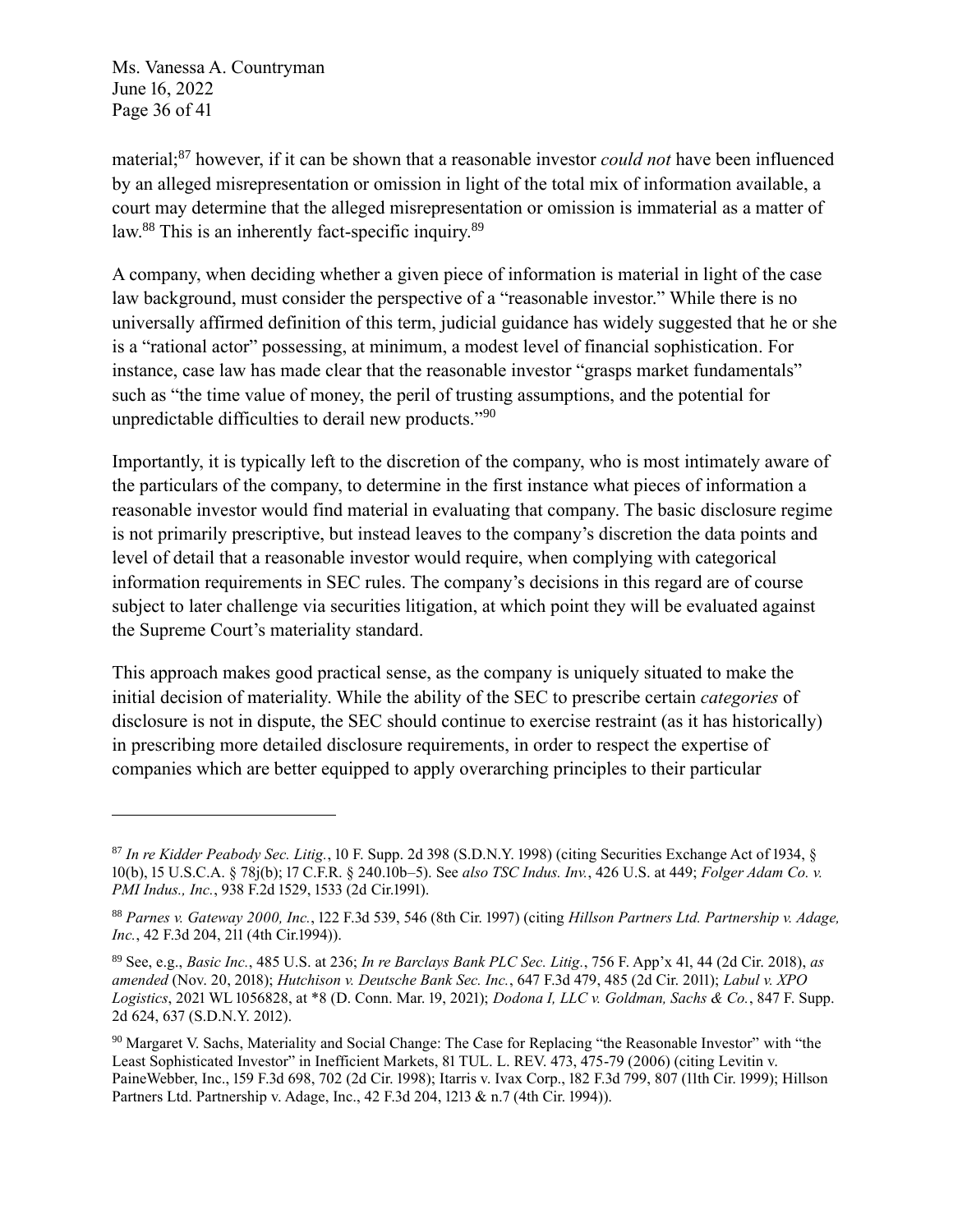Ms. Vanessa A. Countryman June 16, 2022 Page 37 of 41

enterprise. The Supreme Court has expressly rejected a definition of materiality that asks only what a reasonable investor "*might* consider important,"<sup>91</sup> defending the more rigorous materiality standard against litigation arguments for mandated disclosure of more granular information. The strictness of this standard exists to protect investors. Irrelevant and unnecessarily detailed information impedes the ability of investors to make informed decisions by burying them in an "avalanche of trivial information"  $^{92}$ —the reality of which the SEC has long recognized.<sup>93</sup>

## **2. Contrast to Decision-Usefulness**

Unlike the materiality standard, the concept of "decision-usefulness" comes from the financial reporting realm and is not a recognized legal standard.<sup>94</sup> The term is largely self-defining, and reflects the idea that a given piece of information may prove useful to a potential investor in making investment decisions. This concept, though perhaps attractive in its simplicity, interjects unsustainable ambiguity into a company's disclosure obligations. In a complex market, there are potentially limitless data points that may arguably prove "useful" to a given investor's decisions regarding a given company. The SEC must make very clear that the prescription of "decisionuseful" information is not intended to change the long-established application of the materiality standard for purposes of litigation liability over alleged misstatements or omissions.

The decision-useful concept, if left untethered to the materiality standard, is unhelpful and potentially damaging to investors. In order to protect the interests of investors, the integrity of the markets, and the well-developed legal regime of materiality, the SEC must be rigorous in its terminology and ensure that the term, "decision-useful" does not appear in any final rule (or accompanying Release) without sufficient limiting language to ground "usefulness" in the materiality standard.

#### **3. Departures from the Materiality Standard in the SEC's Proposing Release**

The Commission has proposed several required disclosures in SEC filings that it believes are decision-useful, regardless of whether those specific pieces of information are actually material to a given company.<sup>95</sup>

<sup>91</sup> *TSC Indus. Inv.*, 426 U.S. at 445 (emphasis added).

<sup>92</sup> *Basic Inc.*, 485 U.S. at 236.

<sup>93</sup> SEC Interpretation: Commission Guidance Regarding Management's Discussion and Analysis of Financial Condition and Results of Operations (Dec. 29, 2003).

<sup>&</sup>lt;sup>94</sup> See George Staubus, The Decision Usefulness Theory of Accounting (2000).

<sup>&</sup>lt;sup>95</sup> The SEC acknowledges in the Release that certain categories of information the Proposal would prescribe are based on a decision-useful threshold, without endeavoring to attach such a requirement to the materiality framework.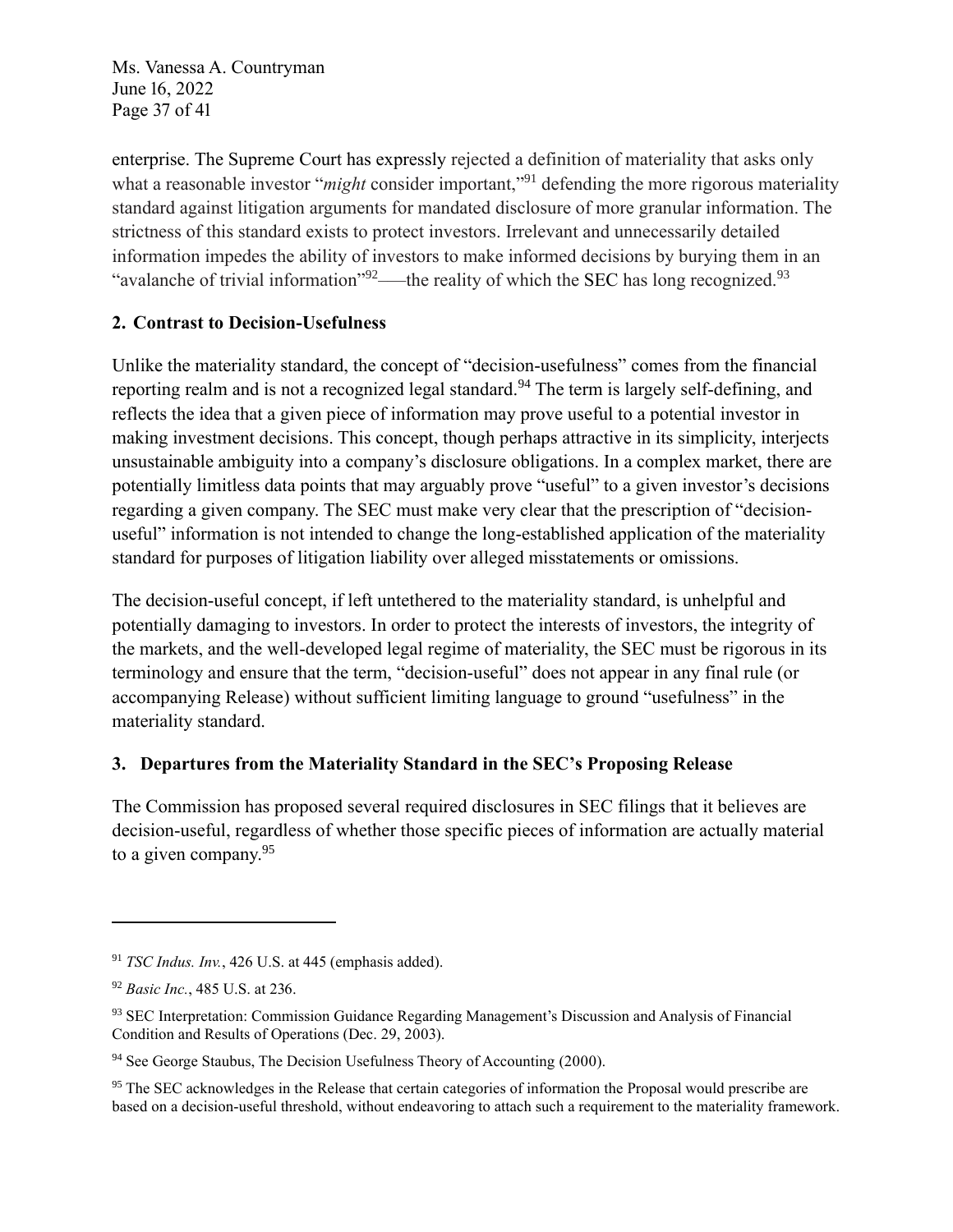Ms. Vanessa A. Countryman June 16, 2022 Page 38 of 41

#### *a. Process-Based and Other Qualitative Disclosure Requirements*

The Proposal contains a number of proposed amendments to Regulation S-K that would require companies to disclose qualitative information in Form 10-K all without any apparent tie to a materiality standard, including disclosure of: (i) the company's processes for identifying, assessing, and managing climate-related risks and whether any such processes are integrated into the company's overall risk management system or processes (Item 1503); (ii) elements of a company's transition plan if the company has adopted a transition plan as part of its climaterelated risk management strategy (Item  $1504(c)(1)$ ); (iii) details around any scenario analyses used to assess resilience of business strategy to climate-related risks (Item 1502(f)); and (iv) detailed information about a company's climate-related targets or goals (Item 1506), including information about carbon offsets and RECs (Item 1506(d)).

While certain of these items could be material to *some* companies under *some* circumstances (depending in particular on the nature of their business), it is difficult to imagine that these types of information are material to all companies in all circumstances. Without further clarification from the SEC, a plaintiff's lawyer could assert in the future that a company which inadvertently failed to timely update a change in its process for identifying, assessing, and managing climaterelated risks or inadvertently failed to disclose one of its climate-related targets or goals, is in violation of the federal securities laws for making a material misstatement or omission. Although the company could argue that such information was not material in light of the total mix of information available to investors, a plaintiff could be expected to counter that the rule's express requirement of this information (without qualification) reflects the SEC's view that it is necessarily material. Given the requirement that plaintiffs' allegations be taken as true at the pleading stage, and the somewhat inconsistent treatment of materiality in the Proposal, companies might face a challenge in getting such claims dismissed. Crucially, claims under Sections 11 and 12(a)(2) of the Securities Act of 1933 – common claims asserted in challenging prospectuses – are "strict liability" claims, such that plaintiffs are not required to establish that the defendants acted with "scienter" (i.e., intent to mislead investors) when making allegedly misleading disclosures.

Accordingly, any prescribed qualitative disclosure requirements in SEC filings should be expressly tied to materiality, or at the very least, the rule should make clear that the prescribed

See Release at 23-24 ("Although current accounting standards require registrants to consider how climate-related matters may intersect with, and affect, the financial statements, including their impact on estimates and assumptions, *the nature of the climate-related events and transition activities discussed in the proposed rules, which may manifest over a longer time horizon, necessitate targeted disclosure requirements to elicit decision-useful information for investors in a consistent manner.*").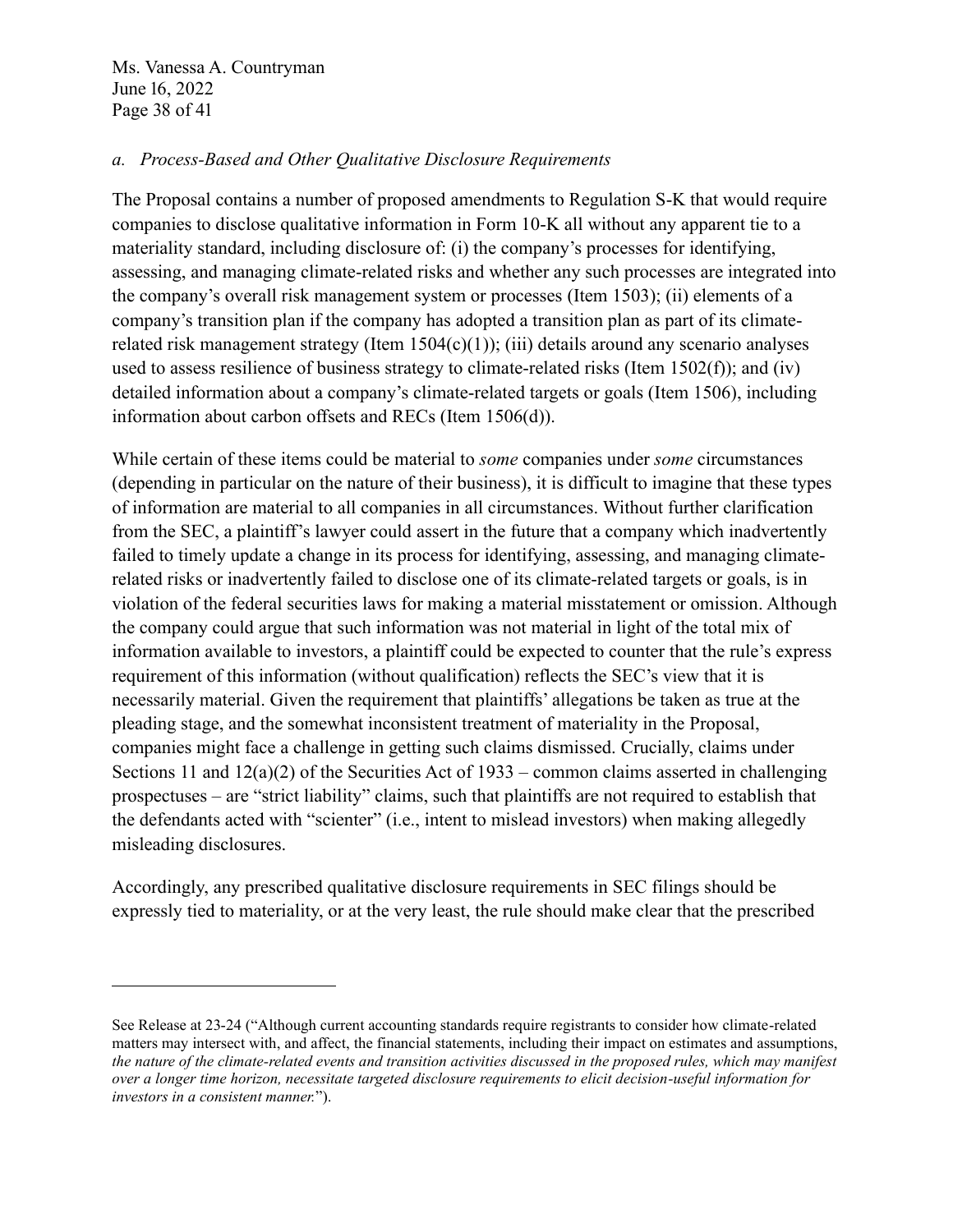Ms. Vanessa A. Countryman June 16, 2022 Page 39 of 41

categories of information are not deemed by the SEC (solely by operation of its rule) to be *per se* material to any given company.

# *b. Quantitative Disclosure Requirements*

The SEC has also proposed the disclosure in SEC filings of certain quantitative information, including about the impact of climate-related events (like severe weather events or other natural conditions) and transition activities on the line items on the company's financial statements. For example, the Proposal "would require a registrant to separately aggregate amounts of (i) expenditure expensed and (ii) capitalized costs incurred [toward climate-related events] during the fiscal years presented."<sup>96</sup> And more specifically, the Proposal "would require a registrant to disclose the financial impacts of severe weather events, other natural conditions, transition activities, and identified climate-related risks on the consolidated financial statements included in the relevant filing unless the aggregated impact of the severe weather events, other natural conditions, transition activities, and identified climate-related risks is less than one percent of the total line item for the relevant fiscal year." The disclosure of any impact estimated to be above one percent of the company's total line item would be required regardless of whether such impact is considered by the company to be material to its business or not.

While we oppose the Commission adopting these proposed requirements as part of any final rule, we provide the comments below in case the Commission goes forward with adopting such a requirement.

While certain of these quantitative measures could be material to *some* companies under *some*  circumstances (depending in particular on the nature of their business), it is difficult to imagine that this type of information will be material to all companies in all circumstances. The Proposal appears to abandon the notion of materiality on these disclosures altogether. In the requests for comment on this section, the SEC asks: "Instead of including a quantitative threshold… should we just use a materiality standard?"<sup>97</sup>

As with the prescribed qualitative disclosures discussed above, the proposed quantitative disclosures, without being tied to materiality, increase the litigation risk that companies face in connection with those disclosures. First, without further clarification from the SEC, a plaintiff's lawyer might allege based on the rule that a company which miscalculated the aggregate amounts of expenditures expensed and/or capitalized costs due to climate-related events for any given fiscal year is in violation of the federal securities laws for making a material misstatement

<sup>96</sup> *Id.* at 132.

<sup>97</sup> *Id.* at 137; see also *id.* at 144.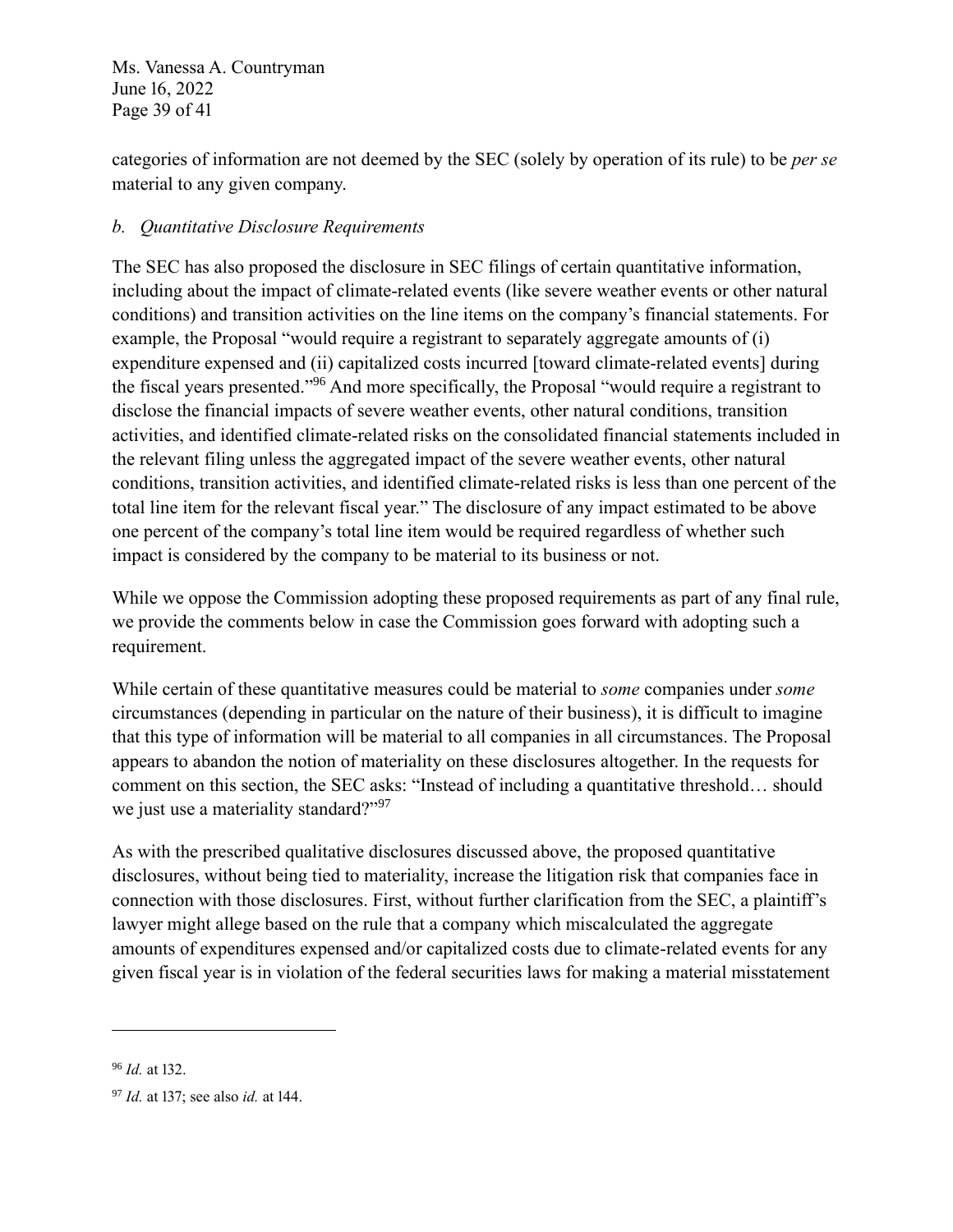Ms. Vanessa A. Countryman June 16, 2022 Page 40 of 41

or omission – even if the dollar amounts in question were very small in relation to the company's aggregate expenses. Although the company could argue that the calculation error is not material to its overall financials, a plaintiff could be expected to point to the rule as signifying the SEC's views of the *per se* materiality of these line items, regardless of the relative size of the error. Here again, given the requirement that plaintiffs' allegations be taken as true at the pleading stage, and the somewhat inconsistent treatment of materiality in the Proposal, companies might face a challenge in getting such claims dismissed in the face of such arguments. Second, by establishing a rule that purports to require quantifiable precision in assessing the impact of various climaterelated events and transition risks (i.e., one percent threshold), companies are exposed to increased litigation claims based on second-guessing in hindsight that they inaccurately assessed the quantum of risk. This heightened litigation exposure is made more acute by the inherent difficulties in objectively applying the one percent threshold in practice to estimate the impact of such speculative events as severe weather events and other natural disasters, particularly over the short-, medium-, and long-term the Proposal would require.

Accordingly, any prescribed quantitative disclosure requirements in SEC filings should be expressly tied to materiality, or at the very least, the rule should make clear that the prescribed categories of information are not deemed by the SEC (solely by operation of its rule) as being *per se* material to any given company.

#### *c. Scope 3 GHG Emissions*

While we oppose the Commission requiring companies to disclose Scope 3 emissions at this time (except that we support that a company that has publicly disclosed a GHG emission reduction target or goal that includes its Scope 3 emissions to disclose only those Scope 3 emissions that are included in the emissions reduction target), we provide the comments below in case the Commission goes forward with adopting such a requirement.

The SEC's proposed safe harbor for Scope 3 emissions, though a welcome and necessary start, is insufficiently protective in light of the unique nature of Scope 3 emissions, which are by definition outside of the company's control. Should the final rule require disclosure of Scope 3 emissions, any accompanying safe harbor should hew much more closely to the safe harbor for forward-looking statements provided by the Private Securities Litigation Act ("PSLRA"), which precludes liability for certain categories of forward-looking statements that (1) are identified as such and "*accompanied by meaningful cautionary statements identifying important factors that could cause actual results to differ materially" or are otherwise immaterial, or (2) were not made with actual knowledge that the statement was false or misleading*. 15 U.S.C. § 78u-5(c)(1) (emphasis added).

Courts have already recognized the usefulness of the PSLRA in providing harbor to statements that do not explicitly fit the statutory categories contained therein but which have substantially